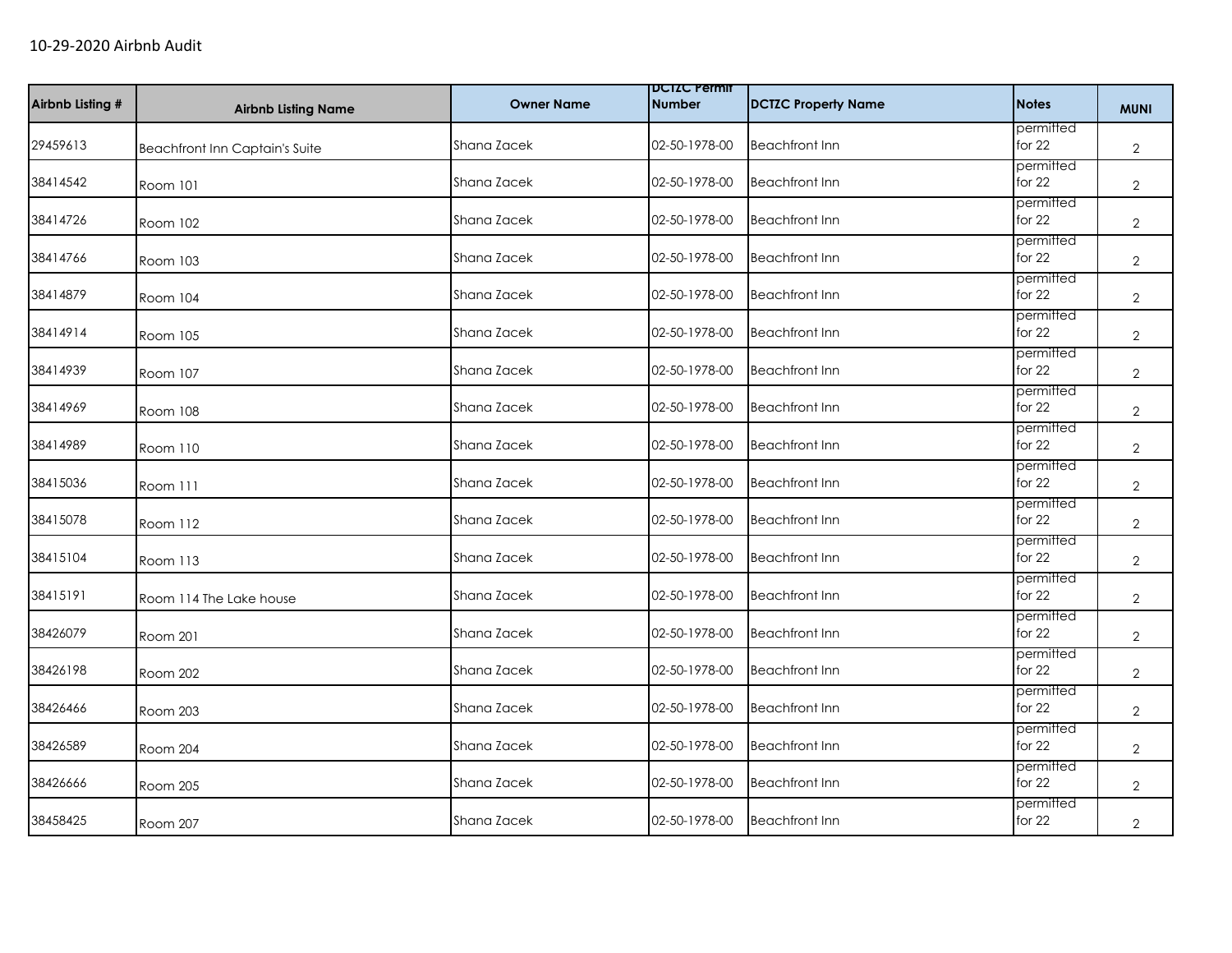| 38458726 | Room 209                                                                      | Shana Zacek                                     | 02-50-1978-00 | <b>Beachfront Inn</b>                    | permitted<br>for $22$ | $\overline{2}$ |
|----------|-------------------------------------------------------------------------------|-------------------------------------------------|---------------|------------------------------------------|-----------------------|----------------|
| 38458659 | The Movie Room                                                                | Shana Zacek                                     | 02-50-1978-00 | <b>Beachfront Inn</b>                    | permitted<br>for $22$ | $\overline{2}$ |
| 32408138 | Delaware Suite - Mae Reilly's Guest House                                     | Mae Reilly Properties LLC -<br>Randall Krajenka | 02-52-2079-00 | Mae Reilly's Guest House                 | permitted<br>for 4    | $\overline{2}$ |
| 37559669 | Globe Hotel Door County-Baileys Harbor- Estb 1874 Karin Lukas                 |                                                 | 02-52-2094-00 | Globe Hotel, The                         |                       | $\overline{2}$ |
| 25349436 | Historic Baileys Harbor home on the wate                                      | Mary Spangler                                   | 02-52-0393-00 | Cedar Beach Inn                          | <b>DUPL</b>           | $\overline{2}$ |
| 33269522 | South Shore Suite - Mae Reilly's Guest House                                  | Mae Reilly Properties LLC -<br>Randall Krajenka | 02-52-2079-00 | Mae Reilly's Guest House                 | permitted<br>for 4    | 2              |
| 33225014 | Vermont Suite - Mae Reilly's Guest House                                      | Mae Reilly Properties LLC -<br>Randall Krajenka | 02-52-2079-00 | Mae Reilly's Guest House                 | permitted<br>for $4$  | $\overline{2}$ |
| 33267878 | Wentworth Suite - Mae Reilly's Guest House                                    | Mae Reilly Properties LLC -<br>Randall Krajenka | 02-52-2079-00 | Mae Reilly's Guest House                 | permitted<br>for $4$  | $\overline{2}$ |
| 33794104 | **Relaxing, Historic and Hip Havngård House**                                 | Kurt Heggland                                   | 02-56-2104-00 | Havngard House                           |                       | 2              |
| 25126829 | A True Farm House Experience                                                  | Paul Gray                                       | 02-56-1930-00 | A True Farm House Experience             |                       | $\overline{2}$ |
| 28416543 | As seen on HGTV Lakefront Bargain Hunt Renovatio Phu Nguyen - Pelican Bay LLC |                                                 | 02-56-2016-00 | Baileys Large Home for Families - Nguyen |                       | $\overline{2}$ |
| 42067747 | Baileys Frogtown Bay View Home                                                | Particia Sloan                                  | 02-56-0540-21 | <b>Baileys Frogtown</b>                  | Lindsley              | $\overline{2}$ |
| 20009178 | Baileys Harbor Near Kangaroo Lake                                             | Alyssa Lebakken                                 | 02-56-1782-00 | Baileys Harbor Near Kangaroo Lake        | permitted<br>for 2    | $\overline{2}$ |
| 20697030 | Baileys Harbor Near Kangaroo Lake North Unit                                  | Alyssa Lebakken                                 | 02-56-1782-00 | Baileys Harbor Near Kangaroo Lake        | permitted<br>for 2    | 2              |
| 23543488 | <b>Baileys Harbor Pioneer Log Cabin</b>                                       | Colin Doherty                                   | 02-56-1766-00 | Roots Cabin in Baileys                   |                       | $\overline{2}$ |
| 22186390 | Baileys Harbor Yellow Home with a View                                        | Matt Horton                                     | 02-56-1826-00 | <b>Baileys Harbor Yellow House</b>       | permitted<br>for 4    | $\overline{2}$ |
| 38598698 | Carraig Beag Cottage - Charming Down Town Hon Carraig Cottages                |                                                 | 02-56-0652-09 | Carraig Beag                             | Carraig               | $\overline{2}$ |
| 33398744 | Carraig Mor Cottage - Awesome Downtown Cotta Carraig Cottages                 |                                                 | 02-56-0653-09 | Carraig Mor                              | Carraig               | 2              |
| 37455372 | Carraigeen Cottage                                                            | <b>Carraig Cottages</b>                         | 02-56-1052-09 | Carraigeen Cottage                       | Carraig               | $\overline{2}$ |
| 38024230 | Charming Orchard Cabin/Cottage on 5 Acres                                     | Leonard Pappone                                 | 02-56-2207-00 | Door County Orchard Cottage              |                       | $\overline{2}$ |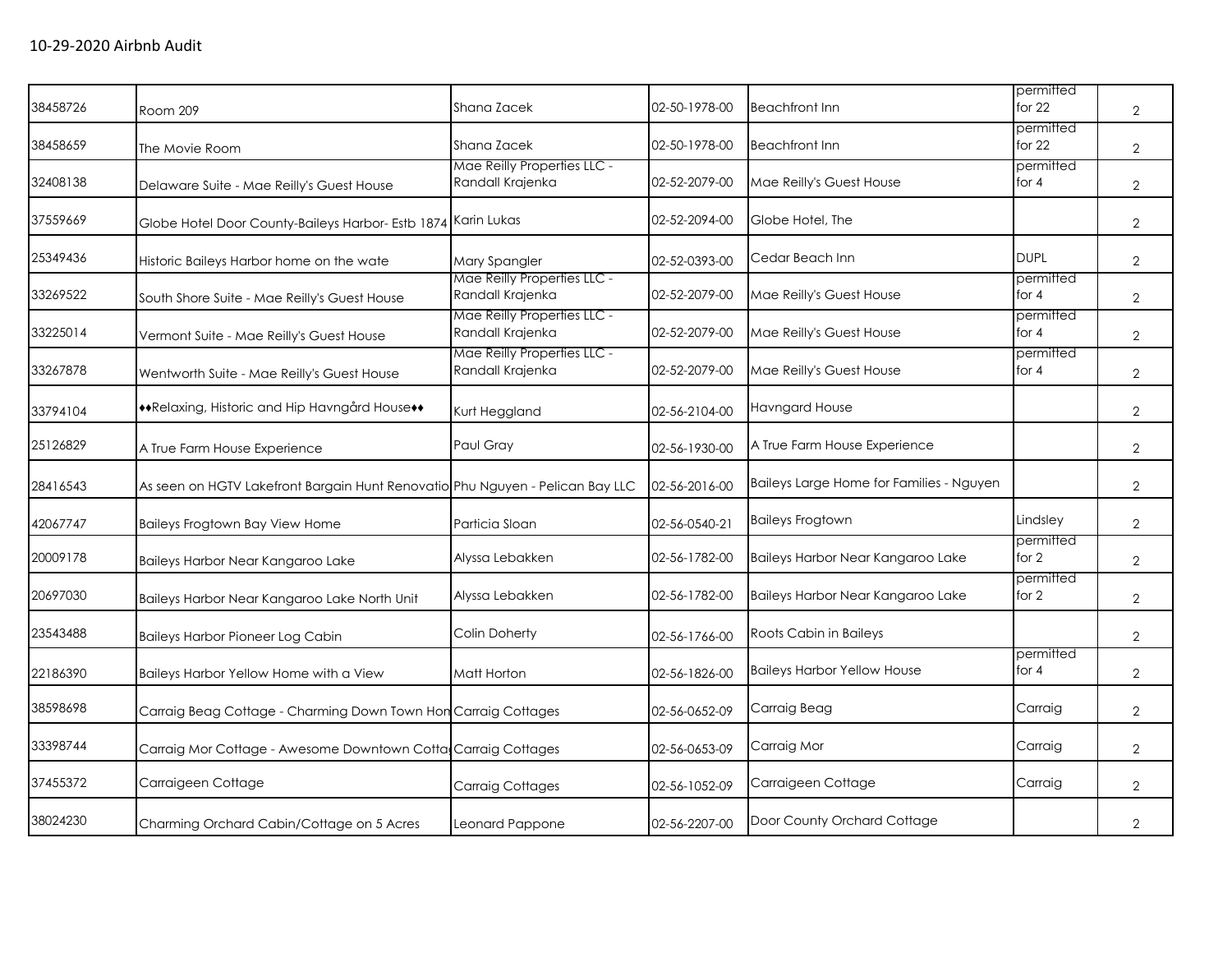|                                               |                              | 02-56-2178-00                                                                                                                         | Baileys on the Rocks Cottages-Schmitz                                                         | for 2              | $\overline{2}$                                  |
|-----------------------------------------------|------------------------------|---------------------------------------------------------------------------------------------------------------------------------------|-----------------------------------------------------------------------------------------------|--------------------|-------------------------------------------------|
| Cozy Lakeview, Walk to Town                   | Pam Schmitz                  | 02-56-2178-00                                                                                                                         | Baileys on the Rocks Cottages-Schmitz                                                         | permitted<br>for 2 | $\overline{2}$                                  |
| Door County Cabin in the Woods                | Karen Berndt                 | 02-56-1564-00                                                                                                                         | Door County Cabin in the Woods                                                                |                    | 2                                               |
| Door County Dreaming                          | Kate and Robert Lindsley     | 02-56-1960-00                                                                                                                         | Door County Dream                                                                             |                    | 2                                               |
| Door County Retreat on the "Quiet Side"       | Diana Wallace                | 02-56-1734-00                                                                                                                         | Door County Retreat on the Quiet Side                                                         |                    | $\overline{2}$                                  |
| Door County Scotland Yard                     | Thomas and Michele Bronsky   | 02-56-1794-00                                                                                                                         | Door County Scotland Yard Haven                                                               | for 2              | $\overline{2}$                                  |
|                                               |                              | 02-56-1794-00                                                                                                                         | Door County Scotland Yard Haven                                                               | for 2              | 2                                               |
| Door County Vacation Rental Home              | Dr. Phil Arnold              | 02-56-1563-00                                                                                                                         | <b>West Meadow Rental</b>                                                                     |                    | $\overline{2}$                                  |
| Heart of the Door Homestead                   | Nicole Henquinet             | 02-56-1455-00                                                                                                                         | Heart of the Door Homestead, LLC                                                              |                    | $\overline{2}$                                  |
| Heggeland                                     | Dennis & Jeff Hickey         | 02-56-0200-06                                                                                                                         | Heggeland                                                                                     | <b>DCPM</b>        | $\overline{2}$                                  |
| Howard House - New From Door County's #1 Host | Jacinda Dufin                | 02-56-1935-20                                                                                                                         | <b>Howard House</b>                                                                           | Renals             | $\overline{2}$                                  |
| Kangaroo East Shore Lodge                     |                              |                                                                                                                                       | Kangaroo East Shore                                                                           | <b>DCOM</b>        | 2                                               |
| Kangaroo Lake Retreat                         | Will Anderson                | 02-56-1543-06                                                                                                                         | Kangaroo Lake Retreat                                                                         | <b>DCPM</b>        | 2                                               |
| Kangaroo Lake Road Cottage                    | Jeff Wiswell                 | 02-56-1696-06                                                                                                                         | Kangaroo Lake House Wiswell                                                                   | <b>DCPM</b>        | $\overline{2}$                                  |
| Lakeview Cottage in Downtown Baileys Harbor   | Christopher & Pamela Schmitz | 02-56-1876-00                                                                                                                         | Baileys Harbor Beach House - Schmitz                                                          |                    | $\overline{2}$                                  |
| Lighthouse Cove                               | Maureen McGrath              | 02-56-1614-00                                                                                                                         | <b>Best of Times</b>                                                                          | Bacon              | $\overline{2}$                                  |
| Loft • Central • Comfy • Private              | Sarah and Brian Bonovich     | 02-56-1644-00                                                                                                                         | <b>Wooded Lane Guest House</b>                                                                |                    | $\overline{2}$                                  |
| Meadowland of Baileys Harbor                  | James Weikel                 | 32-56-2004-00                                                                                                                         | Meadowland of Baileys Harbor                                                                  |                    | $\overline{2}$                                  |
| Muirfield Flat Studio - Brand New Listing!    |                              |                                                                                                                                       | <b>Muirfield Flats</b>                                                                        | SImpleLife         | $\overline{2}$                                  |
| New Listing* Baileys Harbor Getaway           | Laura Lane                   | 02-56-1733-07                                                                                                                         | <b>Burnt Hollow</b>                                                                           | SImpleLife         | $\overline{2}$                                  |
|                                               |                              | Charming Wooded Cottage Minutes from Downtov Pam Schmitz<br>Door County Scotland Yard Haven-Native America Thomas and Michele Bronsky | 7251 HWY 57 LLC - William and H02-56-2259-06<br>Pinkmoto Revocable Trust - Kary 02-56-2235-07 |                    | permitted<br>Permitted<br>Permitted<br>Vacation |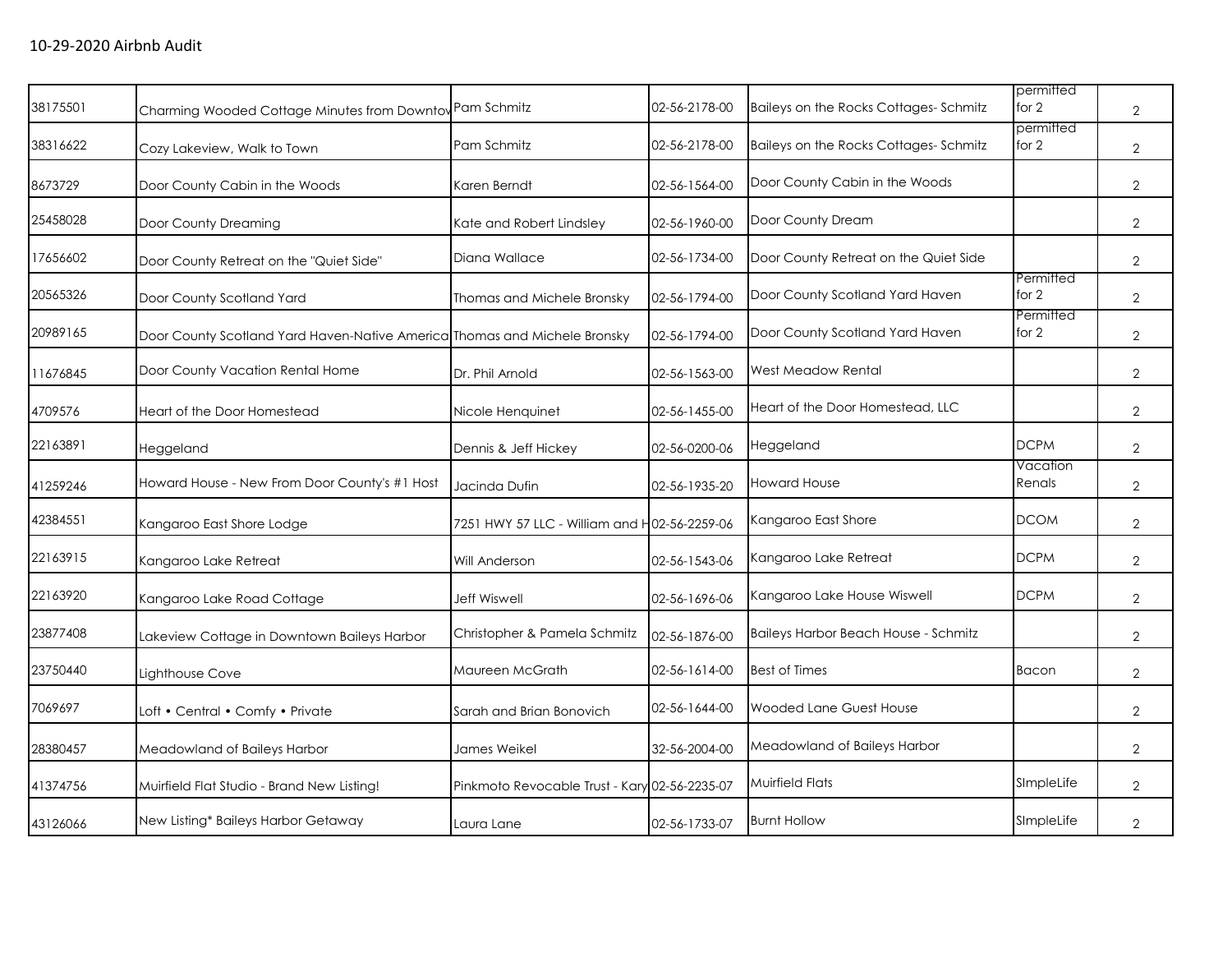| 23205775 | NEW! Baileys Harbor Studio on Lake Michigan!                       | James Dillenburg                              | 02-56-1257-00 | Shalom Stone                                                  |                      | $\overline{2}$ |
|----------|--------------------------------------------------------------------|-----------------------------------------------|---------------|---------------------------------------------------------------|----------------------|----------------|
| 22163978 | Our Place                                                          | Family Style Contractor LLC                   | 02-56-0339-06 | Our Place on Kangaroo Lake                                    | <b>DCPM</b>          | $\overline{2}$ |
| 19471677 | <b>Raspberry Fields</b>                                            | <b>Stewart Dawson</b>                         | 02-56-1741-00 | Dawson Farm - Ahrens Road                                     |                      | $\overline{2}$ |
| 22163997 | Rocky Bottom Lodge                                                 | Natalie & Terry McAllister                    | 02-56-0885-06 | Rocky Bottom Lodge                                            | <b>DCPM</b>          | $\overline{2}$ |
| 22164003 | <b>Schook Shack</b>                                                | Cole Family LLC                               | 02-56-1607-06 | <b>Schook Shack</b>                                           | <b>DCPM</b>          | $\overline{2}$ |
| 23698728 | Seculded Waterfront on North Bay                                   | Eva McKee                                     | 02-56-1850-06 | Seculded Waterfront on Northbay                               | <b>DCPM</b>          | $\overline{2}$ |
| 34908317 | Shakespeare apartment with a view.                                 | Matt Horton                                   | 02-56-1826-00 | Baileys Harbor Yellow Hse-South Ln<br>Cottage-Shakespeare Apt | permitted<br>for $4$ | $\overline{2}$ |
| 24420171 | South Lane Cottage #1                                              | Matt Horton                                   | 02-56-1826-00 | <b>Baileys Harbor Yellow House</b>                            | permitted<br>for $4$ | $\overline{2}$ |
| 24420991 | South Lane Cottage #2                                              | Matt Horton                                   | 02-56-1826-00 | <b>Baileys Harbor Yellow House</b>                            | permitted<br>for $4$ | $\overline{2}$ |
| 43175653 | Stunning Lake Michigan Home, sleeps 20! Dunes<br>abound!           | Rebecca Taylor                                | 02-56-2268-07 | Dune Alright                                                  | SImpleLife           | $\overline{2}$ |
| 28100002 | The Stone House                                                    | Emil & Mary Baukert                           | 02-56-1974-06 | Stone House - 8112 STH 57                                     | <b>DCPM</b>          | $\overline{2}$ |
| 27594171 | Tranquility and Serenity/Family Retreat Lake House Michael Servais |                                               | 02-56-1893-00 | <b>Islandview Lake House</b>                                  |                      | $\overline{2}$ |
| 32437206 | Waterfront Views in Moonlight Bay                                  | David & Ashley Paplham                        | 02-56-2090-00 | Sitting on the Dock of Moonlight Bay                          |                      | $\overline{2}$ |
| 22164047 | Wildwood Beach Home                                                | Laura Thometz                                 | 02-56-1640-06 | Wildwood Beach Home                                           | <b>DCPM</b>          | $\overline{2}$ |
|          |                                                                    |                                               |               |                                                               |                      |                |
| 3831684  | New-Private-Secluded Home                                          | <b>Patrick Donley</b>                         | 06-56-1521-00 | Donely - 6058 CTH OO                                          |                      | 6              |
|          |                                                                    |                                               |               |                                                               |                      |                |
| 41376554 | ** Calmer Days - Resort.                                           | Lorie Scarborough - Swanky Pror 08-53-2007-00 |               | Landmark Resort - Zanky Properties LLC                        |                      | 8              |
| 26397865 | 2 Bedroom, 1 Bath Condo overlooking lake                           | Jon Pesek                                     | 08-53-1856-00 | Landmark Resort Pesek                                         |                      | 8              |
| 33076453 | Bay and Breeze Door County 1 bedroom Water<br>view                 | Christopher and Sara Spencer                  | 08-53-1686-00 | Landmark Resort - Unit 1225 - Spencer                         |                      | 8              |
| 28553484 | <b>Bayview Escape</b>                                              | Lorie Scarborough - Swanky Pror 08-53-2007-00 |               | Landmark Resort - Zanky Properties LLC                        |                      | 8              |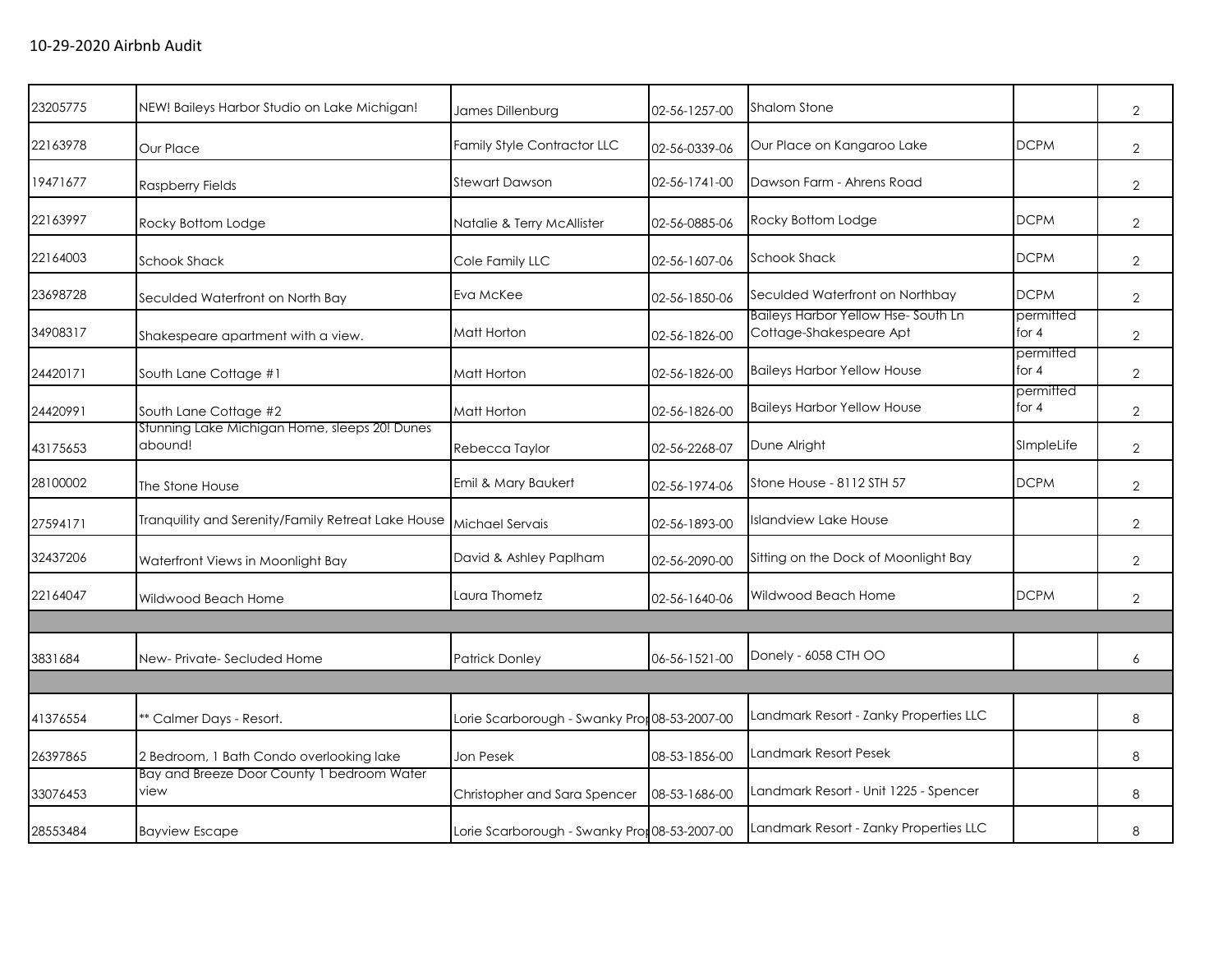| 15951113 | <b>Beautiful Waterview Condo</b>                                                             | Kathlyn Geracie                               | 08-53-1689-00 | Landmark Resort- Beautiful Water View<br>Condo                  |                      | 8       |
|----------|----------------------------------------------------------------------------------------------|-----------------------------------------------|---------------|-----------------------------------------------------------------|----------------------|---------|
| 21595419 | Big discount off Landmark Rates on beautiful<br>condo                                        | Jewelette Neary                               | 08-53-1817-00 | Landmark Resort-Neary                                           | permitted<br>for 2   | 8       |
| 22011733 | Big discount on Landmark Resort rates on 1BR<br>condo                                        | Jewelette Neary                               | 08-53-1817-00 | Landmark Resort-Neary                                           | permitted<br>for 2   | 8       |
| 36355412 | Door County Getaway @Landmark Resort                                                         | Michal & Monika Anna Chiu                     | 08-53-2031-00 | Landmark Resort #2230-Peaceful one bed<br>bath - Chiu           |                      | 8       |
| 41775747 | Door County Getaway-2 Bedroom Condo                                                          | Jerold and Jennifer Schuetz                   | 08-53-2267-00 | Landmark Resort - Schuetz - Unit 2332                           |                      | 8       |
| 34258383 | Door County Happy Place                                                                      | Michal & Monika Anna Chiu                     | 08-53-2031-00 | Landmark Resort #2230-Peaceful one bed<br>bath - Chiu           |                      | 8       |
| 27784412 | Egg Harbor Sunset Bluff Condo                                                                | David Polich and Kristine Kappe 08-53-1997-00 |               | Egg Harbor Sunset Bluff Condo                                   |                      | $\,8\,$ |
| 19082486 | Gorgeous Waterview overlooking the bay of green Matthew A Pidgeon                            |                                               | 08-53-1754-00 | Landmark Resort - Pidgeon - Unit 205                            |                      | 8       |
| 28494097 | Light & Bright Bay View Retreat                                                              | Nicholas David Barber                         | 08-53-1990-00 | Landmark Resort - Nomad Ventures LLC -<br>#110                  | permitted<br>for $3$ | 8       |
| 40424353 | NEW! 'The Landmark' Resort Condo - 1 Mi to<br>Beach!                                         | whitefishbayside llc                          | 08-53-2224-00 | Landmark Resort - Whitfishbayside LLC -<br>Unit 2224            | evolve               | 8       |
| 40235291 | NEW! Condo w/Resort Amenities, 1Mi to Beach +<br>Golf                                        | John Jordan                                   | 08-53-2212-00 | Landmark Resort- Mister Kaplan Invest<br>Unit 1220              |                      | 8       |
| 33578702 | NEW! Landmark Resort Condo w/ Spectacular View Good Faith Financial LLC - Tony 08-53-1970-00 |                                               |               | - Landmark Resort - Good Faith Financial<br><b>Unit 2324</b>    |                      | 8       |
| 35716622 | NEWLY LISTED - Our Other Piece of the Door                                                   | Roby Onan                                     | 08-53-1652-00 | Landmark Resort - Our Piece of the Door -<br>Onan #3224         | permitted<br>for 2   | 8       |
| 33971518 | Newly Updated Lake View Escape                                                               | Nicholas David Barber                         | 08-53-1990-00 | Landmark Resort - Nomad Ventures LLC -<br>#110                  | permitted<br>for $3$ | 8       |
| 13479701 | Our Piece of the Door                                                                        | Roby Onan                                     | 08-53-1652-00 | Landmark Resort - Our Piece of the Door -<br>Onan #3224         | permitted<br>for $2$ | 8       |
| 45469130 | Periwinkle Place > Resort + rate includes cleaning                                           | Our Door County Life LLC                      | 08-53-1626-00 | Landmark Resort- Our Door County Life<br>LLC #1336 - Periwinkle |                      | 8       |
| 23238045 | Quaint Door County Haven                                                                     | Mark Lorenzo                                  | 08-53-1832-00 | Landmark Resort Lorenzo                                         |                      | 8       |
| 41347108 | Scenic and Spacious Condo in Landmark Resort                                                 | <b>Dominion LLC</b>                           | 08-53-2239-00 | Landmark Resort - Dominion LLC                                  |                      | 8       |
| 34414390 | Scenic Egg Harbor Get Away                                                                   | Noble Assets Inc.                             | 08-53-2123-00 | Landmark Resort - Noble Assets Inc #1226                        |                      | 8       |
| 30348557 | Seas the Bay - time for summer in Egg Harbor!                                                | Michael White                                 | 08-53-1834-07 | Landmark Resort White                                           | SImpleLife           | 8       |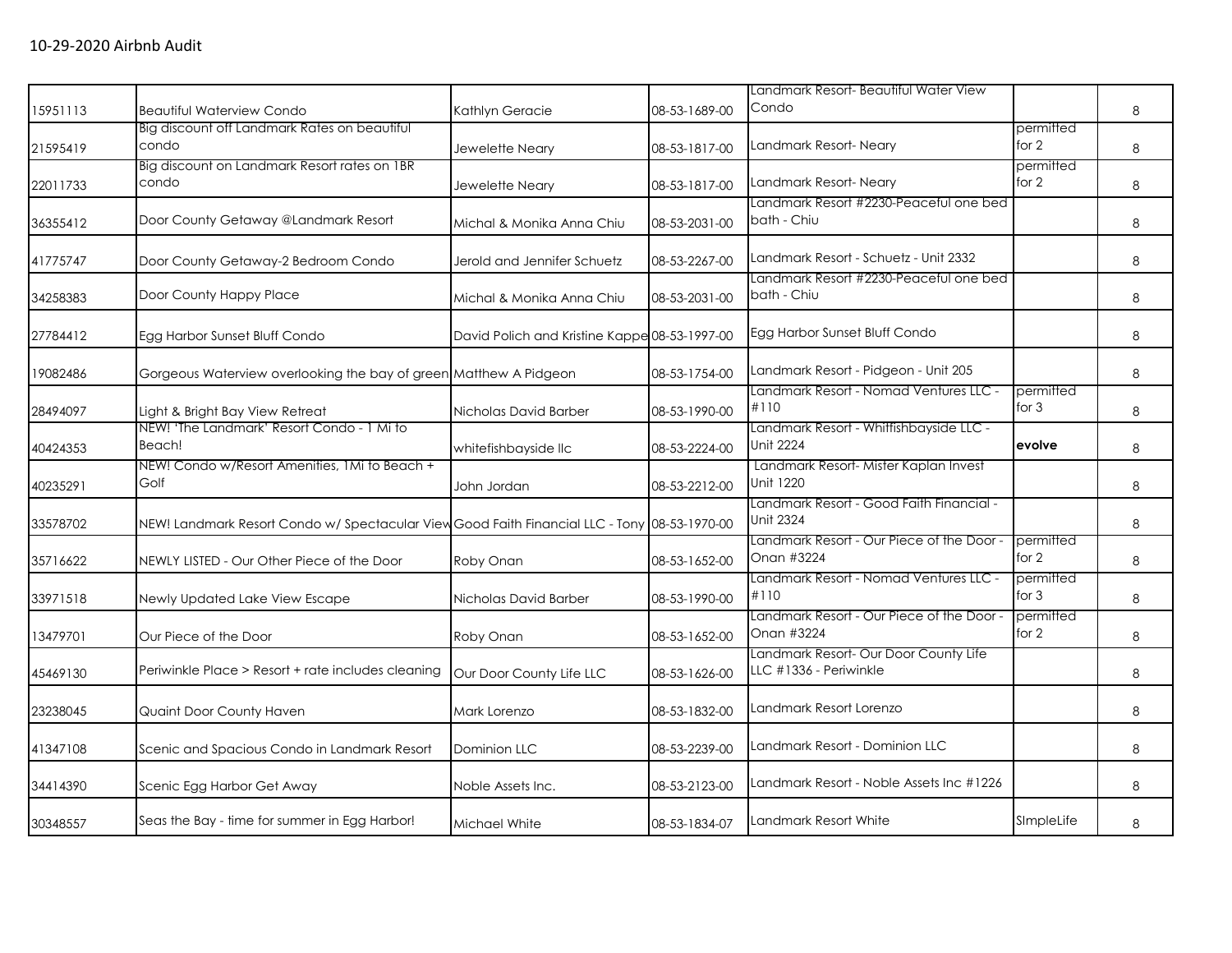| 26631795 | Serene Lake Retreat                                               | Natalia Luque                                 | 08-53-1929-00 | Landmark Luque Unit 1232                                        |                          | 8 |
|----------|-------------------------------------------------------------------|-----------------------------------------------|---------------|-----------------------------------------------------------------|--------------------------|---|
| 33972329 | Serene Lake View Condo                                            | Nicholas David Barber                         | 08-53-1990-00 | Landmark Resort - Nomad Ventures LLC -<br>#110                  | permitted<br>for 3       | 8 |
| 45396187 | The Blue Whale > Resort + rate includes cleaning                  | Our Door County Life LLC                      | 08-53-2059-00 | Landmark Resort - Our Door County Life<br>LLC #1334- Blue Whale |                          | 8 |
| 26360966 | *NEW listing* Shimmering Water cottage on the<br>Lake             | Robert Ray                                    | 08-56-2161-00 | Shimmering Water Cottage                                        |                          | 8 |
| 35570795 | A Waterfront home   Lieffort Lodge   Door County                  | James R Lieffort                              | 08-56-2145-17 | Lieffort Lodge                                                  | Restassure               | 8 |
| 24133770 | <b>Bluff Cottage Sunsets NEW CONSTRUCTION Egg</b><br>Harbor       | Gail Bergman                                  | 08-56-1874-00 | <b>Bluff Cottage</b>                                            | permitted<br>for 4 units | 8 |
| 13606442 | Cozy Farmhouse Studio                                             | Renee Schwaller and Steve Bea 08-56-1649-00   |               | Farmhouse Studio                                                |                          | 8 |
| 26020119 | Door Haven                                                        | Ronald & Christine Puszynski                  | 08-56-0099-02 | Door Haven                                                      | lundquist                | 8 |
| 43791403 | Egg Harbor White House                                            | James Schleicher                              | 08-56-2331-00 | Egg Harbor White House                                          |                          | 8 |
| 44665788 | Farmhouse on Bluff with Expansive Bay Views!                      | <b>ACB Holdings LLC</b>                       | 08-56-2225-02 | <b>Bluff House</b>                                              |                          | 8 |
| 41376611 | New Listing! Cabin in the Woods!                                  | David and Lynn Zawojski                       | 08-56-2148-07 | Cabin in the woods                                              | SImpleLife               | 8 |
| 20123459 | NEW! 2BR Egg Harbor House on 2 Acres!                             | Kerri Zergoski                                | 08-56-1768-00 | Lodge 42                                                        |                          | 8 |
| 22339046 | <b>Ohlson Chateau</b>                                             | David Ohlson - Charles Chilcote 08-56-0729-06 |               | Ohlson Chateau                                                  | <b>DCPM</b>              | 8 |
| 25729564 | Pebble Beach House                                                | Edgar and Nancy Muenzer TRUS 08-56-1962-00    |               | Pebble Beach House                                              |                          | 8 |
| 20403760 | Pet friendly Applewood cottage in Egg Harbor                      | Sharon Hughes                                 | 08-55-0093-00 | Applewood Cottage                                               |                          | 8 |
| 16987204 | Relaxing Nostalgic Log Home "Green Apple Lodge" Patricia Culliton |                                               | 08-56-1715-00 | Green Apple Lodge                                               |                          | 8 |
| 15399898 | Relaxing Waterfront Door County Lake House                        | Brianne & Barry Tegel                         | 08-56-1707-00 | Door County Lake House Tegel                                    |                          | 8 |
| 29054697 | <b>Stones Throw</b>                                               | <b>Jeff Garbers</b>                           | 08-56-1396-07 | Stone's Throw                                                   | SImpleLife               | 8 |
| 29054699 | Stony Shore Cabin                                                 | <b>Jeff Garbers</b>                           | 08-56-1395-07 | <b>Stony Shores</b>                                             | SImpleLife               | 8 |
| 6677520  | Sunset Bluff Getaway in Egg Harbor                                | Michael & Christina Hauge                     | 08-53-0384-00 | Sunset Bluff Condo - Unit 2- Hauge                              |                          | 8 |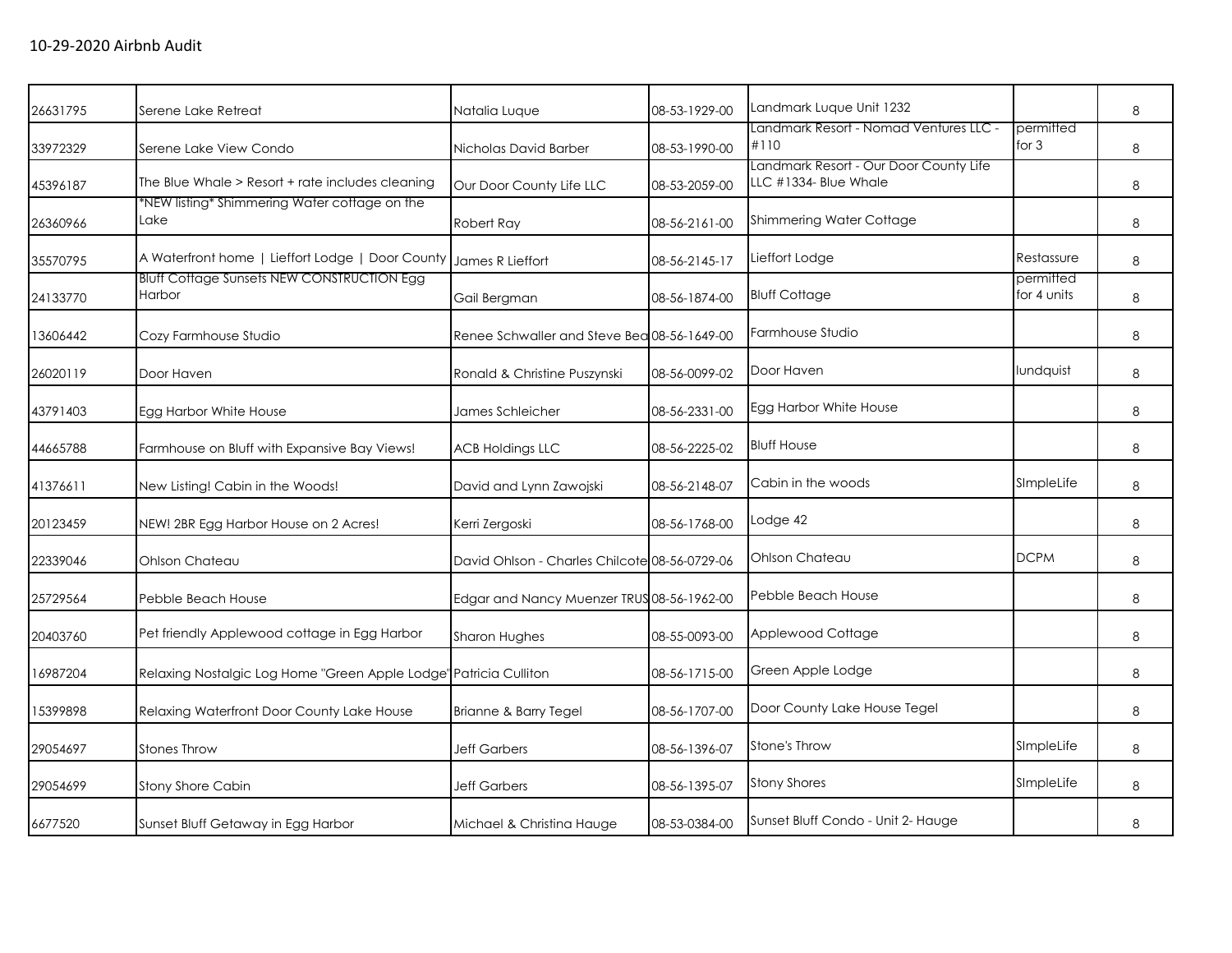| 22164013 | Sunset Sanctuary                                            | Daniel & Wanda Kupsco                         | 08-56-1566-06 | <b>Sunset Sanctuary</b>                                            | <b>DCPM</b>               | 8 |
|----------|-------------------------------------------------------------|-----------------------------------------------|---------------|--------------------------------------------------------------------|---------------------------|---|
| 7340588  | The Cabin at Plum Bottom                                    | Chad Luberger/ Marlyn &<br>Pamela Moore       | 08-56-1284-00 | The Treehouse at Plum Bottom/ The<br>Carriage House at Plum Bottom | for two units<br>owner is | 8 |
| 28614069 | The Cabin at Shady Grove                                    | Maureen Gribble                               | 08-56-1925-00 | <b>Shady Grove Gribble</b>                                         |                           | 8 |
| 8163799  | The Cottage at Plum Bottom                                  | Chad Luberger/ Marlyn & Pame 08-56-1284-00    |               | The Treehouse at Plum Bottom/The<br>Carriage House at Plum Bottom  | for two units<br>owner is | 8 |
| 45640602 | The Hein Cottage-Beautiful hideaway in the Vof<br><b>DC</b> | Julia Hein                                    | 08-56-2355-00 | The Hein Cottage                                                   |                           | 8 |
| 43132537 | The Quiet Woods - Private Room and bath                     | Joan Hutchinson                               | 08-56-2285-00 | The Quiet Woods                                                    |                           | 8 |
| 4950769  | The Treehouse at Plum Bottom                                | Chad Luberger/ Marlyn &<br>Pamela Moore       | 08-56-1284-00 | The Treehouse at Plum Bottom/The<br>Carriage House at Plum Bottom  | for two units<br>owner is | 8 |
| 30973479 | White Cliff Landing                                         | Aymee and David Balison - Balis 08-56-2034-06 |               | White Cliff Landing                                                | <b>DCPM</b>               | 8 |
| 22164041 | Whitestone at the Water                                     | Sara Steinhardt & Jon Chapmar 08-56-1316-06   |               | Whitestone at the Water                                            | <b>DCPM</b>               | 8 |
| 22083085 | Woodwalk Retreat                                            | Andrew and Jillaine Seefeldt                  | 08-56-1873-00 | Woodwalk Retreat                                                   |                           | 8 |
|          |                                                             |                                               |               |                                                                    |                           |   |
| 36691575 | Sunset View Apartment                                       | Sarah Hastings-Sawyer                         | 09-50-0115-00 | Egg Harbor Lodge                                                   | permitted<br>for $25$     | 9 |
| 44327727 | *NEW LISTING* Egg Harbor Townhouse Condo Unit<br>24         | Rvan Herlache                                 | 09-53-2317-00 | Meadow Ridge Units 21-24-Townhouse<br>Style Condo in Egg Harbor    |                           | 9 |
| 44338869 | *NEW LISTING* Egg Harbor Townhouse Condo Unit<br>52         | Ryan Herlache                                 | 09-53-2318-00 | Meadow Ridge Unit 52- Townhouse Style<br>Condo in Egg Harbor       |                           | 9 |
| 44323514 | *NEW LISTING* Egg Harbor Townhouse condo-Unit<br>21         | Ryan Herlache                                 | 09-53-2317-00 | Meadow Ridge Units 21-24-Townhouse<br>Style Condo in Egg Harbor    |                           | 9 |
| 17121280 | Awesome Sunset Condo                                        | Christine Crowley                             | 09-53-0549-16 | Awesome Sunset Condo - Ridgewood<br>Condo 5                        | Lighthouse                | 9 |
| 19113075 | Awesome Sunset Condo TOO                                    | Claire & Frank Murphy                         | 09-53-1445-16 | Awesome Sunset Condo TOO                                           | Lighthouse                | 9 |
| 9602336  | Downstown Sunset View Apartment                             | Kathy Navis                                   | 09-53-1576-00 | <b>Sunset View Apartment</b>                                       | permitted<br>for $4$      | 9 |
| 44380996 | Egg Harbor Townhouse Condo Unit 51                          | Scoot LeFevre                                 | 09-53-2329-00 | Meadow Ridge Unit 51 - LeFevre                                     |                           | 9 |
| 45527394 | <b>Entire Townhouse - Escape to Door County</b>             |                                               |               |                                                                    |                           | 9 |
| 11512240 | Gorgeous View ~ Walk to Town                                | Melanie and Richard Parsons                   | 09-53-1609-00 | Ridgewood Bluff Condo - Parson                                     |                           | 9 |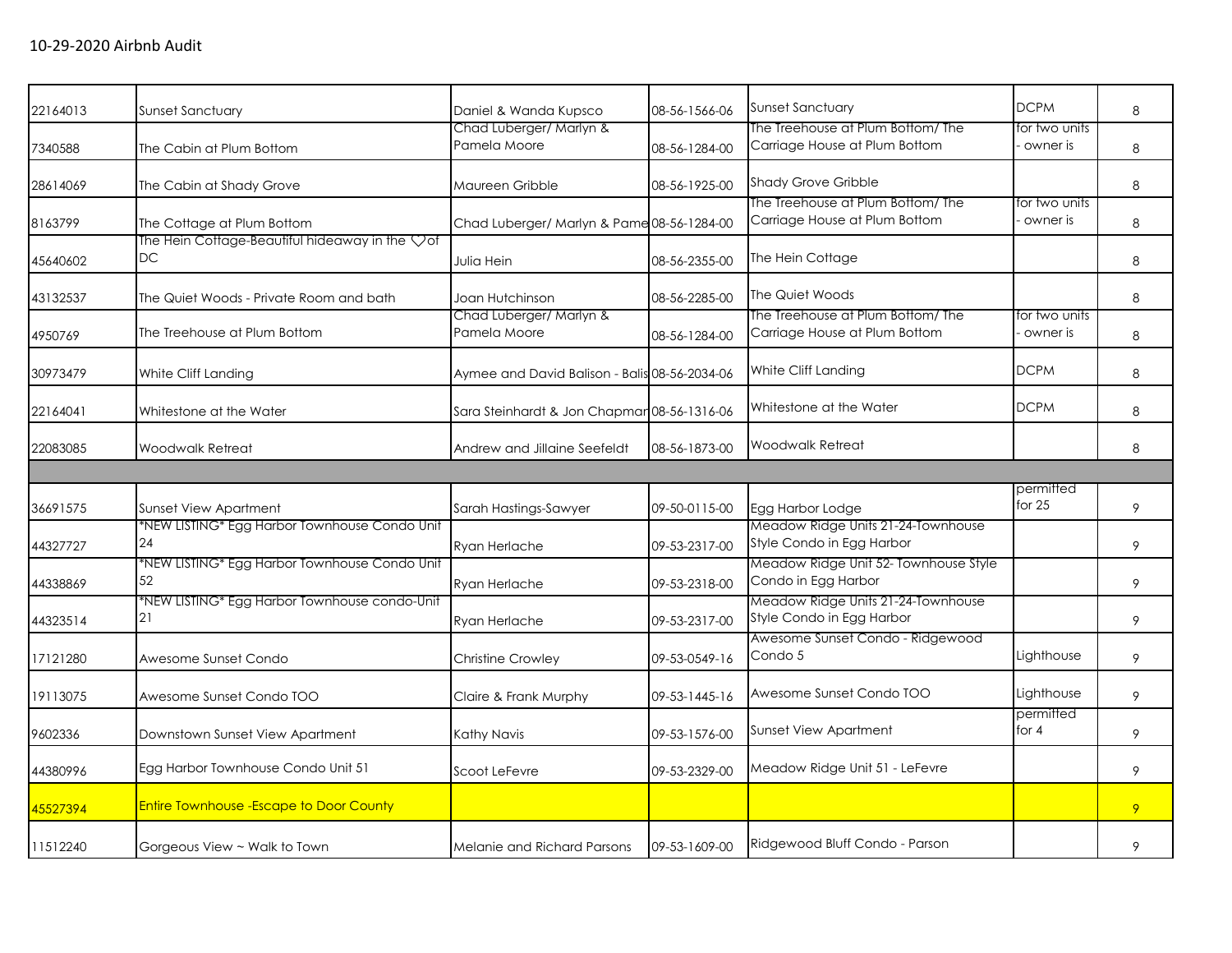| 20770425 | Green Door Inn Unit #5                                       | Kathy Navis                                  | 09-53-1576-00 | <b>Sunset View Apartment</b>                        | permitted<br>for $5$ | 9 |
|----------|--------------------------------------------------------------|----------------------------------------------|---------------|-----------------------------------------------------|----------------------|---|
| 20771252 | Green Door Inn Unit #6                                       | Kathy Navis                                  | 09-53-1576-00 | <b>Sunset View Apartment</b>                        | permitted<br>for $5$ | 9 |
| 44168543 | Heart of Egg Harbor Apartment                                | Kathy Navis                                  | 09-53-1576-00 | Sunset View Apartment                               | permitted<br>for 5   | 9 |
| 44942245 | Meadow Ridge Unit 50- Townhouse Style Condo<br>in Egg Harbor | Aaron Seubert                                | 09-53-2323-00 | *NEW LISTING* Egg Harbor Townhouse<br>Condo Unit 50 |                      | 9 |
| 25688306 | Modern, updated, Door County condo with pool!                | Michael and Georgina Styke                   | 09-53-1959-00 | Anchorage Condo - Style                             |                      | 9 |
| 44032190 | New Listing! Egg Harbor Meadow Ridge Condo<br>Unit 23        | Meadow Ridge F23 LLC                         | 09-53-2322-00 | Meadow Ridge - Meadow Ridge F23 LLC                 |                      | 9 |
| 15922477 | Treehouse Appartment                                         | Kathy Navis                                  | 09-53-1576-00 | Sunset View Apartment                               | permitted<br>for $5$ | 9 |
| 22846687 | <b>Bay Tree Loft</b>                                         | Jill Sommers                                 | 09-56-1839-00 | <b>Bay Tree Loft</b>                                |                      | 9 |
| 42581351 | Carla's House Egg Harbor                                     | <b>Bob Dickson</b>                           | 09-56-1453-00 | Falun House-Bluffside - Carla's House               |                      | 9 |
| 23769295 | Church Street House                                          | Kaaren Northrup - SWNKCN LLC 09-56-1881-16   |               | <b>Church Street House</b>                          | Lighthouse           | 9 |
| 43893210 | Door County Cottage Retreat, Walk to Beach &<br>Town         | Country Cottage Properties LLC 09-56-2312-00 |               | Door County Cottage Retreat of Egg<br>Harbor        |                      | 9 |
| 28027474 | Door County Designer Cottage, wooded yard by<br>beach        | Shawn and Sonny Hennessy                     | 09-56-2010-00 | Cottage - Hennessy                                  |                      | 9 |
| 34708260 | Door County Retreat, Sunset Views, Egg Harbor                | Mark and Elizabeth Sternig                   | 09-56-2146-00 | Door County Retreat-Sunset Views- Egg<br>Harbor     |                      | 9 |
| 13812976 | Egg Harbor Bluffwood House                                   | Claire & Frank Murphy                        | 09-56-1232-00 | <b>Blluffwood House</b>                             |                      | 9 |
| 20360386 | Egg Harbor Hideaway                                          | RME Holdings - Robert Esposito 09-56-1780-00 |               | Egg Harbor Hideaway                                 | permitted<br>for 2   | 9 |
| 13589290 | Egg Harbor Log Cabin                                         | Karen Berndt                                 | 09-56-1646-00 | Egg Harbor Log Cabin                                |                      | 9 |
| 20975595 | Egg Harbor waterfront 4 bedroom ~ incredible<br>views        | Mary Zeller                                  | 09-56-1882-00 | Point Beach Home                                    |                      | 9 |
| 22280403 | Lighthouse Place                                             | Frank & Claire Murphy                        | 09-56-1830-16 | Lighthouse Place                                    |                      | 9 |
| 27360482 | Modern Craftsman Home and Hideaway                           | RME Holdings - Robert Esposito 09-56-1780-00 |               | Egg Harbor Hideaway                                 | for 2-<br>combined   | 9 |
| 22446412 | Modern Craftsman Home in Egg Harbor                          | RME Holdings - Robert Esposito 09-56-1780-00 |               | Egg Harbor Hideaway                                 | permitted<br>for 2   | 9 |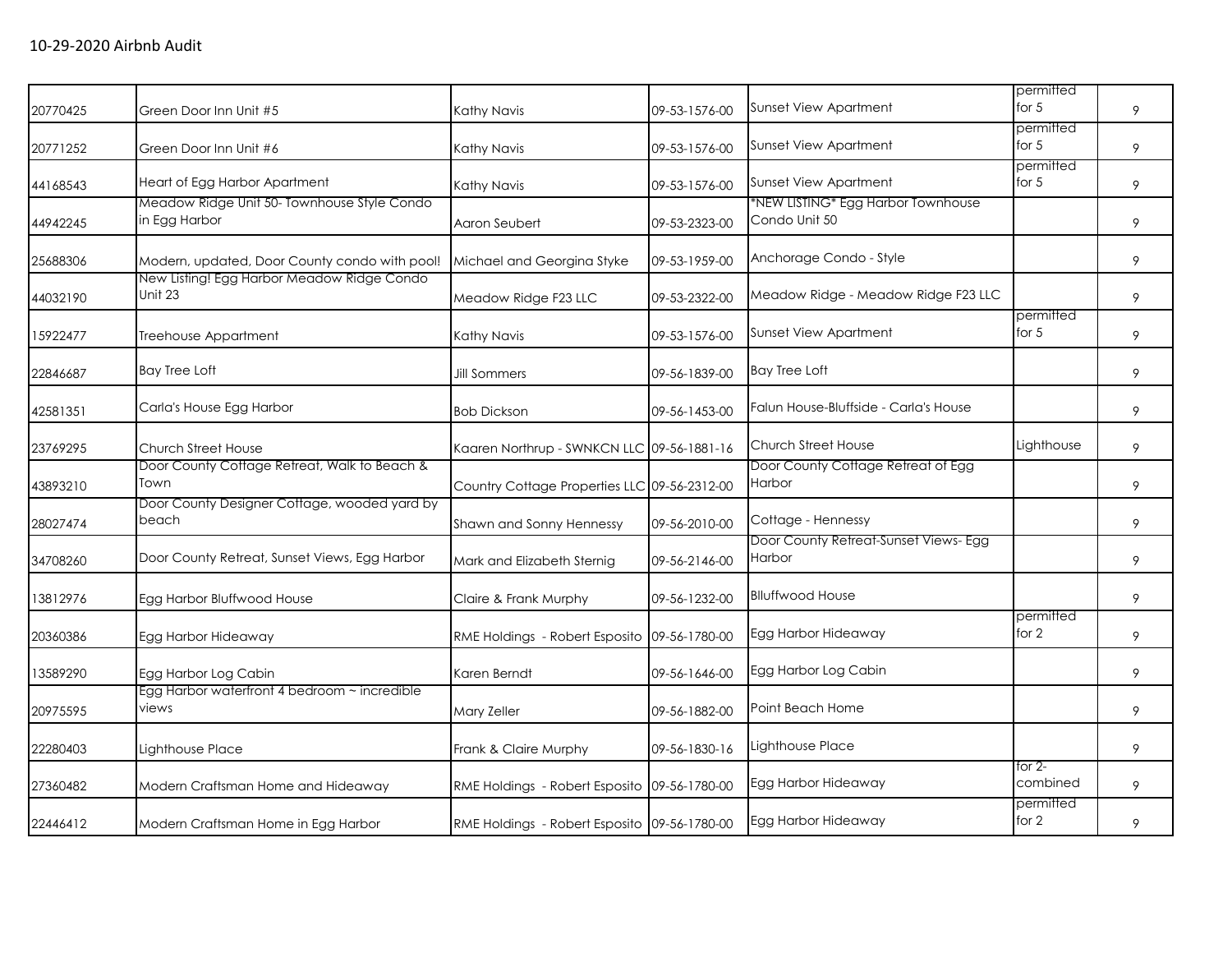| 22163979 | On the Water Escape                                                            | Jan & Craig Bilgen                         | 09-55-0817-06 | On the Water Escape                  | <b>DCPM</b>          | 9  |
|----------|--------------------------------------------------------------------------------|--------------------------------------------|---------------|--------------------------------------|----------------------|----|
| 525258   | Quiaint Cozy A-Frame in Door County                                            | Tim & Kristin Mahoney                      | 09-56-1308-00 | Quaint Cozy A-Frame                  |                      | 9  |
| 23697711 | Scenic Home in Egg Harbor                                                      | Massoud Maleki                             | 09-56-1086-06 | Scenic Home in Egg Harbor            | <b>DCPM</b>          | 9  |
| 31711362 | The Flats on Church Street - #101                                              | Egg Bnb LLC                                | 09-56-2071-00 | Flats on Church Street               | permitted<br>for $4$ | 9  |
| 32686901 | The Flats on Church Street - #102                                              | Egg Bnb LLC                                | 09-56-2071-00 | Flats on Church Street               | permitted<br>for 4   | 9  |
| 32687171 | The Flats on Church Street - #103                                              | Egg Bnb LLC                                | 09-56-2071-00 | Flats on Church Street               | permitted<br>for $4$ | 9  |
| 33310719 | The Flats on Church Street - #104                                              | Egg Bnb LLC                                | 09-56-2071-00 | Flats on Church Street               | permitted<br>for $4$ | 9  |
| 22339056 | White Cliff Cottage                                                            | Michael & Dawn McCole                      | 09-56-0894-06 | White Cliff Cottage                  | <b>DCPM</b>          | 9  |
|          |                                                                                |                                            |               |                                      |                      |    |
| 45623420 | Ephraim Stay with a View - 2 Bedroom - Unit # 204                              | Ephraim Guest House Condo<br>Assn Inc      | 11-51-0061-00 | <b>Ephraim Guest House</b>           |                      | 11 |
| 45623917 | Ephraim Stay with a View - 2 Bedroom - Unit # 402                              | Ephraim Guest House Condo<br>Assn Inc      | 11-51-0061-00 | <b>Ephraim Guest House</b>           |                      | 11 |
| 45623171 | Ephraim Stay with a view - 3 Bedroom - Unit # 201                              | Ephraim Guest House Condo<br>Assn Inc      | 11-51-0061-00 | <b>Ephraim Guest House</b>           |                      | 11 |
| 45617779 | Ephraim Stay with a View - Unit # 103                                          | Ephraim Guest House Condo<br>Assn Inc      | 11-51-0061-00 | <b>Ephraim Guest House</b>           |                      | 11 |
| 45616865 | Ephraim Unit with a View # 102                                                 | Ephraim Guest House Condo<br>Assn Inc      | 11-51-0061-00 | <b>Ephraim Guest House</b>           |                      | 11 |
| 45618489 | Outdoor Entrance   Ephraim Unit # 104                                          | Ephraim Guest House Condo<br>Assn Inc      | 11-51-0061-00 | <b>Ephraim Guest House</b>           |                      | 11 |
| 45618790 | Outdoor Entrance   Ephraim Unit # 301                                          | Ephraim Guest House Condo<br>Assn Inc      | 11-51-0061-00 | <b>Ephraim Guest House</b>           |                      | 11 |
| 31743342 | Waterfront Studio with Private Beach in Ephraim #1                             | Evergreen Beachside, LLC                   | 11-50-1479-00 | Evergreen Beachside Vacation Rentals | permitted<br>for $4$ | 11 |
| 32305284 | Waterfront Studio with Private Beach in Ephraim $\#2$ Evergreen Beachside, LLC |                                            | 11-50-1479-00 | Evergreen Beachside Vacation Rentals | permitted<br>for $4$ | 11 |
| 32304716 | Waterfront Studio with Private Beach in Ephraim #3 Evergreen Beachside, LLC    |                                            | 11-50-1479-00 | Evergreen Beachside Vacation Rentals | permitted<br>for $4$ | 11 |
| 32305079 | Waterfront Studio with Private Beach in Ephraim #4 Evergreen Beachside, LLC    |                                            | 11-50-1479-00 | Evergreen Beachside Vacation Rentals | permitted<br>for 4   | 11 |
| 44193811 | Bright • Updated • Clean Condo Near Water<br>Ephraim                           | Ephraim Guest House #302 LLC 11-53-2332-00 |               | Ephraim Guest House #302 LLC         |                      | 11 |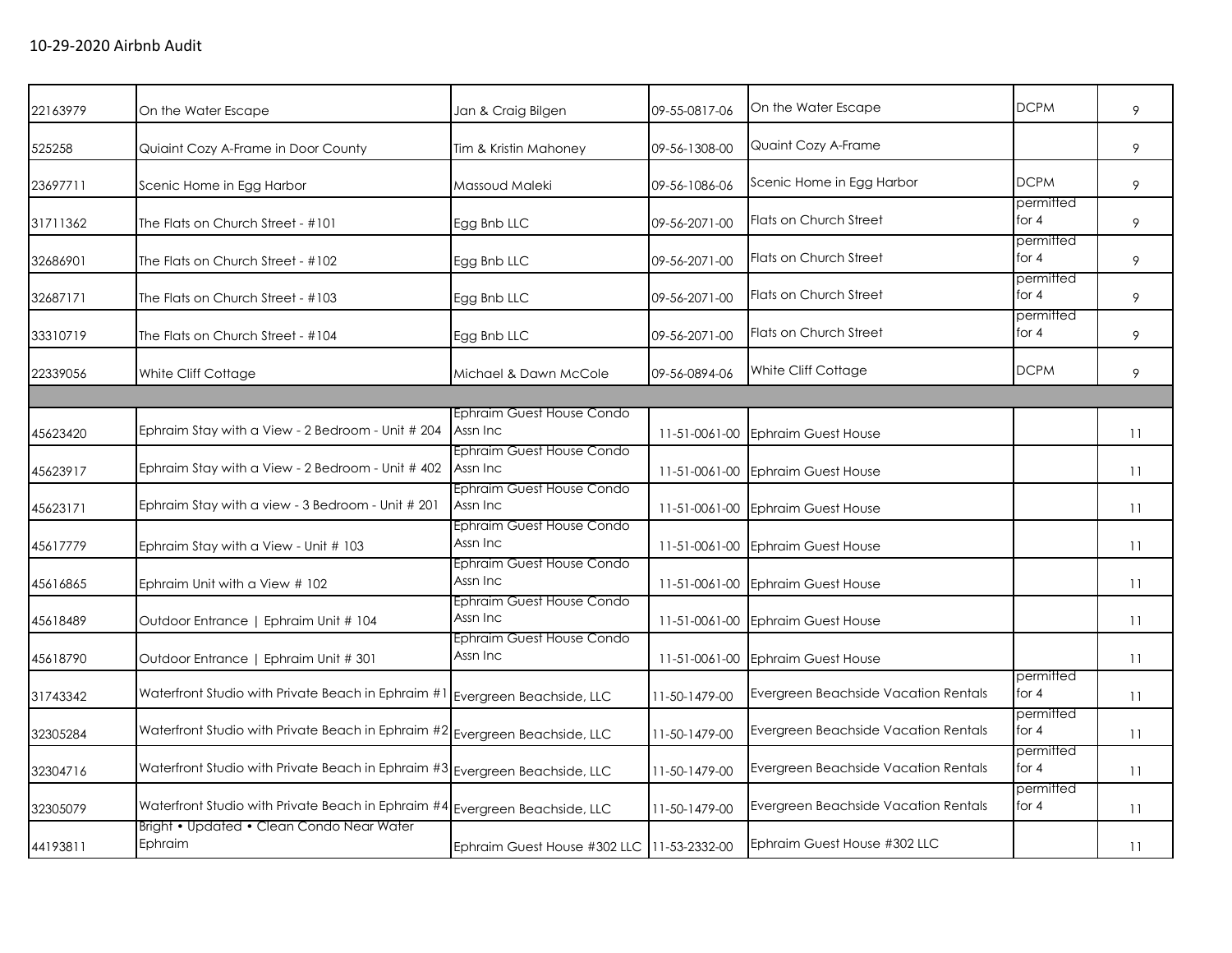|          | Chic   Modern   Clean Condo Near Water                                  |                                                  |               |                                          |                      |    |
|----------|-------------------------------------------------------------------------|--------------------------------------------------|---------------|------------------------------------------|----------------------|----|
| 43881653 | Ephraim                                                                 | Laurel Ciohon and Chris Janisse 11-53-2333-00    |               | Ephraim Condo #303                       |                      | 11 |
| 7746988  | #1 Peninsula Park and Island View                                       | James Lindbloom                                  | 11-56-1558-00 | Peninsula Park and Island View           | permitted<br>for $2$ | 11 |
| 7833318  | #2 Peninsula Park and Island View                                       | James Lindbloom                                  | 11-56-1558-00 | Peninsula Park and Island View           | permitted<br>for 2   | 11 |
| 42271180 | *New Listing* Adorable Pet Friendly Cottage in the<br>Heart of Ephraim! | Terry and Kim Cassidy                            | 11-56-1574-07 | <b>Cassidy's Cottages</b>                | permitted<br>for 2   | 11 |
| 42268703 | *New Listing* Walk to Everything Ephraim has to<br>Offer! Pet Friendly! | Terry and Kim Cassidy                            | 11-56-1574-07 | Cassidy's Cottages                       | permitted<br>for 2   | 11 |
| 22163846 | <b>Bay View Cottage</b>                                                 | Rick Wegman                                      | 11-56-1498-06 | <b>Bay View Cottage</b>                  | <b>DCPM</b>          | 11 |
| 22163819 | <b>BD Thorp House</b>                                                   | <b>BD</b> Thorp                                  | 11-56-0809-06 | Thorpe House, The                        | <b>DCPM</b>          | 11 |
| 31168096 | Big & Beautiful Ephraim Vacation House and<br>Gardens                   | Colin Welford                                    | 11-56-2133-00 | <b>Green Gables</b>                      |                      | 11 |
| 35809467 | Binkhaven - A Norwegian Fairytale                                       | Cathcart Holdings LLC - Elliot Tai 11-56-2028-00 |               | Binkhaven the Rosemailing Cottage        |                      | 11 |
| 20916442 | Boutique Home in Door County w/Eagle Harbor Vie Carol S Corbett         |                                                  | 11-56-1806-00 | Harbor View Ephraim - Corbett            |                      | 11 |
| 22163826 | Cedar Barn                                                              | Jennifer & Bjorn Larson                          | 11-56-1635-06 | Cedar Barn Rental                        | <b>DCPM</b>          | 11 |
| 22337314 | Cedar Glen                                                              | John & Rachel Rothschild                         | 11-55-0758-06 | Cedar Glen                               | <b>DCPM</b>          | 11 |
| 39965933 | Charming & Historic Cottage in Door County                              | Donna Moretti                                    | 11-56-1677-00 | Moretti - 10438 Water St - Nordic Hearth |                      | 11 |
| 36114162 | Comfy Cozy Duplex Cottage @ Ephraim Beach                               | Daryl Larson                                     | 11-56-2288-00 | <b>Ephraim Village Cottages</b>          |                      | 11 |
| 22339193 | Coral Hill Cottage                                                      | Leslee and Morrie Goldman                        | 11-56-1258-06 | Coral Hill Cottage                       | <b>DCPM</b>          | 11 |
| 22163862 | Cottage on Townline                                                     | Roy Elquist                                      | 11-56-1069-06 | Townline                                 | <b>DCPM</b>          | 11 |
| 36116048 | Cozy Duplex Cottage @ Ephraim Beach                                     | Daryl Larson                                     | 11-56-2288-00 | <b>Ephraim Village Cottages</b>          |                      | 11 |
| 27084618 | Eagle Harbor Cottage Loft                                               | Meredith (Dee) Brestin                           | 11-56-1988-00 | Eagle Harbor Cottage Loft                |                      | 11 |
| 37902032 | Elegant Retreat in the Heart of Door County                             | Colin Welford                                    | 11-56-2133-00 | <b>Green Gables</b>                      | permitted<br>for $2$ | 11 |
| 35942416 | Ephraim Beach at Bayview (Lower Unit)                                   | Daryl Larson                                     | 11-56-2288-00 | Ephraim Village Cottages                 |                      | 11 |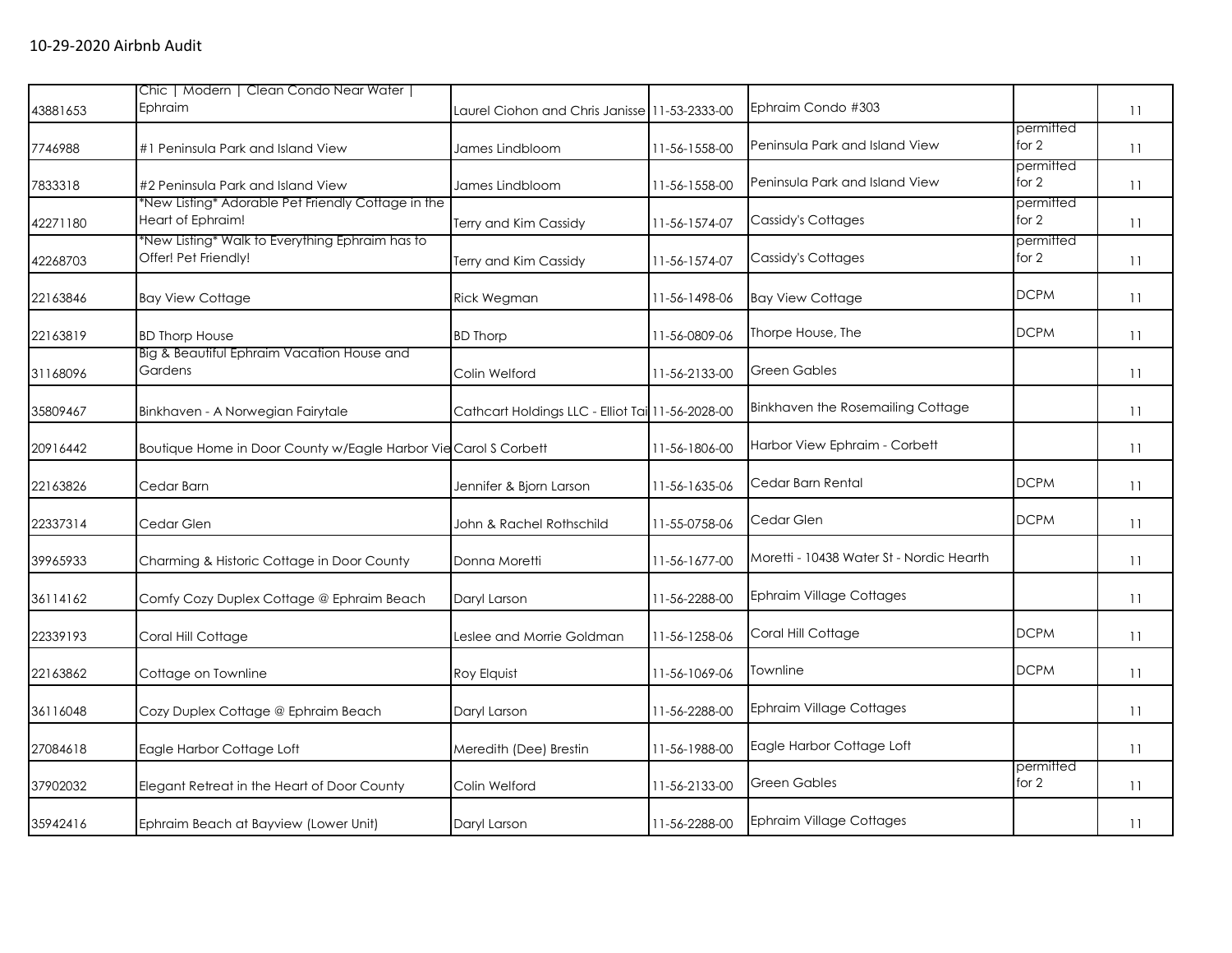| 35941818 | Ephraim Beach at Bayview (Upper Unit - Water Viev Daryl Larson  |                                           | 11-56-2288-00 | <b>Ephraim Village Cottages</b> |                      | 11 |
|----------|-----------------------------------------------------------------|-------------------------------------------|---------------|---------------------------------|----------------------|----|
| 40227752 | Ephraim Beach View Cottage                                      | Stuart Chomeau BTC HOLDINGS 11-56-1295-00 |               | <b>Beach View Cottage</b>       |                      | 11 |
| 26892652 | Ephraim Home.                                                   | David Vartanian                           | 11-56-1088-00 | Vartanian - 3235 Holand Rd      |                      | 11 |
| 35938228 | Family Friendly Cottage - Duplex (Right Side)                   | Daryl Larson                              | 11-56-2288-00 | <b>Ephraim Village Cottages</b> |                      | 11 |
| 35916033 | Family Fun Cottage - Duplex (Left Side)                         | Daryl Larson                              | 11-56-2288-00 | <b>Ephraim Village Cottages</b> |                      | 11 |
| 34809243 | Great Value Big Families! Luxury in $\heartsuit$ of Door!       | Brian & Amanda Jenkins                    | 11-56-1407-00 | Norra Skoggen                   |                      | 11 |
| 22163884 | <b>Harbor House</b>                                             | Windsor McCutcheon                        | 11-56-1724-06 | Harbor House on North Shore     | <b>DCPM</b>          | 11 |
| 13769377 | <b>Hollis House</b>                                             | Daniel & Lori Schwefel                    | 11-56-1659-00 | <b>Hollis House</b>             |                      | 11 |
| 43769613 | Home Away from Home @ Ephraim Beach                             | Daryl Larson                              | 11-56-2288-00 | <b>Ephraim Village Cottages</b> |                      | 11 |
| 22163929 | Kulma Cottages 1                                                | Gregg & Janice Kulma                      | 11-55-0279-06 | Kulma Cottages                  | <b>DCPM</b>          | 11 |
| 22163935 | Kulma Cottages 2                                                | Gregg & Janice Kulma                      | 11-55-0279-06 | Kulma Cottages                  | <b>DCPM</b>          | 11 |
| 22163944 | Kulma Cottages 3                                                | Gregg & Janice Kulma                      | 11-55-0279-06 | Kulma Cottages                  | <b>DCPM</b>          | 11 |
| 43939361 | Meadow View II @ Ephraim Beach                                  | Daryl Larson                              | 11-56-2288-00 | <b>Ephraim Village Cottages</b> |                      | 11 |
| 24052610 | Natures Window                                                  | <b>Bill Anderson</b>                      | 11-56-1958-00 | Natures Window                  |                      | 11 |
| 26845264 | NEW 'The Carriage House' Walk to Peninsula St<br>Park           | Deborah Eckert                            | 11-55-0680-00 | Park Place Cottages             | permitted<br>for $5$ | 11 |
| 26845266 | NEW! 'Butternut Cottage' in Central Door County!                | Deborah Eckert                            | 11-55-0680-00 | Park Place Cottages             | permitted<br>for $5$ | 11 |
| 26845401 | NEW! 'Cherry Cottage' near Peninsula State Park!                | Deborah Eckert                            | 11-55-0680-00 | <b>Park Place Cottages</b>      | permitted<br>for $5$ | 11 |
| 26845261 | NEW! Cozy Ephraim 'Cedar Cottage' w/Private<br>Deck!            | Deborah Eckert                            | 11-55-0680-00 | <b>Park Place Cottages</b>      | permitted<br>for $5$ | 11 |
| 37971066 | NEW! Ephraim Home w/ Yard - Walk to Lake Michig Carol S Corbett |                                           | 11-56-1806-00 | Harbor View Ephraim - Corbett   |                      | 11 |
| 26845402 | NEW! Updated Ephraim 'Pine Cottage' w/ Deck!                    | Deborah Eckert                            | 11-55-0680-00 | <b>Park Place Cottages</b>      | permitted<br>for 5   | 11 |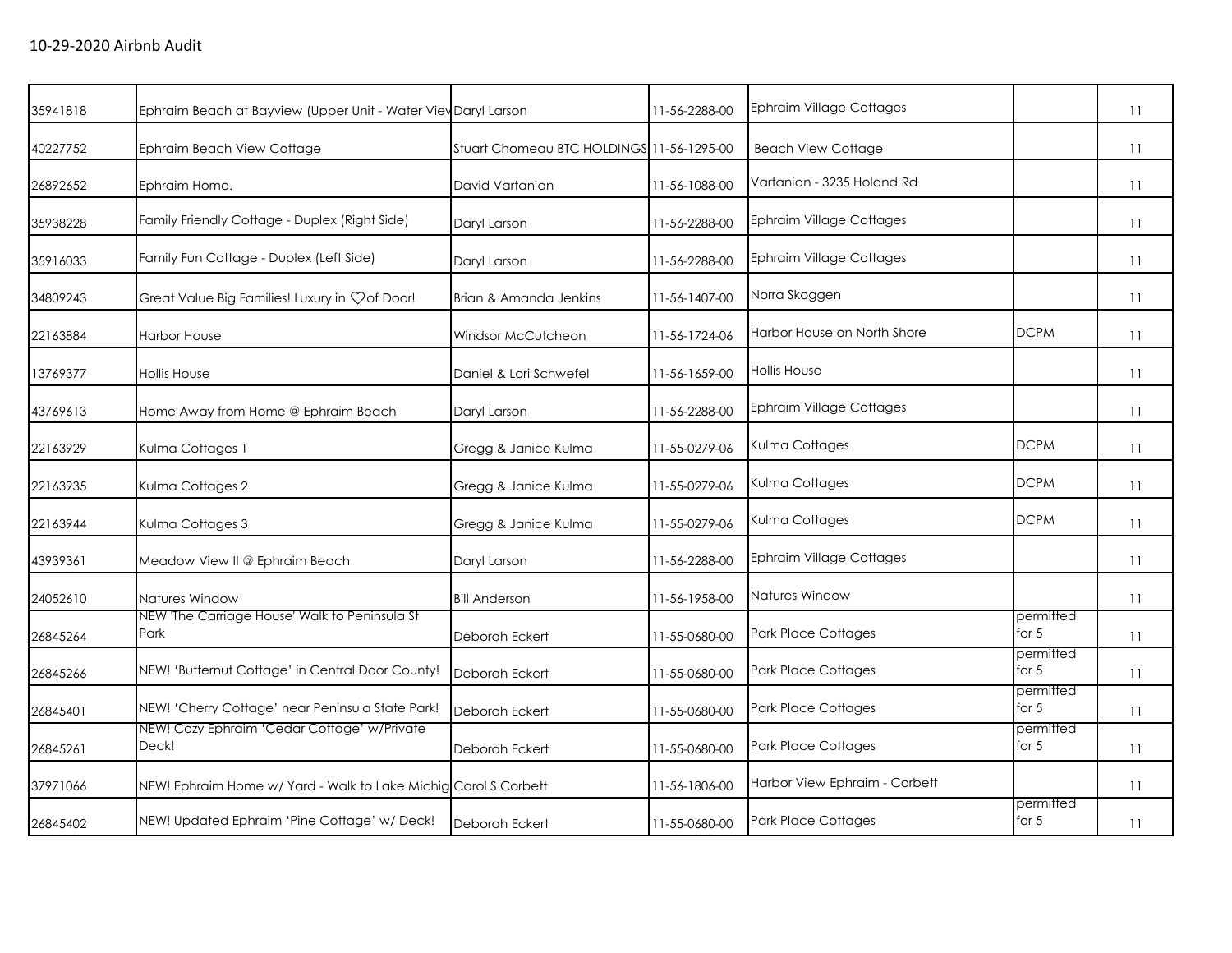| 22163987 | Park's Edge Lakeshore Home                                          | Jacob and Greta Odders | 11-56-1818-06 | Parks Edge Lakeshore Beach House                | <b>DCPM</b>           | 11                |
|----------|---------------------------------------------------------------------|------------------------|---------------|-------------------------------------------------|-----------------------|-------------------|
| 15152902 | Peninsula Park and Island View - 3 bedroom house James Lindbloom    |                        | 11-56-1558-00 | Peninsula Park and Island View                  | permitted<br>for 2    | 11                |
| 42780411 | Quaint and Sunny - Steps from Ephraim Beach                         | Daryl Larson           | 11-56-2288-00 | <b>Ephraim Village Cottages</b>                 |                       | 11                |
| 24993392 | Remodeled Ephraim cottage 500' from the water!                      | 3039 Cedar Street LLC  | 11-56-1763-00 | Ephraim Cottage - 3039 Cedar Street LLC         |                       | 11                |
| 13549163 | Rustic Elegance                                                     | Daniel & Laurel Simons | 11-56-1656-00 | Elegant Home in Ephraim                         |                       | 11                |
| 22750642 | Sunny Studio in Perfect Location                                    | Laurel Ciohon          | 11-56-1853-00 | Ephraim Modern Guesthouse - Ciohon              |                       | 11                |
| 35996063 | The Cedars Near Ephraim Beach                                       | Daryl Larson           | 11-56-2288-00 | <b>Ephraim Village Cottages</b>                 |                       | 11                |
| 43449644 | Wee One Cottage Near Ephraim Beach                                  | Daryl Larson           | 11-56-2288-00 | <b>Ephraim Village Cottages</b>                 |                       | 11                |
|          |                                                                     |                        |               |                                                 |                       |                   |
| 23629319 | <b>Fish Creek Retreat</b>                                           |                        |               | 30+ days only                                   |                       | 12 <sup>°</sup>   |
| 7213011  | <b>Tuckers Retreat</b>                                              |                        |               | 30+ days only                                   |                       | 12 <sup>°</sup>   |
| 35609837 | Blue Jay Cottage. Fish Creek access! Downtown                       | Carol Vande Walle      | 12-50-0387-00 | Peninsula Park View                             |                       | 12                |
| 35224872 | Chestnut Cottage at Peninsula Park-View                             | Carol Vande Walle      | 12-50-0387-00 | Peninsula Park View                             |                       | 12                |
| 30904112 | Countryside Cottage 5                                               | Sandra Solomon         | 12-50-1042-00 | Julies Park Café & Motel - Countryside<br>Motel | permitted<br>for $40$ | 12                |
| 30904456 | Countryside Cottage 6                                               | Sandra Solomon         | 12-50-1042-00 | Julies Park Café & Motel - Countryside<br>Motel | permitted<br>for $40$ | 12                |
| 30229308 | Countryside Cottage/Duplex Unit 7                                   | Sandra Solomon         | 12-50-1042-00 | Julies Park Café & Motel - Countryside<br>Motel | permitted<br>for $40$ | 12                |
| 29003329 | Countryside Cottage/Duplex- Unit 8                                  | Sandra Solomon         | 12-50-1042-00 | Julies Park Café & Motel - Countryside<br>Motel | permitted<br>for $40$ | 12                |
| 26007168 | Evergreen                                                           | Carol Vande Walle      | 12-50-0387-00 | Peninsula Park View                             |                       | 12                |
| 22015884 | Julies Park Café Suite                                              | Sandra Salomon         | 12-50-1042-00 | Julies Park Café and Motel                      |                       | 12                |
| 41451594 | Lilac Cottage at Peninsula Park-View, NEW LISTING Carol Vande Walle |                        | 12-50-0387-00 | Peninsula Park View                             |                       | $12 \overline{ }$ |
| 35514974 | Peninsula Parkview Sunset Meadow Whirlpool<br>Cottage               | Carol Vande Walle      | 12-50-0387-00 | Peninsula Park View                             |                       | 12                |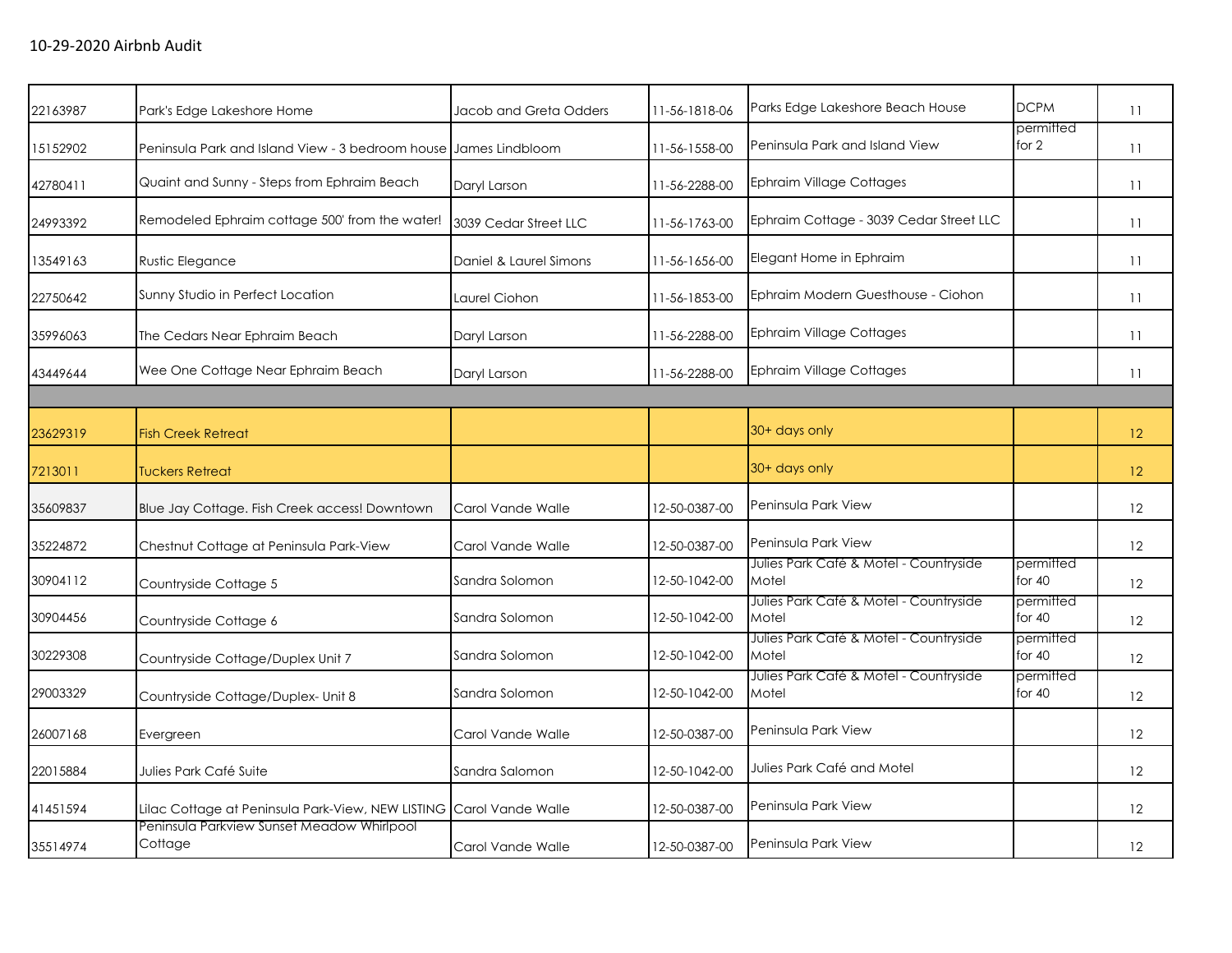| 35515408 | Starling Cottage. Fish Creek access! downtown       | Carol Vande Walle                            | 12-50-0387-00 | Peninsula Park View                      |                       | 12 |
|----------|-----------------------------------------------------|----------------------------------------------|---------------|------------------------------------------|-----------------------|----|
| 23008138 | <b>Fish Creek Country Resort - I Bedroom Suites</b> |                                              |               |                                          | Wholesaler            | 12 |
| 37886362 | Fun Family Times in the heart of Door County        |                                              |               |                                          | Wholesaler            | 12 |
| 23709001 | <b>Get Away at Fish Creek</b>                       |                                              |               |                                          | Wholesaler            | 12 |
| 36825938 | Double room-Ensuite-Standard-Deluxe Room 7          | <b>William Tressler</b>                      | 12-52-0174-00 | Whistling Swan                           | permitted<br>for 7    | 12 |
| 36825808 | Double room-Ensuite-Standard-Room 1                 | <b>William Tressler</b>                      | 12-52-0174-00 | Whistling Swan                           | permitted<br>for 7    | 12 |
| 36825836 | Double room-Ensuite-Standard-Room 2                 | <b>William Tressler</b>                      | 12-52-0174-00 | <b>Whistling Swan</b>                    | permitted<br>for 7    | 12 |
| 36825887 | Double room-Ensuite-Standard-Room 4                 | <b>William Tressler</b>                      | 12-52-0174-00 | Whistling Swan                           | permitted<br>for 7    | 12 |
| 36825919 | Double room-Ensuite-Standard-Room 6                 | <b>William Tressler</b>                      | 12-52-0174-00 | Whistling Swan                           | permitted<br>for 7    | 12 |
| 36825858 | Double room-Ensuite-Standard-Suite 3                | William Tressler                             | 12-52-0174-00 | Whistling Swan                           | permitted<br>for 7    | 12 |
| 36825902 | Double room-Ensuite-Standard-Suite 5                | <b>William Tressler</b>                      | 12-52-0174-00 | Whistling Swan                           | permitted<br>for 7    | 12 |
| 40223988 | Brook Point #4, in the heart of Fish Creek!         | SMC Door County, LLC-Stuart Ch 12-53-0626-00 |               | Brookpoint #4                            | Douglas               | 12 |
| 15634038 | Brookpoint Condo 2 BR, 2 BA                         | Karen Berndt                                 | 12-53-1681-00 | Brook Point Condo #5- Berndt             |                       | 12 |
| 29654419 | Condo in Fish Creek by Peninsula State Park (A7)    | Evergreen Hill Condo Owners As 12-53-0357-00 |               | Evergreen Hill                           | permitted<br>for $15$ | 12 |
| 22268447 | Downtown Fish Creek with a View                     | <b>Stacey Berndt</b>                         | 12-53-1855-00 | Downtown Fish Creek with a View - Berndt |                       | 12 |
| 24189891 | Elegant Creekside Cottage (on Fish Creek)           | Patricia Culliton                            | 12-53-1890-00 | Creekside Cottage                        |                       | 12 |
| 29659682 | Evergreen A3                                        | Evergreen Hill Condo Owners As 12-53-0357-00 |               | Evergreen Hill                           | permitted<br>for $15$ | 12 |
| 29660011 | Evergreen A8                                        | Evergreen Hill Condo Owners As 12-53-0357-00 |               | Evergreen Hill                           | permitted<br>for $15$ | 12 |
| 29660194 | Evergreen B!                                        | Evergreen Hill Condo Owners As 12-53-0357-00 |               | Evergreen Hill                           | permitted<br>for $15$ | 12 |
| 29659642 | Evergreen B3                                        | Evergreen Hill Condo Owners As 12-53-0357-00 |               | Evergreen Hill                           | permitted<br>for $15$ | 12 |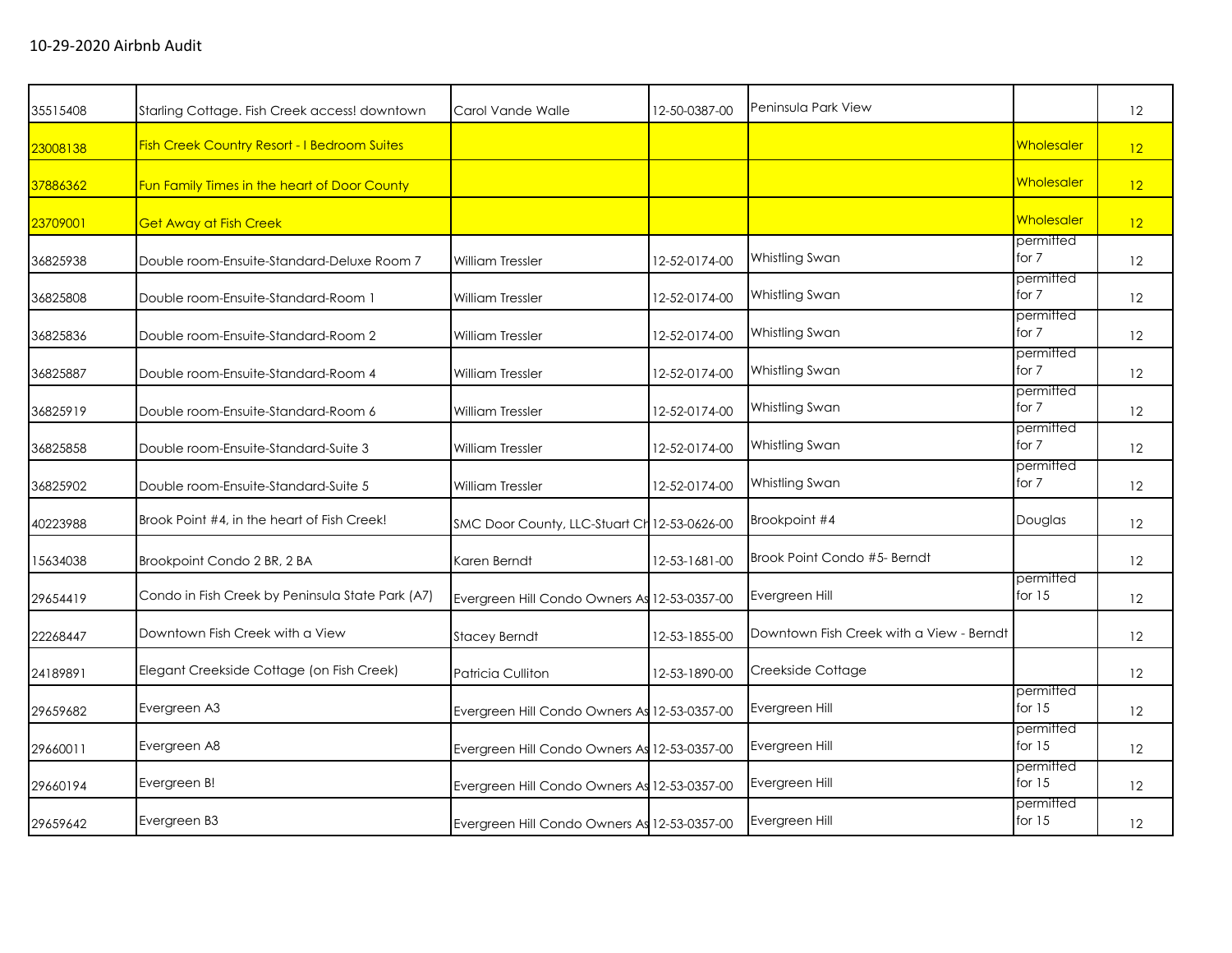| 29708652 | Evergreen B4                                          | Evergreen Hill Condo Owners As 12-53-0357-00 |               | Evergreen Hill                            | permitted<br>for $15$ | 12                |
|----------|-------------------------------------------------------|----------------------------------------------|---------------|-------------------------------------------|-----------------------|-------------------|
| 29756847 | Evergreen B5                                          | Evergreen Hill Condo Owners As 12-53-0357-00 |               | Evergreen Hill                            | permitted<br>for $15$ | 12                |
| 29709704 | Evergreen B6                                          | Evergreen Hill Condo Owners As 12-53-0357-00 |               | Evergreen Hill                            | permitted<br>for $15$ | 12                |
| 29002621 | Evergreen Hill Condo - B2                             | Evergreen Hill Condo Owners As 12-53-0357-00 |               | Evergreen Hill                            | permitted<br>for $15$ | 12                |
| 29513817 | Evergreen Hill Condo A2 - By Peninsula State Park     | Evergreen Hill Condo Owners As 12-53-0357-00 |               | Evergreen Hill                            | permitted<br>for $15$ | 12                |
| 29513197 | Evergreen Hill Condo A4 - by Peninsula State Park     | Evergreen Hill Condo Owners As 12-53-0357-00 |               | Evergreen Hill                            | permitted<br>for $15$ | 12                |
| 29654280 | Evergreen Hill Condo-A5                               | Evergreen Hill Condo Owners As 12-53-0357-00 |               | Evergreen Hill                            | permitted<br>for $15$ | 12                |
| 29513544 | Evergreen Hill Condo B7 - By Peninsula State Park     | Evergreen Hill Condo Owners As 12-53-0357-00 |               | Evergreen Hill                            | permitted<br>for $15$ | 12                |
| 20308419 | Luxury tri-Level Condo Downtown Fish Creek            | Jonathan Glapa                               | 12-53-1791-00 | Luxury Tri-Level Fish Creek - Glapa       |                       | 12                |
| 31457675 | Stay by Peninsula State Park, Condo A6                | Evergreen Hill Condo Owners As 12-53-0357-00 |               | Evergreen Hill                            | permitted<br>for $15$ | 12                |
| 5278540  | Irish Hospitality in Fish Creek WI                    | Megan O'Meara                                | 12-54-0685-00 | O'Meara's Cottage Loft                    |                       | 12                |
| 23398401 | A Retreat Art Gallery Stay in Door County             | <b>Wendy Carpenter</b>                       | 12-56-1975-00 | A Retreat Art Gallery Stay in Door County |                       | 12                |
| 44135893 | Apple Orchard House                                   | David Thorp                                  | 12-56-2295-06 | Apple Orchard House                       | <b>DCPM</b>           | 12                |
| 32206576 | Artist's Retreat Luxury Home in Charming setting      | Paul and Katherine Munck                     | 12-56-1519-02 | An Artists Retreat                        | lundquist             | 12                |
| 26019754 | <b>Birch Bluff</b>                                    | Eleanor J Warntjes                           | 12-56-1845-02 | <b>Birch Bluff</b>                        | lundquist             | 12                |
| 38599705 | Carraig Dale Cottage - A Peaceful Oasis               | Carraig Cottages                             | 12-56-1276-09 | Carraig Dale                              | carraig               | 12                |
| 38600512 | Carraig Nua House- A luxurious Door County<br>Retreat | Carraig Cottages                             | 12-56-1277-09 | Carraig Nua                               | carraig               | 12                |
| 1894636  | Cedar Creek Lodge II                                  | Michael Servais                              | 12-56-1357-00 | Cedar Creek Lodge #2                      |                       | 12                |
| 13496429 | Cedarwood Vacation Home                               | Jay and Carla Marr                           | 12-55-0778-00 | Cedarwood Marr                            |                       | 12                |
| 35918147 | Cottage in the Creek-Centrally Located DoCo<br>Oasis  | <b>Irish Stories LLC</b>                     | 12-56-2077-00 | Centrally Located Fish Creek Cottage      |                       | $12 \overline{ }$ |
|          |                                                       |                                              |               |                                           |                       |                   |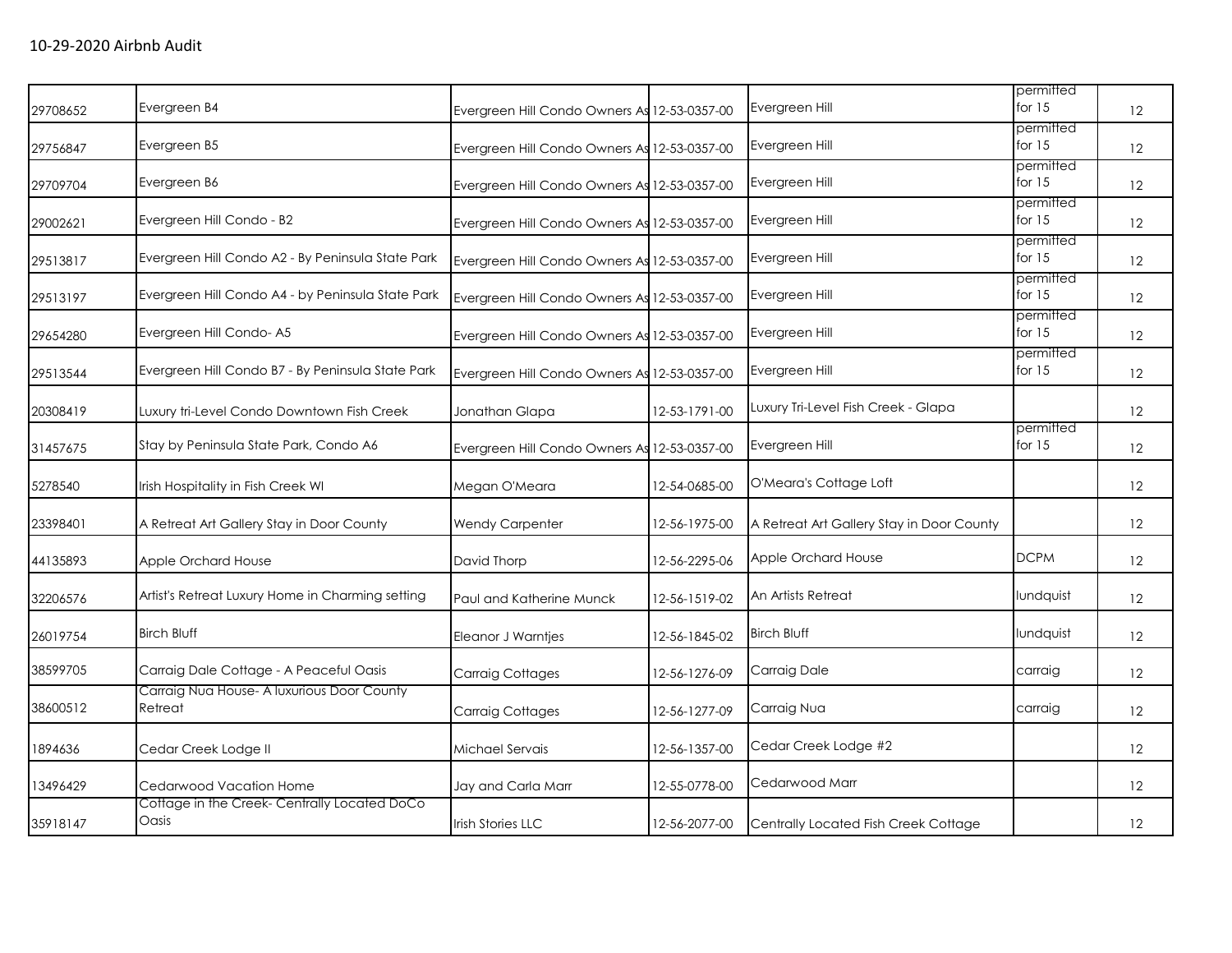| 16497330 | COZY DC HOME RETREAT IN FISH CREEK, WI                             | Steven Pachonphai                             | 12-56-1692-00 | DC HOME Pachonphai                              |             | 12                |
|----------|--------------------------------------------------------------------|-----------------------------------------------|---------------|-------------------------------------------------|-------------|-------------------|
| 35616070 | Cuckoo's Nest: Solitude & Nature Near Everything                   | Cuckoo's Nest LLC                             | 12-56-2167-00 | Cuckoo's Nest                                   |             | 12                |
| 26021111 | Daisy Patch Retreat                                                | Tierney Home Rental LLC - Cath 12-56-1798-02  |               | Tierney Home                                    | lundquist   | 12                |
| 30762173 | Downtown Fish Creek "Night Cap" Studio<br>Apartment                | Bonnie Spielman                               | 12-56-2335-00 | Night Cap Studio Loft in Downtown Fish<br>Creek |             | 12                |
| 22163833 | Eagle Harbor View                                                  | Nancy Claypool                                | 12-56-1570-06 | Eagle Harbor View                               | <b>DCPM</b> | 12                |
| 18941540 | Ellmann House                                                      | Steve Ellmann                                 | 12-56-0369-00 | <b>Ellman House</b>                             |             | 12                |
| 36517340 | <b>Field House</b>                                                 | Michael & Jaye Meyer                          | 12-56-1282-02 | A Field House                                   | lundquist   | 12                |
| 36177607 | <b>Fish Creek Beach House</b>                                      | Wickman LLC                                   | 12-56-2142-06 | Fish Creek Beach House                          | <b>DCPM</b> | 12                |
| 36178650 | <b>Fish Creek Road House</b>                                       | Wickman LLC                                   | 12-56-2141-06 | Road House, The - 4086 Main St                  | <b>DCPM</b> | 12                |
| 12964179 | Fish Creek, WI: Sweet log cabin & meditation paths Robin Bienemann |                                               | 12-56-1665-00 | Sweet Log Cabin Bienneman                       |             | 12                |
| 31948544 | Foxlea Guest House in Fish Creek                                   | <b>Rymar Properties LLC</b>                   | 12-56-2055-00 | <b>Foxlea Farms</b>                             |             | $12 \overline{ }$ |
| 28693376 | Garden House                                                       | Marise Redman                                 | 12-56-2065-00 | Garden House - 9130 STH 42- Redmann             |             | 12                |
| 22163877 | <b>Gibraltar House</b>                                             | Paul & Amy Devine                             | 12-56-1439-06 | Gibraltar House                                 | <b>DCPM</b> | 12                |
| 42094787 | Historic Cabin on the Green Bay Shoreline                          | Door County Retreats LLC - Pegg 12-56-2251-00 |               | Door County Retreats LLC - Reineck              |             | 12                |
| 26989763 | <b>Homestead Park House</b>                                        | <b>PDW Rentals LLC</b>                        | 12-56-1801-00 | Park House                                      |             | 12                |
| 35875588 | House on the Hill                                                  | <b>Brett Lecy</b>                             | 12-56-2147-06 | <b>Fish Creek Central Home</b>                  | <b>DCPM</b> | 12                |
| 34395537 | Kaye's Hideaway                                                    | Kaye's Hideaway                               | 12-56-2054-00 | Paul Kaye                                       |             | 12                |
| 10015145 | Lawler Guest House - Blue                                          | Greg and Dan Lawler                           | 12-56-1573-00 | Lawler Guest House Blue                         |             | $12 \overline{ }$ |
| 38405636 | Lawler Guest House - Green                                         | Greg and Dan Lawler                           | 12-56-2218-00 | Lawler Guest House Green                        |             | 12                |
| 22339034 | Log Retreat at Fish Creek                                          | <b>William Anderson</b>                       | 12-56-1225-06 | Log Retreat at Fish Creek                       | <b>DCPM</b> | $12 \overline{ }$ |
|          |                                                                    |                                               |               |                                                 |             |                   |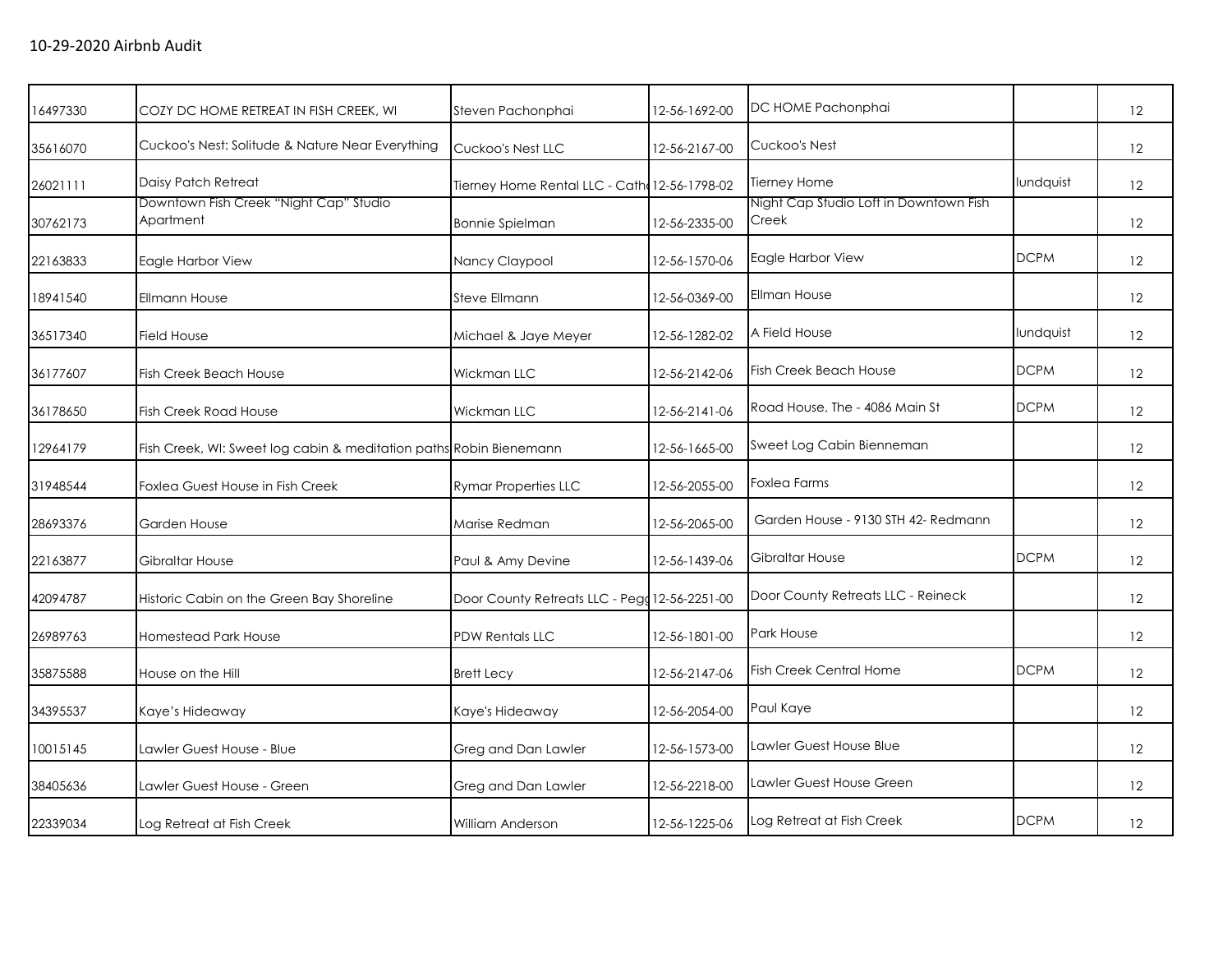| 28431338 | Maple Grove Cottage                                               | Maple Grove Cottage LLC                       | 12-56-1330-00 | Maple Grove Cottage                                        |                      | 12 |
|----------|-------------------------------------------------------------------|-----------------------------------------------|---------------|------------------------------------------------------------|----------------------|----|
| 28127081 | Maple Grove Landing (Brand New Rental)                            | Rick and Rachel Chomeau                       | 12-56-2003-00 | Maple Grove Landing Chomeau                                |                      | 12 |
| 36606925 | Modern Hygge Farmhouse - Baileys Harbor/Fish Cresshelly Sprinkman |                                               | 12-56-2217-00 | Modern Farmhouse - Sprinkman                               |                      | 12 |
| 26845405 | NEW Family-Friendly Fish Creek 'Cape House'<br>w/Yard             | Deborah, Carl & Joan Eckert                   | 12-56-0679-00 | Eckert Vacation Home - Cape Cod House<br><b>Fish Creek</b> |                      | 12 |
| 41931234 | NEW LISTING! Charming Stone Cottage in Fish<br>Creek!             | Ryan and Karilyn Dayton                       | 12-56-1743-07 | Manistique Stone Cottage                                   | SImpleLife           | 12 |
| 32662963 | Newly renovated farmhouse in Fish Creek on 25<br>acre             | JJ JETS LLC                                   | 12-56-2078-00 | Tirangle Farmhouse                                         |                      | 12 |
| 41822428 | Nicely located Ranch Home Near Fish Creek-<br>4BD/2BA             | Klems Investment Properties LLC 12-56-2027-00 |               | Klems Investments - Klimczyk 8580 STH 42                   |                      | 12 |
| 34178567 | Perfect for weekend getaways and family<br>reunions               | Ken Riche                                     | 12-56-1241-00 | Riche - 9419 Tree Top                                      |                      | 12 |
| 31150450 | Private Fish Creek cottage in the woods.                          | Steven and Lana Amenda                        | 12-56-2091-00 | Private Fish Creek Cottage - Amenda                        |                      | 12 |
| 5123586  | Relax & Refocus at Hesed House                                    | Rebecca and Richard Van Sistin 12-56-2038-00  |               | <b>Hesed House</b>                                         |                      | 12 |
| 41157083 | Tall Pine Retreat - Fish Creek, WI                                | Walt Teichen                                  | 12-56-2247-00 | <b>Tall Pines</b>                                          |                      | 12 |
| 42637597 | The Fish Creek House                                              | Michael & Diane Cotter                        | 12-56-1410-00 | Birch Grove II - Unit #1                                   |                      | 12 |
| 44959844 | The Glass House on Birch Bluff                                    | Katherine D Blair                             | 12-56-2334-00 | Birch Bluff Retreat - Blair - 9695 Maple<br>Grove          |                      | 12 |
| 23233934 | The House on High Rock Creek                                      | Karen L Wagner Trust & Andrew                 | 12-56-1938-00 | House on High Rock Creek                                   |                      | 12 |
|          |                                                                   |                                               |               |                                                            |                      |    |
| 26231098 | Forest hideaway Home                                              | <b>Ransom Flanders</b>                        | 14-56-1961-00 | Forestville Hideaway Home                                  |                      | 14 |
|          |                                                                   |                                               |               |                                                            |                      |    |
| 45366668 | Rushes Peak Fall Week for Rent Oct 10 - 17                        |                                               |               |                                                            |                      | 15 |
| 40701347 | i☆Modern Waterfront Lake Cabin in Door County (Jeremy Jeffrey     |                                               | 15-56-2215-00 | The Bay on Clark Lake                                      |                      | 15 |
| 19709930 | Beach House Whispering Pines Door Co, lake view                   | <b>Beth Ann Meyer</b>                         | 15-56-1793-00 | <b>Whispering Pines</b>                                    | permitted<br>for $2$ | 15 |
| 19706345 | Beach House Whispering Pines, Door Co, forest<br>view             | <b>Beth Ann Meyer</b>                         | 15-56-1793-00 | <b>Whispering Pines</b>                                    | permitted<br>for 2   | 15 |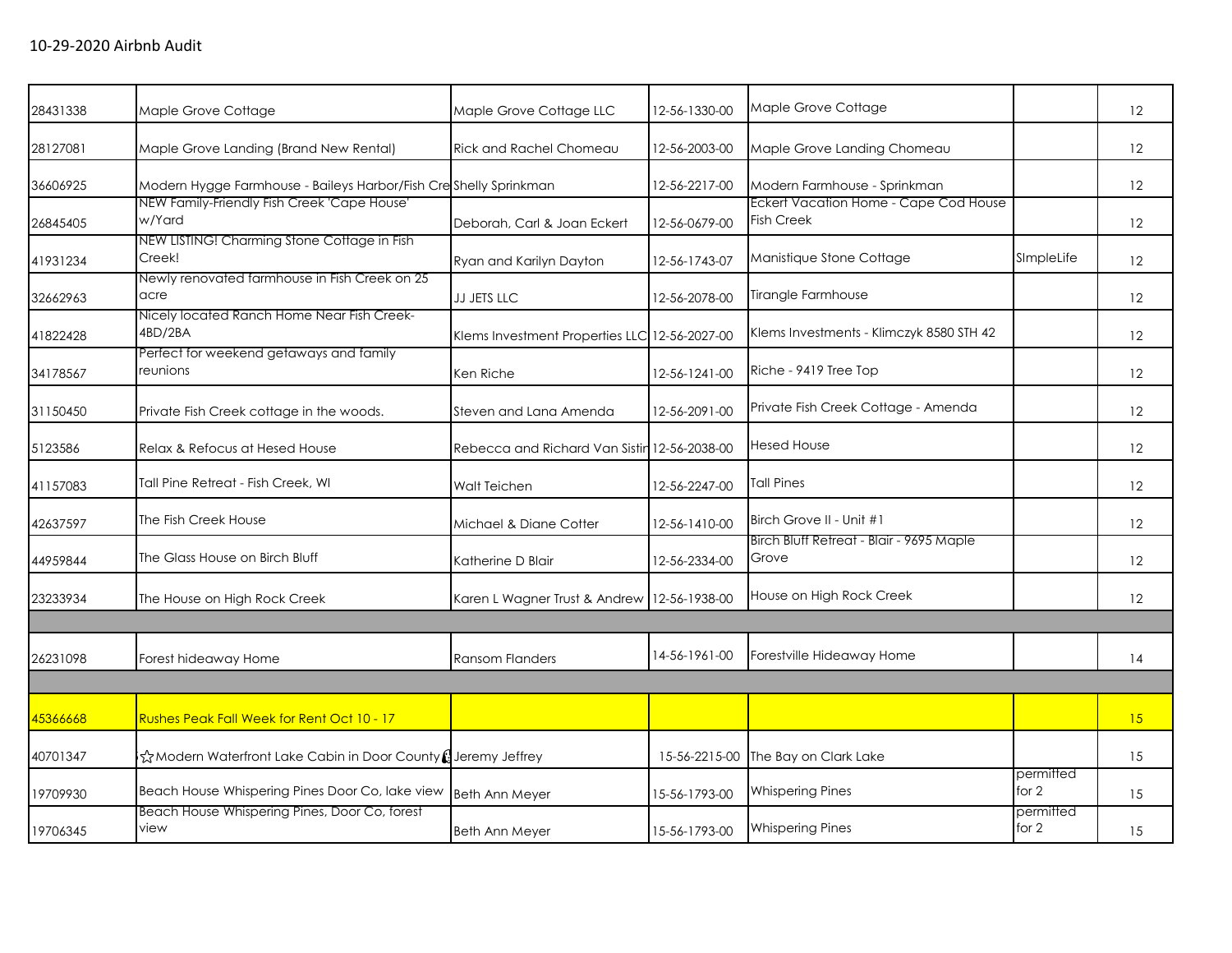|                                                                   |                                        |               | <b>Beautiful Waterfront Cottage on Clark</b>                                              |                                        |    |
|-------------------------------------------------------------------|----------------------------------------|---------------|-------------------------------------------------------------------------------------------|----------------------------------------|----|
| Beautiful Waterfront Cottage on Clark Lake                        | Kari and Scott Hunt                    | 15-56-1998-00 | Lake                                                                                      |                                        | 15 |
| Beechwood Lodge                                                   | Jessica Porter                         | 15-56-1956-00 | Beechwood Lodge Porter                                                                    |                                        | 15 |
| Brand new guest home in the heart of Jacksonport                  | Alicia Wang and Ryan Heise             | 15-56-2346-00 | Inn Between Ferns                                                                         |                                        | 15 |
| Classic Farm House in Egg Harbor (upper unit)                     | <b>Tim Raduenz</b>                     | 15-56-1601-00 | Raduenz 6551 CTH T                                                                        |                                        | 15 |
| Cozy Log Cabin on 4 Acres                                         | Christine Skogg                        | 15-56-2237-00 | Acres                                                                                     |                                        | 15 |
| Door County Lakeside Retreat                                      | Janet Slater                           | 15-56-1085-00 | Lakeside Paradise Slater                                                                  |                                        | 15 |
| Jacksonport Home                                                  | <b>Robert Geitner</b>                  | 15-56-1944-00 | Jacksonport Home Geitner                                                                  |                                        | 15 |
| Kangaroo South Shore                                              |                                        |               | Kangaroo South Shore                                                                      | <b>DCPM</b>                            | 15 |
| Logan Creek Cottage                                               | <b>Robert Geitner</b>                  | 15-56-2105-00 | Logan Creek Cottage                                                                       |                                        | 15 |
| Peninsula                                                         | Jeremy and Caitlyn Jeffery             | 15-56-2060-00 | The Point on Clark Lake                                                                   |                                        | 15 |
| Vans Log Home                                                     | Robert & Marilyn Van Lieshout          | 15-56-0308-06 | Vans Log Home                                                                             | <b>DCPM</b>                            | 15 |
|                                                                   |                                        |               |                                                                                           |                                        |    |
| Beautifully remodeled unit with king bed and<br>waterfront access | Jon Hanson                             | 27-51-0807-00 | <b>Beach Harbor Resort</b>                                                                | beach<br>harbor + 1                    | 27 |
| Deluxe Apartment with Whirlpool *Stay & Play in<br>Sturgeon Bay*  | Jon Hanson                             | 27-51-0807-00 | <b>Beach Harbor Resort</b>                                                                | beach<br>$harbor + 1$                  | 27 |
| Deluxe Lower Apartment                                            | Jon Hanson                             | 27-51-0807-00 | <b>Beach Harbor Resort</b>                                                                | beach<br>harbor + 1                    | 27 |
| Double Room with Private Bathroom and beach<br>access             | Jon Hanson                             | 27-51-0807-00 | <b>Beach Harbor Resort</b>                                                                | beach<br>harbor + 1                    | 27 |
| Studio Cottage with beach accesss                                 | Jon Hanson                             | 27-51-0807-00 | <b>Beach Harbor Resort</b>                                                                | beach<br>harbor + 1                    | 27 |
| Waterfront Beach House Cottage                                    | Jon Hanson                             | 27-51-0807-00 | <b>Beach Harbor Resort</b>                                                                | beach<br>harbor + 1                    | 27 |
| Cliffdwellers Resort Studio Cottage                               | Laurence McDermott                     | 27-53-2168-00 | Cliffdwellers Resort Studio Cottage -<br><b>McDermott</b>                                 |                                        | 27 |
| "Adventure Cottage" on Sand Bay Point, Door<br>County             | Anthony Goebel                         | 27-56-2327-00 | Adventure Cottages LLC                                                                    |                                        | 27 |
| Door County Cabin next to working lighthouse                      |                                        |               | Door County Cabin next to Lighthouse                                                      |                                        | 27 |
|                                                                   | NEW! Door County Lake Cabin on Private |               | Michael K & Mary Lou H Sercher 15-56-1157-06<br>Bay Area Property Managemen 27-56-1900-00 | Recently Renovated Cozy Log Cabin on 4 |    |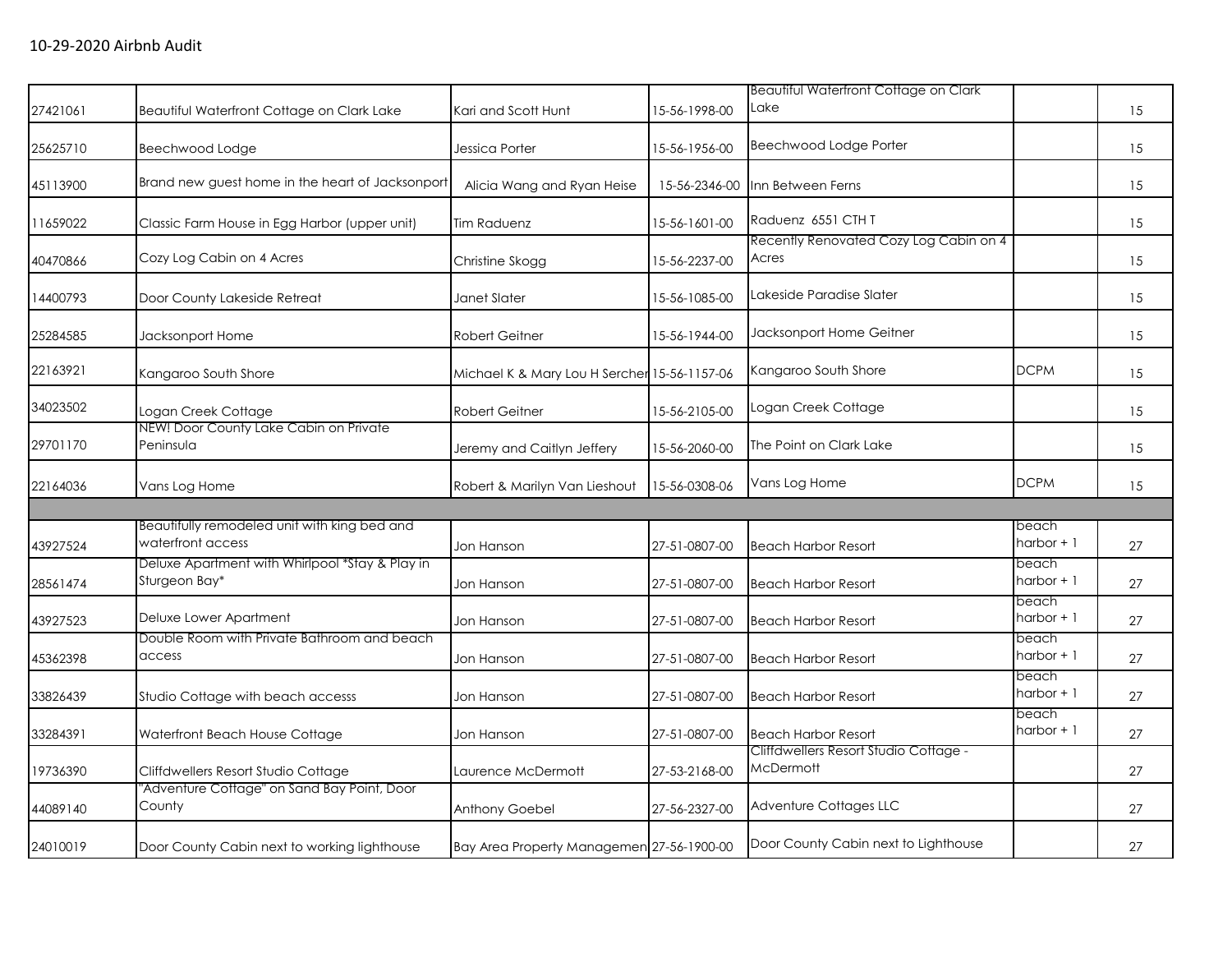| 9953250  | Door County Country Home                                            | Terry Kinney                                     | 27-55-0737-00 | Door County Country Home                                                     |             | 27              |
|----------|---------------------------------------------------------------------|--------------------------------------------------|---------------|------------------------------------------------------------------------------|-------------|-----------------|
| 185416   | Door County Waterfront Cottage                                      | Lane Kendig and Elaine Carmic 27-56-1156-00      |               | Kendig Snake Island                                                          |             | 27              |
| 26157331 | <b>English Bluebell Cottage</b>                                     | Reginald Peter Jackson                           | 27-56-1955-00 | English Blubell Cottage                                                      |             | 27              |
| 44645989 | Home on the Bay in the Quiet of Southern Door                       | Marilyn Nelson Family Trust -<br>Diana Haberkamp | 27-56-2265-00 | Lynn and Ron's                                                               |             | 27              |
| 35999204 | Log Cabin House on the Water (Waterfront)                           | <b>Rachel Messner</b>                            | 27-56-2184-00 | Log Cabin House on the Water                                                 |             | 27              |
| 25447356 | Nasewaupee Trail Log Home                                           | Terry Kinney                                     | 27-56-1841-00 | Nasewaupee Trail Log Home react<br>5/29/18                                   |             | 27              |
| 41002430 | Open Door Oasis                                                     | LLC-Przemyslaw (Peter)<br>Szewczyk               | 27-56-2204-00 | Open Door Oasis                                                              |             | 27              |
| 25189877 | Quiet Country Shed Surrounded by Nature's Beauty Glen Vander Velden |                                                  | 27-56-1912-00 | Shed, The - Vander Velden                                                    |             | 27              |
| 20965365 | Secluded Retreat Near Potawatomi State Park                         | Glen and Gloria La Plante                        | 27-56-2233-00 | Secluded Retreat Near Potawatomi State<br>Park                               |             | 27              |
| 22983752 | Sunrise Cabin in Sturgeon Bay, Door County                          | Claire Miller & Justin Berken                    | 27-56-1861-00 | Big Island                                                                   | owner       | 27              |
| 44695162 | Sunset Lagoon                                                       | Michael Jeanguart                                | 27-56-2324-00 | Sunset Lagoon                                                                |             | $\overline{2}$  |
| 28741299 | The Bungalow at Potawatomi State Park                               | Andrew and Erin Isaacson                         | 27-56-2011-00 | Bungalow at Potawatomi Park-Isaacson                                         |             | 27              |
| 44305288 | The House on the Harbor - Door County Waterfront                    | Travis & Sara Le Roy                             | 27-56-2326-00 | Le Roy - 7015 Prospect - The House on the<br>Harbor - Door County Waterfront |             | 27              |
| 14142417 | Waterfront Cottage on Sturgeon Bay                                  | Louise Knutter                                   | 27-56-1680-00 | Waterfront Cottage - Knutter                                                 |             | 27              |
|          |                                                                     |                                                  |               |                                                                              |             |                 |
| 43871860 | Spacious Water View Condominium                                     | Rockton Shoreline, LLC                           | 32-51-0796-00 | Shoreline Resort & Condos                                                    |             | 32              |
| 22163909 | Hideaway                                                            | Gregory Herman                                   | 32-53-0955-06 | Hideaway, The Herman                                                         | <b>DCPM</b> | 32              |
| 13368133 | Delightful 2 Bdrm B&B                                               | Kathleen Schmidt                                 | 32-54-1638-00 | Hummingbird B&B                                                              |             | 32              |
| 4371155  | A Little House in the Woods                                         |                                                  |               |                                                                              |             | 32 <sup>°</sup> |
| 23698547 | Appleport Sunrise                                                   | Kathleen and Edward Callahan 32-56-1913-06       |               | Appleport Sunrise                                                            | <b>DCPM</b> | 32              |
| 22163843 | Arnie's Sanctuary                                                   | James Arneson                                    | 32-56-1352-06 | Arnie's Sanctuary                                                            | <b>DCPM</b> | 32              |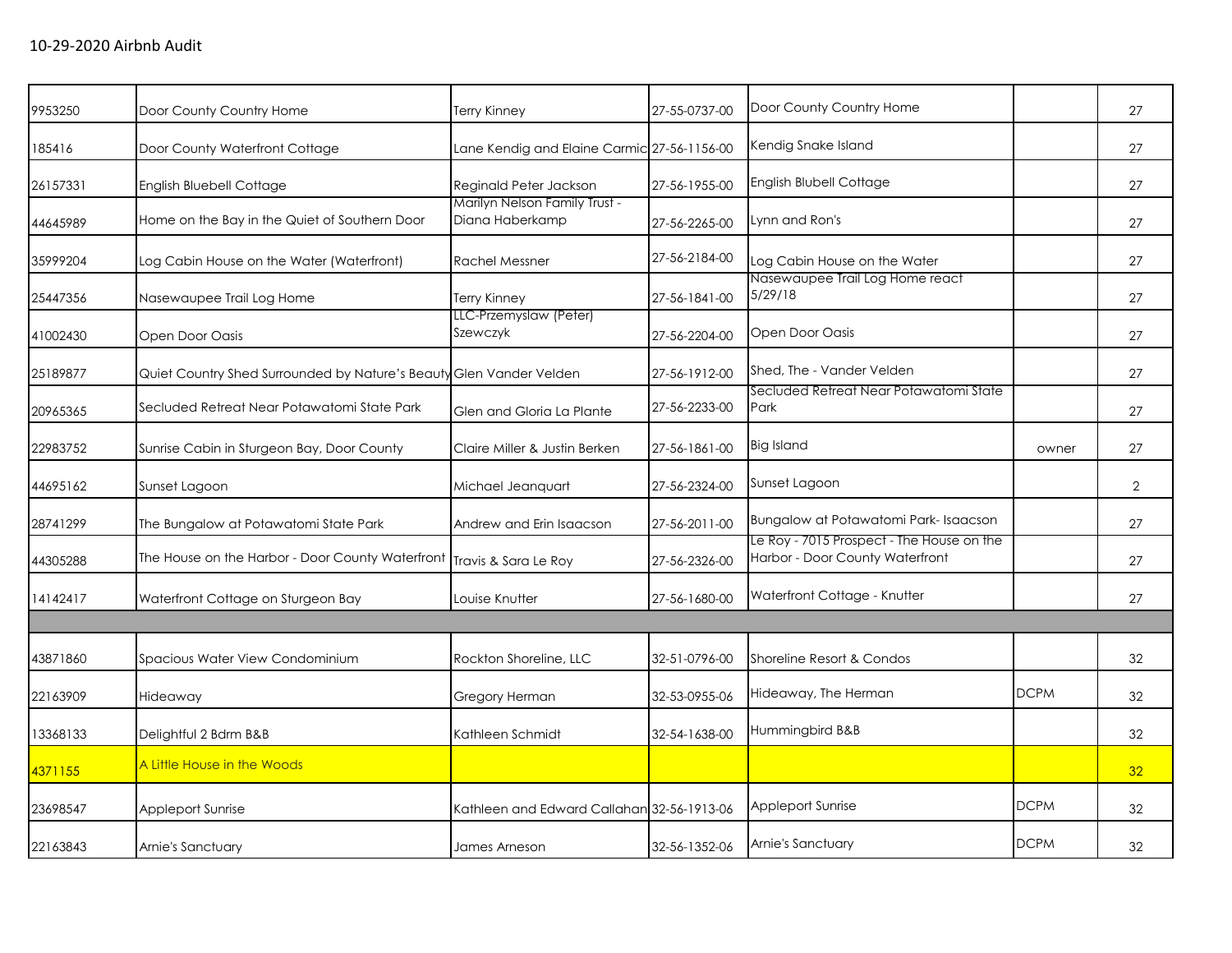|          |                                                               |                                                    |               | Aunt Sallys                            | <b>DCPM</b> |    |
|----------|---------------------------------------------------------------|----------------------------------------------------|---------------|----------------------------------------|-------------|----|
| 22163815 | Aunt Sallys                                                   | <b>William Bell</b>                                | 32-56-1238-06 |                                        |             | 32 |
| 22163849 | <b>Beechers Cabin</b>                                         | Susan Szabo & Mark Beecher                         | 32-56-1571-06 | <b>Beechers Cabin</b>                  | <b>DCPM</b> | 32 |
| 45799888 | Beechwood Cottage - Secluded A-Frame in Sister B Megan Welter |                                                    | 32-56-2342-00 | <b>Beechwood Cabin</b>                 |             | 32 |
| 22163853 | <b>Bells' Cottage</b>                                         | Matt & Ryan Bell                                   | 32-56-1131-06 | <b>Bells Cottage</b>                   | <b>DCPM</b> | 32 |
| 35162816 | <b>Birch Isle</b>                                             | reBarn LLC - Douglas and<br>Gretchen Cunliffe-Owen | 32-56-1922-02 | <b>Birch Isle</b>                      | Lundquist   | 32 |
| 45099729 | <b>Birds Nest</b>                                             | Cedar Tree Properties LLC - Sara 32-56-2358-00     |               | Cedar Tree Properties LLC- Bird's Nest |             | 32 |
| 23005364 | <b>Blackberry Acres</b>                                       | Chad Ewald                                         | 32-56-1847-00 | <b>Blackberry Acres</b>                |             | 32 |
| 22163856 | <b>Brenner Tower</b>                                          | <b>Brenner Tower LLC</b>                           | 32-56-1227-06 | <b>Brenner Tower</b>                   | <b>DCPM</b> | 32 |
| 36554021 | Cabin at the tip of the Door                                  | Scott Studebaker                                   | 32-56-1747-02 | Cabin at the Tip of the Door           | Lundquist   | 32 |
| 26020396 | Camp Door                                                     | Jonathan Ocker                                     | 32-56-1844-02 | Camp Door                              | Lundquist   | 32 |
| 23255108 | Charming Bluff Cottage abuts Waterfront &<br>Orchards         | Kathleen Van Gemert                                | 32-56-1908-00 | <b>Bluffside Cottage Van Gemert</b>    |             | 32 |
| 21026430 | Cottage Hideaway                                              | Mary Jahnke                                        | 32-55-0710-00 | Cottage Hideaway                       |             | 32 |
| 36176625 | Country Lane Home                                             | Greg & Suzanne Sunstrom                            | 32-56-2144-06 | County Lane Home                       | <b>DCPM</b> | 32 |
| 39248101 | Cro's Nest - On the shore, Island views.                      | Donald Lee Buckingham                              | 32-56-2270-00 | Cro's Nest                             |             | 32 |
| 27550326 | DOOR 42                                                       | Shawn and Kim Marshall                             | 32-56-1976-00 | DOOR 42                                |             | 32 |
| 24741359 | Eagle Sands Beach Lodge                                       | Matthew P Shumway                                  | 32-56-1870-06 | Vandelay Shore                         | <b>DCPM</b> | 32 |
| 22163835 | East Haven                                                    | <b>Barnara Moline</b>                              | 32-56-1592-06 | East Haven                             | <b>DCPM</b> | 32 |
| 1036370  | <b>Eclectic Style Cottage</b>                                 | <b>Tim Raduenz</b>                                 | 32-56-0930-00 | <b>EBDC-Raduenz</b>                    |             | 32 |
| 44072623 | Ellison Bay Family Compound! 8 bed/5bath/20<br>acres          | <b>Tim Raduenz</b>                                 |               |                                        |             | 32 |
| 1807644  | First Floor with Forest View                                  | Loren & Helen Fandrei                              | 32-56-1341-00 | Granpa's House Rental Door Co WI       |             | 32 |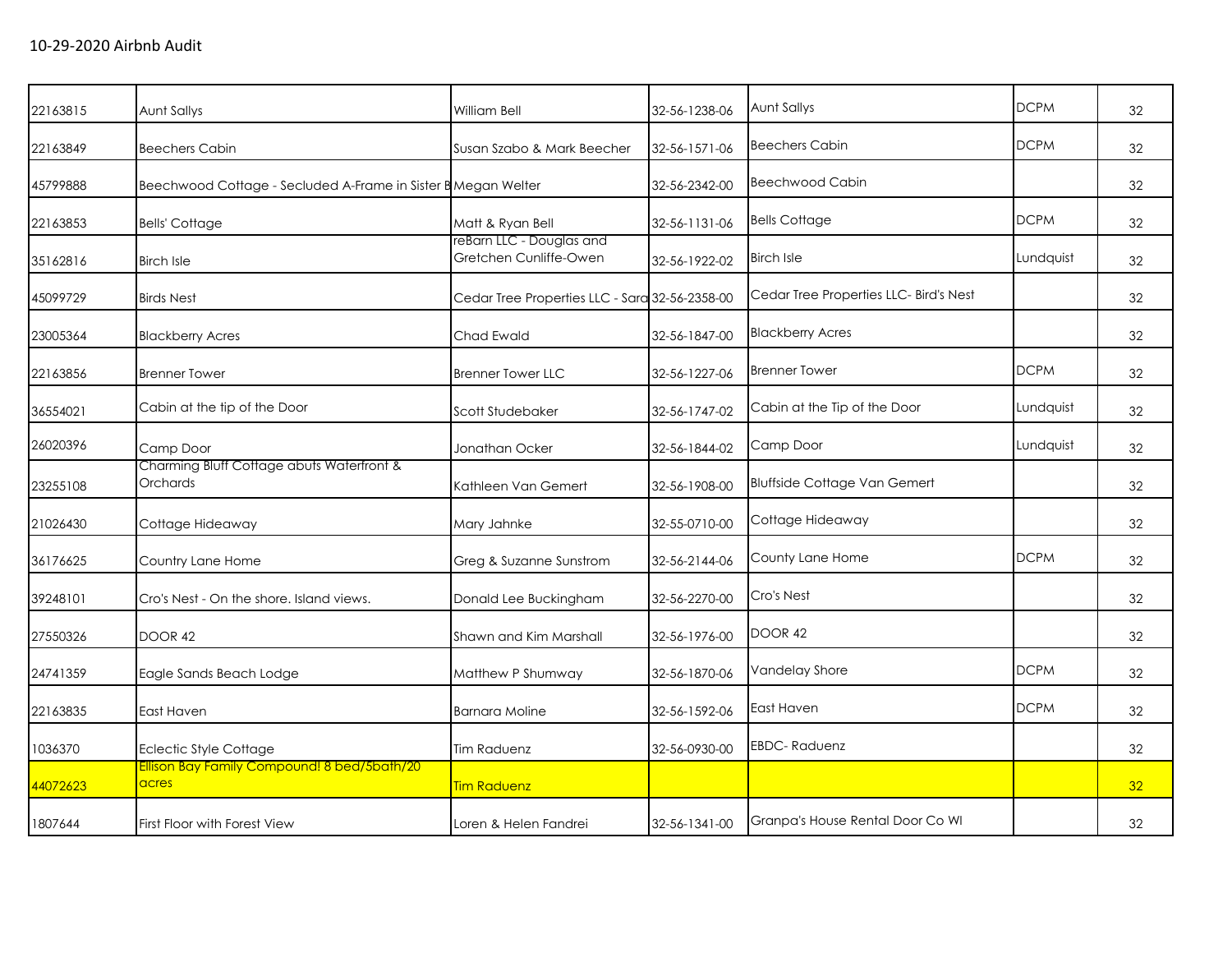| 22163867 | Garret Bay Bluff                                                            | William Berry                                 | 32-56-1641-06 | Garret Bay Bluff                            | <b>DCPM</b>             | 32 |
|----------|-----------------------------------------------------------------------------|-----------------------------------------------|---------------|---------------------------------------------|-------------------------|----|
| 20802710 | Garrett Bay Getaway                                                         | Kenneth Hays & Sally Wheelock 32-56-1802-00   |               | Garret Bay Getaway                          |                         | 32 |
| 18686076 | Get Ready to hear Welcome Home                                              | Charlene K Berg                               | 32-56-1756-00 | Welcome Home-12625 STH 42                   |                         | 32 |
| 37805022 | Gunderson Cabin                                                             | <b>Edward Patera</b>                          | 32-56-2186-00 | Gunderson Cabin on the Water                |                         | 32 |
| 9818691  | Historic Log Cabin by the Bay (Lake View & Access Greg Bott                 |                                               | 32-56-2311-00 | Doc's Hideaway                              |                         | 32 |
| 22163913 | Hoffman's Up North                                                          | Hoffman's Up North LLC - Matthe 32-56-1463-06 |               | Hoffman's Up North                          | <b>DCPM</b>             | 32 |
| 22163924 | Krause Cottage                                                              | Douglas & Ellen Krause                        | 32-56-1466-06 | Krause Cottage                              | <b>DCPM</b>             | 32 |
| 23682161 | Lakeview Lodge                                                              | Lee Hildebrand - Lakeview Lodg 32-56-1804-06  |               | Lakeview Lodge                              | <b>DCPM</b>             | 32 |
| 35222861 | Moose Manor                                                                 | David & Cory Erickson                         | 32-56-2085-02 | Moose Manor                                 | Lundquist               | 32 |
| 27154178 | Never Want to Leave Cottage                                                 | Herman and Camille Unger                      | 32-56-1996-00 | Never Want to Leave Cottage                 |                         | 32 |
| 36416958 | NEW! Cottage in Roweleys Bay w/ Deck & Grill!                               | Mary Cole                                     | 32-55-0014-00 | <b>Rowleys Bay Cabins</b>                   | evolve                  | 32 |
| 43858030 | NEW! Door County Retreat ~3 Mi to Sister Bay<br>Beach                       | Stoyan Dimitrov                               | 32-56-2006-00 | Lovely Apartment in Sister Bay - Dimitrov   | evolve                  | 32 |
| 36417068 | NEW! Rowleys Bay Cottage w/Grill Near Fall Foliage Mary Cole                |                                               | 32-55-0014-00 | Rowleys Bay Cabins                          | evolve                  | 32 |
| 38669989 | NEW! Updated Home w/Deck, 2 Mi to Sister Bay BeoBrian and Alissa Schwalbach |                                               | 32-56-2200-00 | Beach Road Cottage - Schwalbach             | evolve                  | 32 |
| 19476764 | North Woods Cottage                                                         | <b>Robert Grant</b>                           | 32-56-1749-00 | Northwoods Cottage                          |                         | 32 |
| 40304839 | Northern Lights Farmhouse                                                   | Randall J Daubner                             | 32-56-1722-00 | Timberline Road - Daubner                   | previously<br>permitted | 32 |
| 38484779 | Peaceful Studio Loft on Outskirts of Sister Bay                             | Sunwise Turn LLC- Eryka Fiedler               | 32-56-2171-00 | Sunwise Turn                                |                         | 32 |
| 22163990 | Porcupine Shores                                                            | Brian Bartell - Kim Winburn                   | 32-56-1603-06 | Porcupine Shores                            | <b>DCPM</b>             | 32 |
| 23052847 | Rothaus/Europe Lake                                                         | Roman and Claudia Apuzzo                      | 32-56-1849-00 | Europe Lake Cottage-Apuzzo -501 Europe Lake |                         | 32 |
| 22163998 | <b>Rustic Cottage</b>                                                       | Sandra Berg                                   | 32-56-1387-06 | <b>Rustic Cottage</b>                       | <b>DCPM</b>             | 32 |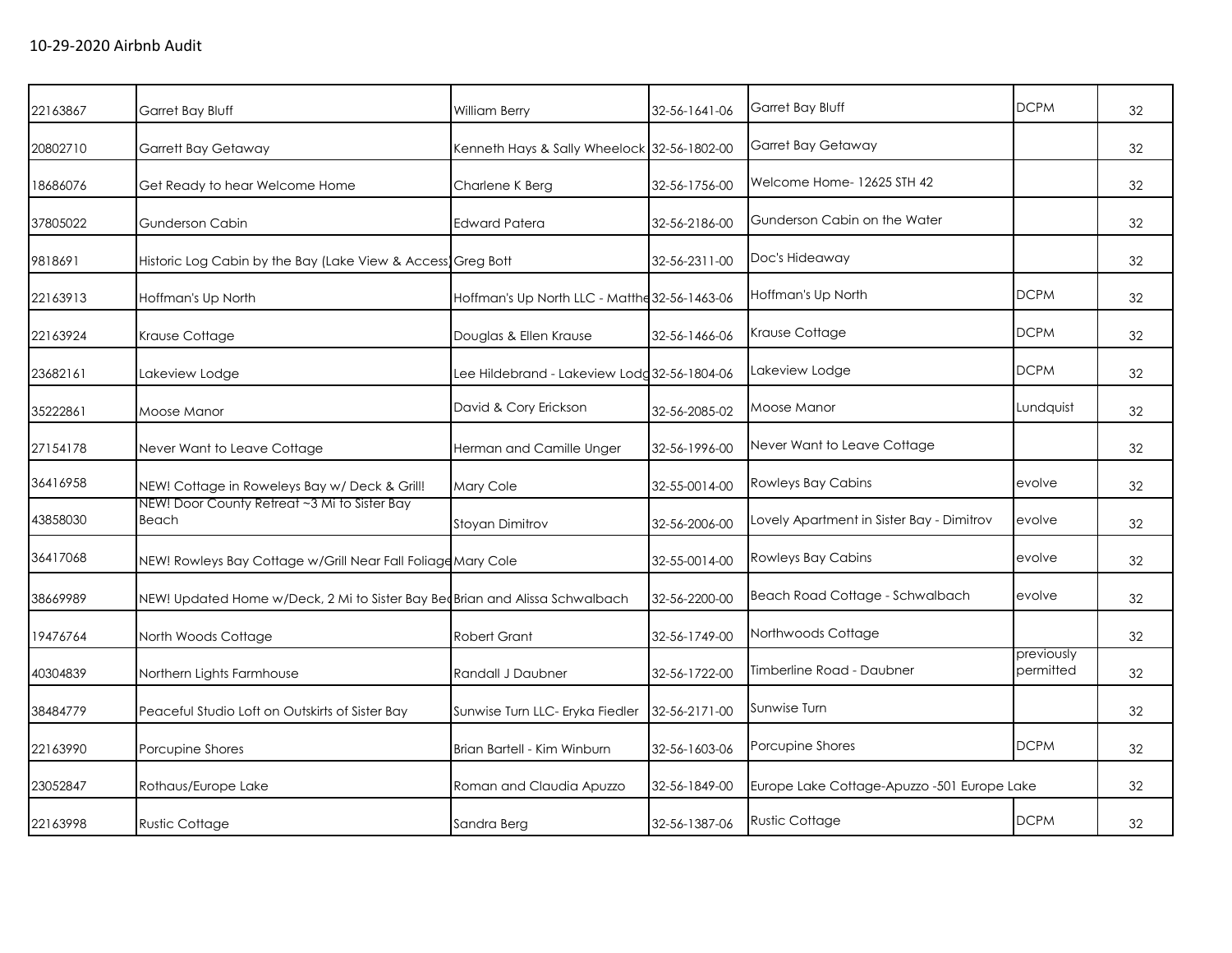| 6795558  | Rustic Summer Sleeping House                                                | Tim and Kathleen Kay                                    | 32-56-1523-00 | Three Sisters Farm                         | permnitted<br>for $3$       | 32 |
|----------|-----------------------------------------------------------------------------|---------------------------------------------------------|---------------|--------------------------------------------|-----------------------------|----|
| 31885024 | Sand Bay Beach Cabin (Waterfront w/ private<br>beach)                       | Tom & Tanya Wismar - Sand<br><b>Bay Beach Cabin LLC</b> | 32-56-1880-00 | Sand Bay Beach Cabin LLC - Wismar          |                             | 32 |
| 17656861 | Schwandt Cottage                                                            | Georgina Schwandt                                       | 32-55-0177-00 | Schwandt Cottage                           |                             | 32 |
| 44315844 | Sea Glass Cottage                                                           | <b>Blair and Jeffrey Wisnicky</b>                       | 32-56-2330-00 | Sister Bay Cottage on the Water - Wisnicky |                             | 32 |
| 43899547 | Secluded Door County home minutes to<br>everything!                         | Brandon & Tonya Buchner                                 | 32-56-2320-00 | The Cottage Retreat at Birch Cove          |                             | 32 |
| 31074495 | Serendipity Meadow 7-acre oasis in Door County W Cecilia and Dennis Lindell |                                                         | 32-56-1963-00 | Serendipity Meadow                         |                             | 32 |
| 26095414 | Serenity Now                                                                | Todd and Michelle Cox                                   | 32-56-1838-00 | Sister Bay Respite                         |                             | 32 |
| 22339050 | Shadow Lawn                                                                 | John Peterson                                           | 32-56-0190-06 | Shadown Lawn                               | <b>DCPM</b>                 | 32 |
| 24307299 | Sister Bay Log Home with a View                                             | Van Moreau Properties LLC                               | 32-56-1932-00 | Sister Bay Log Home with a view            |                             | 32 |
| 896385   | Sunny Cottage in Ellson Bay                                                 | Deborah "Sophie" Taubert Geha 32-55-0124-00             |               | Terra Cottages                             | permitted<br>for five units | 32 |
| 2336212  | Terra Cottages #2                                                           | Deborah "Sophie" Taubert Geha 32-55-0124-00             |               | Terra Cottages                             | permitted<br>for five units | 32 |
| 14648663 | Terra Cottages #4                                                           | Deborah "Sophie" Taubert Geha 32-55-0124-00             |               | Terra Cottages                             | permitted<br>for five units | 32 |
| 896560   | Terra Cottages Gills Rock 3                                                 | Deborah "Sophie" Taubert Geha 32-55-0124-00             |               | Terra Cottages                             | permitted<br>for five units | 32 |
| 897991   | Terra Cottages Gills Rock, Door Co.                                         | Deborah "Sophie" Taubert Geha 32-55-0124-00             |               | Terra Cottages                             | permitted<br>for five units | 32 |
| 22164029 | The Nest                                                                    | Paul O'Keefe                                            | 32-56-1514-06 | Nest, The                                  | <b>DCPM</b>                 | 32 |
| 8036265  | Three Sisters "Sweet" Retreat                                               | Tim and Kathleen Kay                                    | 32-56-1523-00 | <b>Three Sisters Farm</b>                  | for three<br>units          | 32 |
| 31650868 | Tree Top Getaway                                                            | Kayla Gensler                                           | 32-56-2040-00 | Tree Top Getaway                           |                             | 32 |
| 40775569 | Under The Tree Top Getaway                                                  | Kayla Gensler                                           | 32-56-2040-00 | Tree Top Getaway                           |                             | 32 |
| 34750391 | Windermere                                                                  | <b>Barton Warner</b>                                    | 32-56-2103-06 | Windermere                                 |                             | 32 |
| 43318300 | Winding Down - A Retreat on the "Quiet Side"                                | James Kulerstrand                                       | 32-56-2279-00 | <b>Winding Down</b>                        |                             | 32 |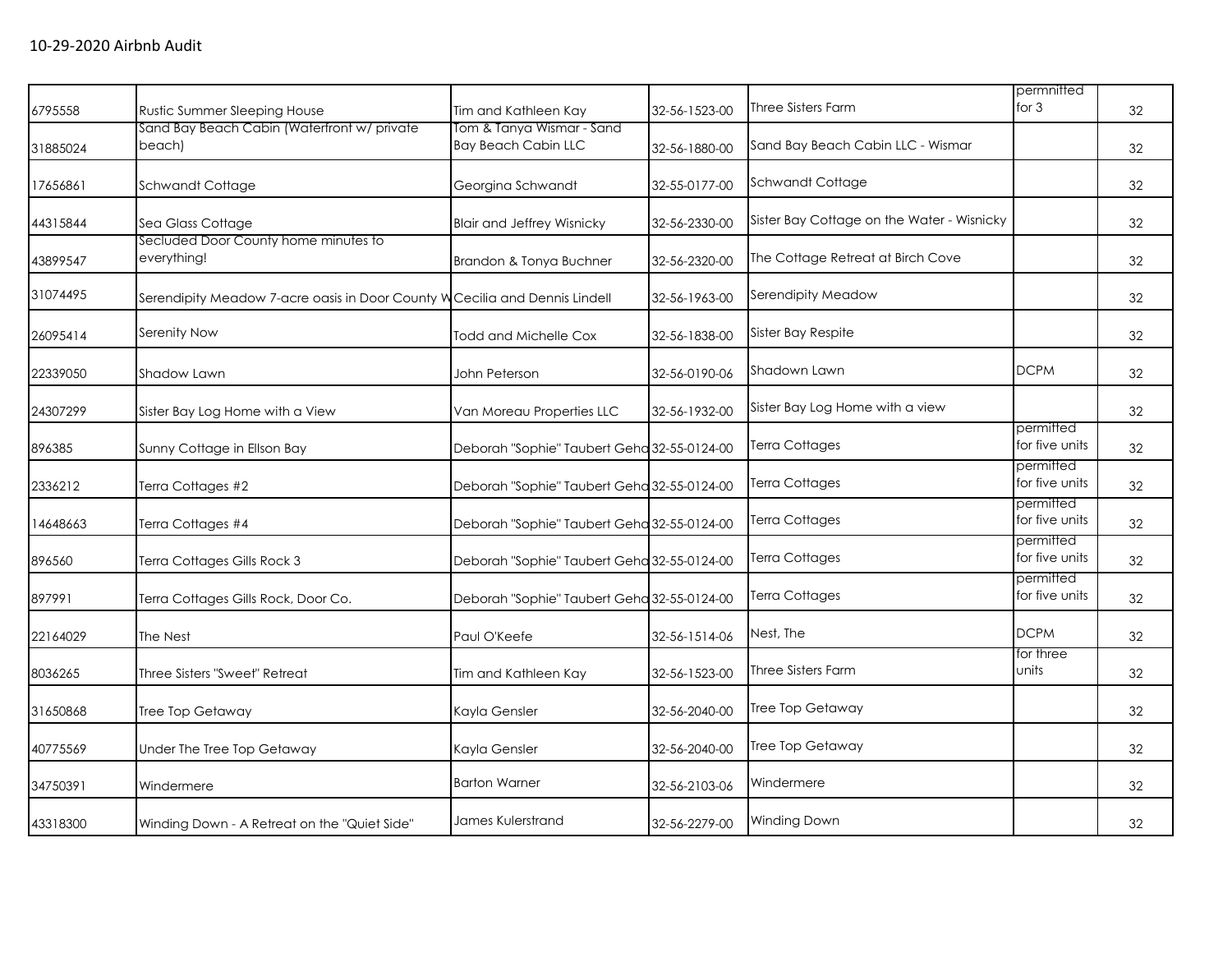| 22164049 | Windmill Place                                           | Michael & Vicki Bowers                         | 32-56-1134-06 | Windmill - 10104 Town Line Dr                                | <b>DCPM</b>           | 32 |
|----------|----------------------------------------------------------|------------------------------------------------|---------------|--------------------------------------------------------------|-----------------------|----|
| 33129311 | Your million dollar view of the Bay awaits you           | Sandra Rice                                    | 32-56-2137-00 | Rice - 11243 Bayview Road                                    |                       | 32 |
|          |                                                          |                                                |               |                                                              |                       |    |
| 26565068 | Chanticleer Guest House-Garden Room                      | Chanticleer Guest House, Inc.                  | 33-54-0006-00 | <b>Chanticleer Guest House</b>                               | permitted<br>for $12$ | 33 |
| 26537104 | Chanticleer Guest House-Granary Room                     | Chanticleer Guest House, Inc.                  | 33-54-0006-00 | <b>Chanticleer Guest House</b>                               | permitted<br>for $12$ | 33 |
| 26564676 | Chanticleer Guest House-Loft Room                        | Chanticleer Guest House, Inc.                  | 33-54-0006-00 | <b>Chanticleer Guest House</b>                               | permitted<br>for $12$ | 33 |
| 26565824 | Chanticleer Guest House-Rose Room                        | Chanticleer Guest House, Inc.                  | 33-54-0006-00 | <b>Chanticleer Guest House</b>                               | permitted<br>for $12$ | 33 |
| 26565527 | Chanticleer Guest House-Sunflower Room                   | Chanticleer Guest House, Inc.                  | 33-54-0006-00 | <b>Chanticleer Guest House</b>                               | permitted<br>for 12   | 33 |
| 28359743 | Beautiful home on the best sand beach in Door<br>Co.     | Gary and Marion Ciepluch                       | 33-56-2009-00 | Beautiful Home on the Best Sand Beach in<br>Do Co - Ciepluch |                       | 33 |
| 23546503 | Birmingham's Barn by the Bay                             | Birmingham's of Sturgeon Bay                   | 33-55-0163-00 | <b>Birminghams Cottages</b>                                  |                       | 33 |
| 43206365 | Door County Bluffside Home with Stunning Views<br>of Bay | Hendrickson Trust - Terese Hendr 33-56-2236-07 |               | <b>Baydream Believer</b>                                     | simplelife            | 33 |
| 13328872 | Door County Dream House                                  | Fred Suchy                                     | 33-56-0695-00 | Door County Dream Home                                       |                       | 33 |
| 15048452 | Door County Escape!                                      | Ann Johnson                                    | 33-56-1660-00 | Clark Lake Cottage - Johnson                                 |                       | 33 |
| 44094563 | Elegant Farmhouse Stay in Central Door County            | <b>Russell Burie</b>                           | 33-56-1851-00 | Elegant Farmhouse                                            |                       | 33 |
| 22939300 | Elegant Farmhouse with Massage                           | <b>Russell Burie</b>                           | 33-56-1851-00 | <b>Elegant Farmhouse</b>                                     |                       | 33 |
| 28484110 | Featured in Door County Magazine Luxury Homes            | Travis & Jolyn Boland                          | 33-56-0620-00 | Whitefish Bay - Boland 4967 Cave Point Dr                    |                       | 33 |
| 43429805 | Glidden Beach Cottage **New Listing**                    | Greg Anderson / Jennelle Ander 33-56-2316-00   |               | Glidden Beach Cottage - 4336 Glidden                         |                       | 33 |
| 39088182 | Glidden Cottage                                          | Justin & Lindsey Bohrer                        | 33-56-1954-00 | Bayside Cottage -- Bohrer - 3815 Bayshore                    | permitted<br>for 2    | 33 |
| 22164023 | Green House                                              | A&J Properties, LLC                            | 33-56-1493-06 | Green House                                                  | <b>DCPM</b>           | 33 |
| 22163954 | Lakeside Haven                                           | Kathy Richmond                                 | 33-56-1240-06 | Lakeside Haven                                               | <b>DCPM</b>           | 33 |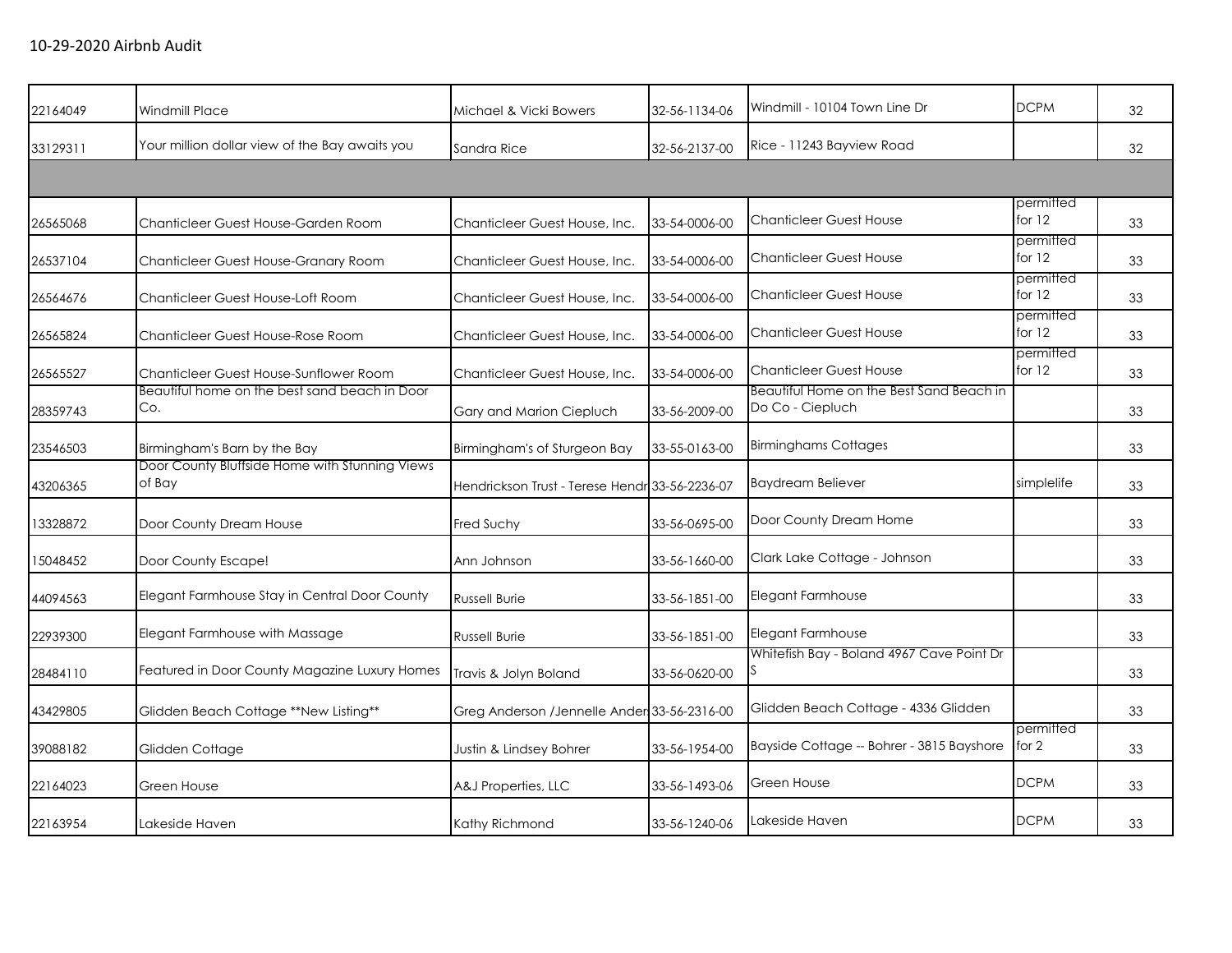| 25742101 | Lodge on Laurie Lane                                                                               | Shirley Becker Trust - Polly Kerkm 33-56-1492-17 |               | Lodge on Laurie Lane                                      | restassure           | 33 |
|----------|----------------------------------------------------------------------------------------------------|--------------------------------------------------|---------------|-----------------------------------------------------------|----------------------|----|
| 28407162 | Log Cabin on the nicest sand beach in Door Count Log Cabin Rentals LLC                             |                                                  | 33-56-1447-00 | Log Cabin on the Water                                    |                      | 33 |
| 18834422 | Midship at Three's Company                                                                         | Jon Hanson                                       | 33-56-906-00  | Little Harbor Cottages                                    | permitted<br>for $3$ | 33 |
| 33554883 | NEW LISTING - Rustic Charm just steps from the Bay John & Julie Thenell- Thenell Ren 33-55-0063-07 |                                                  |               | <b>Thenells Cottage</b>                                   | simplelife           | 33 |
| 35428738 | NEW Listing! Entire private home! Guaranteed fun!                                                  | Pete Hurth                                       | 33-56-2151-00 | Hurth - Bluff Court Trail                                 |                      | 33 |
| 25551184 | NEW listing! Sand Beach Cottage on Lake<br>Michigan                                                | Greg, Mary, Nick and Jennelle<br>Anderson        | 33-56-1942-00 | Sand Beach Cottage - Anderson                             |                      | 33 |
| 36451928 | Secluded Forest Retreat in Door County                                                             | John F Quella                                    | 33-56-2169-00 | Quella -4324 Whitefish Bay Rd-Secluded<br>pine tree retre |                      | 33 |
| 18834309 | Starboard Cottage at Three's Company                                                               | Jon Hanson                                       | 33-56-0906-00 | Little Harbor Cottages                                    | permitted<br>for $3$ | 33 |
| 19767552 | <b>Stunning Door County Sunsets</b>                                                                | <b>Beth Ann Resch</b>                            | 33-56-1792-00 | Stunning Door County Sunsets - Resch                      |                      | 33 |
| 25487105 | Sturgeon Bay Waterfront Cottage                                                                    | Justin & Lindsey Bohrer                          | 33-56-1954-00 | Bayside Cottage -- Bohrer - 3815 Bayshore                 |                      | 33 |
| 38026760 | Sunset Bluff                                                                                       | Carter Holdings LLC                              | 33-56-2205-00 | Sunset Bluff - 5217 Red Sunset Lane                       |                      | 33 |
| 12323917 | Woodsy Retreat on Lake Michigan                                                                    | Joan Shiels                                      | 33-56-1627-00 | Woodsy Retreat on Lake Michigan                           |                      | 33 |
|          |                                                                                                    |                                                  |               |                                                           |                      |    |
| 26339590 | <b>Bedroom Suite</b>                                                                               | Nora Zacek                                       | 34-50-0077-00 | Open Hearth Lodge                                         |                      | 34 |
| 26339607 | Evergreen Suite                                                                                    | Nora Zacek                                       | 34-50-0077-00 | Open Hearth Lodge                                         |                      | 34 |
| 35615823 | 101: Downtown Sister Bay Door County, Wisconsin                                                    | Mary Erickson                                    | 34-53-2150-00 | Marina View Condominium #101 - The 101                    |                      | 34 |
| 34598765 | Marina View #104                                                                                   | Max Mc Cormick                                   | 34-56-2023-06 | Marina View Condominiums #104                             | <b>DCPM</b>          | 34 |
| 34538998 | Mill Road Place #1                                                                                 | Patrick Quinn                                    | 34-53-2072-06 | Mill Road Place #1                                        | <b>DCPM</b>          | 34 |
| 34539755 | Mill Road Place #2                                                                                 | Kevin and Vicki Quinn                            | 34-53-2120-06 | Mill Road Place #2                                        | <b>DCPM</b>          | 34 |
| 34540316 | Mill Road Place #3                                                                                 | Ken Larsen - Mill Road Place LLC 34-53-2112-06   |               | Mill Road Place #3                                        | <b>DCPM</b>          | 34 |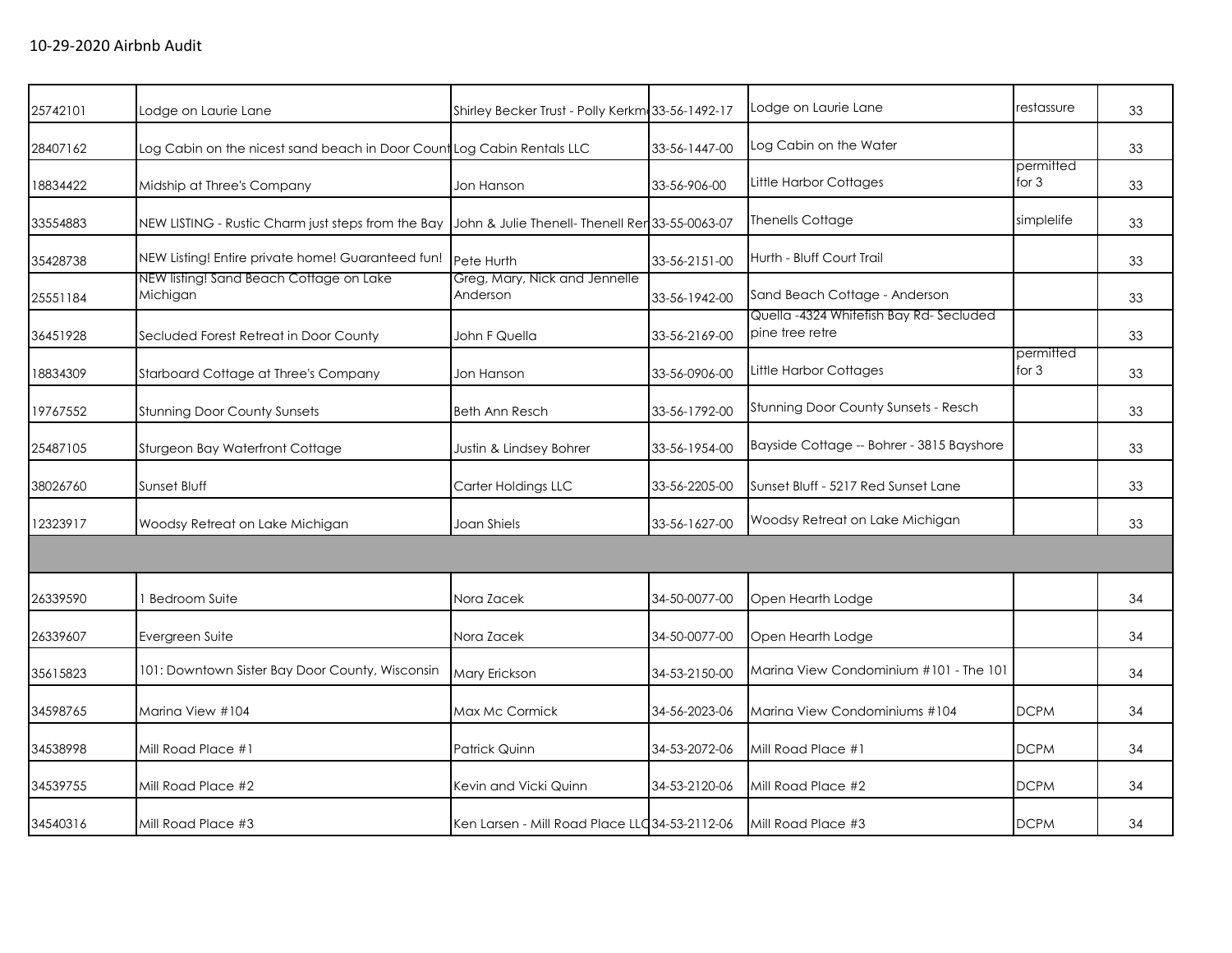| 34540627 | Mill Road Place #4                                   | Ken Larsen - Mill Road Place LLC 34-53-2113-06    |               | Mill Road Place #4                          | <b>DCPM</b> | 34 |
|----------|------------------------------------------------------|---------------------------------------------------|---------------|---------------------------------------------|-------------|----|
| 38355098 | Abode on Spring                                      | Kevin Schuhart                                    | 34-56-1291-06 | Abode on Spring                             | <b>DCPM</b> | 34 |
| 23698884 | Another Thyme                                        | David Peterson                                    | 34-56-1805-06 | Another Thyme                               | <b>DCPM</b> | 34 |
| 43266518 | Bay Shore Bungalow---Home With a View                | Door County Squires LLC                           | 34-56-2287-00 | <b>Bayshore Bungalow</b>                    |             | 34 |
| 43237668 | Bay Shore Bungalow---Home With a View                | Door County Squires LLC                           | 34-56-2287-00 | <b>Bayshore Bungalow</b>                    | duplicate   | 34 |
| 12672427 | Beach view waterfront park access!                   | Dawn and Walter Nawrot                            | 34-56-1620-00 | Parkview Drive - Nawrot                     |             | 34 |
| 44234783 | BRAND NEW HOME 2020! Vacation Place at Sister<br>Bay | Jeff Lauscher                                     | 34-56-2319-00 | Vacation Place in Sister Bay - Lauscher     |             | 34 |
| 42412911 | Camp Kukubuku                                        | Kevin and Annie Geurts                            | 34-56-2256-00 | Camp Kukubuku                               |             | 34 |
| 22163827 | Copper Moon                                          | <b>Donald Denny</b>                               | 34-55-0761-06 | Copper Moon Cottage                         | <b>DCPM</b> | 34 |
| 19227870 | Cute and Cozy Steps from Downtown                    | Audrey and Craig Schmidt                          | 34-56-1769-00 | Cute and Cozy Sister Bay - Schmidt          |             | 34 |
| 25692012 | Door in the woods                                    | Tom Ahlbeck - Daisy Ahlbeck Tru 34-56-1892-06     |               | Door in the Woods                           |             | 34 |
| 16332969 | Family Friendly Retreat in the Heart of Sister Bay   | Pamela Schmitz/ CPS Holdings L 34-56-1695-00      |               | <b>Sister Bay Chalet</b>                    |             | 34 |
| 33579557 | Farmhouse on Northwoods                              | Hillside Cove LLC                                 | 34-56-2080-00 | Farmhouse on Northwoods                     |             | 34 |
| 22163906 | Hidden Gem                                           | Julie & Nathan Slovin                             | 34-56-0495-06 | Hidden Gem on Trillium                      | <b>DCPM</b> | 34 |
| 22164027 | <b>High Garden</b>                                   | Jeff & Alisha Wiswell - Wiswell Pro 34-56-1888-06 |               | <b>High Garden</b>                          | <b>DCPM</b> | 34 |
| 42433713 | <b>Highland Escape</b>                               | Rebecca and Erik Spychalski                       | 34-53-2261-06 | <b>Highland Escape</b>                      | <b>DCPM</b> | 34 |
| 30368118 | Hillside Haven                                       | Pamela Schmitz/ CPS Holdings L 34-56-2051-00      |               | Hillside Haven                              |             | 34 |
| 22339043 | King's Landing                                       | <b>Wiswell Property Group</b>                     | 34-56-1602-06 | Kings Landing                               | <b>DCPM</b> | 34 |
| 27491674 | Large Classic Cottage in Heart of Sister Bay         | Ashley Prange et al                               | 34-56-1985-00 | Large Classic Cottage in Hear of Sister Bay |             | 34 |
| 30958438 | Maple Manor                                          | <b>Gary Polipnick</b>                             | 34-56-2050-00 | Maple Manor - Polipnick                     |             | 34 |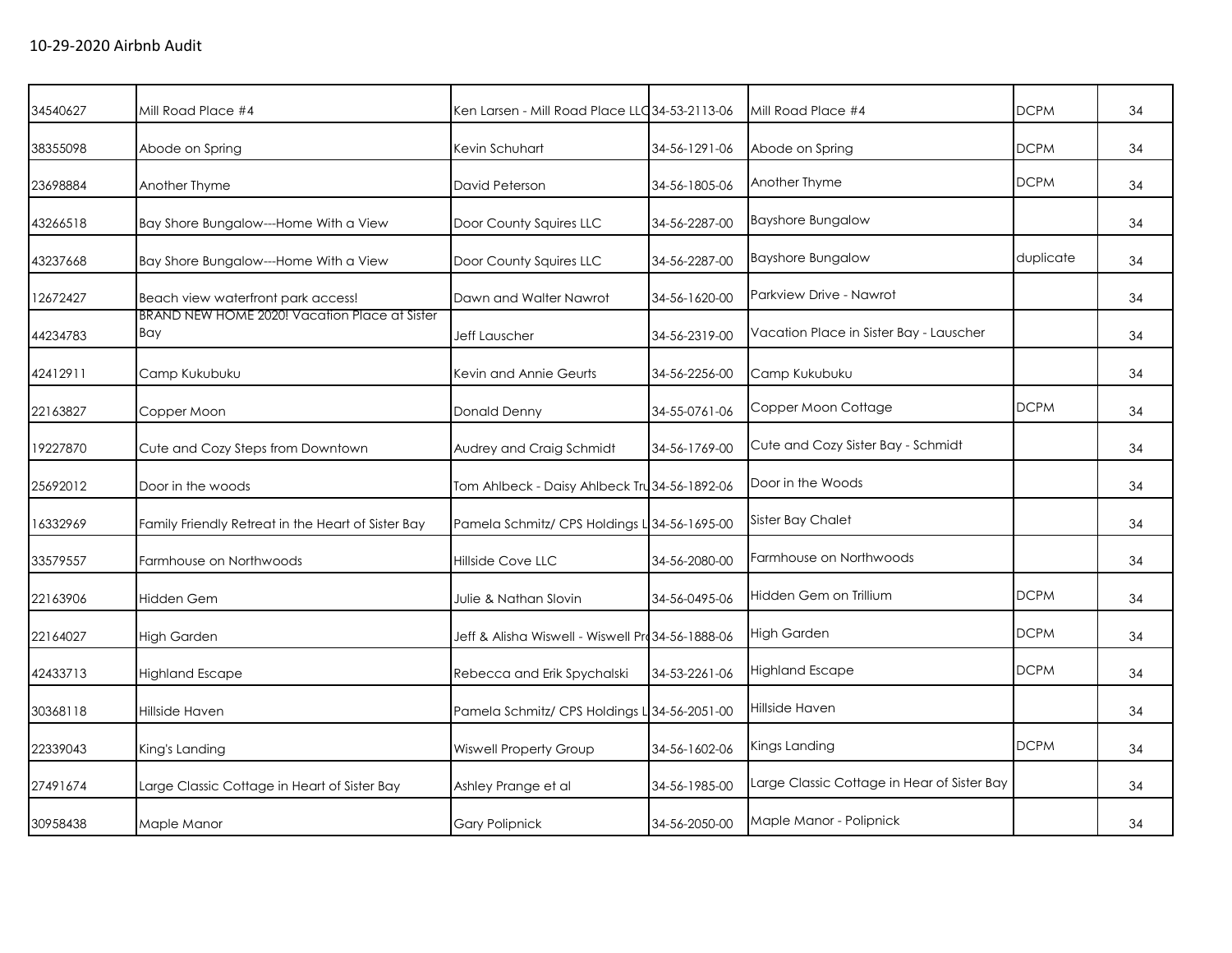| Newly Renovated Home in Heart of Sister Bay           | <b>Fred Bexell</b>                        | 34-56-2138-00                                                | Heart of Sister Bay Bexell               |                      | 34 |
|-------------------------------------------------------|-------------------------------------------|--------------------------------------------------------------|------------------------------------------|----------------------|----|
| Pheasant Court Near the Bay                           | Charles Raymond                           | 34-56-2260-06                                                | Pheasant Court Near the Bay              | <b>DCPM</b>          | 34 |
| Port New                                              | Andrew Bookmeier                          | 34-56-0075-06                                                | Port New                                 | <b>DCPM</b>          | 34 |
| Remodeled motel room in down town Sister<br>Bay.Nr 8  | Fred Bexell                               | 34-56-2138-00                                                | Heart of Sister Bay- Bexell              | permitted<br>for 6   | 34 |
| downtown                                              | Fred Bexell                               | 34-56-2138-00                                                | Heart of Sister Bay- Bexell              | permitted<br>for 6   | 34 |
| Remodeled motel room Nr 9 one block from<br>down town | Fred Bexell                               | 34-56-2138-00                                                | Heart of Sister Bay- Bexell              | permitted<br>for 6   | 34 |
| Remodeled motel room with 2 double beds. Nr 11        | <b>Fred Bexell</b>                        | 34-56-2138-00                                                | Heart of Sister Bay- Bexell              | permitted<br>for 6   | 34 |
| Remodeled motel room with 2 double beds. Nr 12        | <b>Fred Bexell</b>                        |                                                              | Heart of Sister Bay- Bexell              | permitted<br>for 6   | 34 |
| Salinskys Domicile Cottage                            | Jim Salinsky                              | 34-56-1757-06                                                | Salinskys Domicile Cottage               | <b>DCPM</b>          | 34 |
| Sister Bay Cottage                                    | Karen Berndt                              | 34-56-1788-00                                                | Sister Bay Cottage                       |                      | 34 |
| Sister Bay Eclectic Cottage                           | <b>Tim Raduenz</b>                        | 34-56-1859-00                                                | <b>SBDC</b>                              |                      | 34 |
| Sister Bay View                                       | James Johnson                             | 34-56-1422-06                                                | <b>Sister Bay View</b>                   | <b>DCPM</b>          | 34 |
| Spacious & Secluded - .3 miles to DT Sister Bay       |                                           | 34-56-2314-07                                                | Scandia Haven - Lagenfeld - 2210 Scandia |                      | 34 |
| Spacious Sister Bay Home                              | HRISTO BLAGOEV ET AL                      | 34-56-2180-00                                                | Spacious Sister Bay Home                 | evolve               | 34 |
| The Cotter Cottage                                    | <b>Brandon Cotter</b>                     | 34-56-1371-00                                                | The Cotter Cottage                       |                      | 34 |
|                                                       |                                           | 34-56-1982-00                                                | Yoga Pad, The                            |                      | 34 |
| Trillium Lane                                         | Dennis & Maribeth Dorn                    | 34-56-1702-06                                                | Trillium Retreat                         | <b>DCPM</b>          | 34 |
| Wall to Wall Retreat                                  | Jack and Teresa Wall                      | 34-56-1335-06                                                | Wall to Wall Retreat                     | <b>DCPM</b>          | 34 |
|                                                       |                                           |                                                              |                                          |                      |    |
| 33ft Yacht!                                           | Jon Hanson                                | 35-50-0907-00                                                | Snug Harbor Inn                          | rooms $+2$<br>boats) | 35 |
|                                                       | Remodeled motel room nr 10 one block from | The Yoga Pad - Open & Eclectic Includes Free Yog Brad Massey |                                          |                      |    |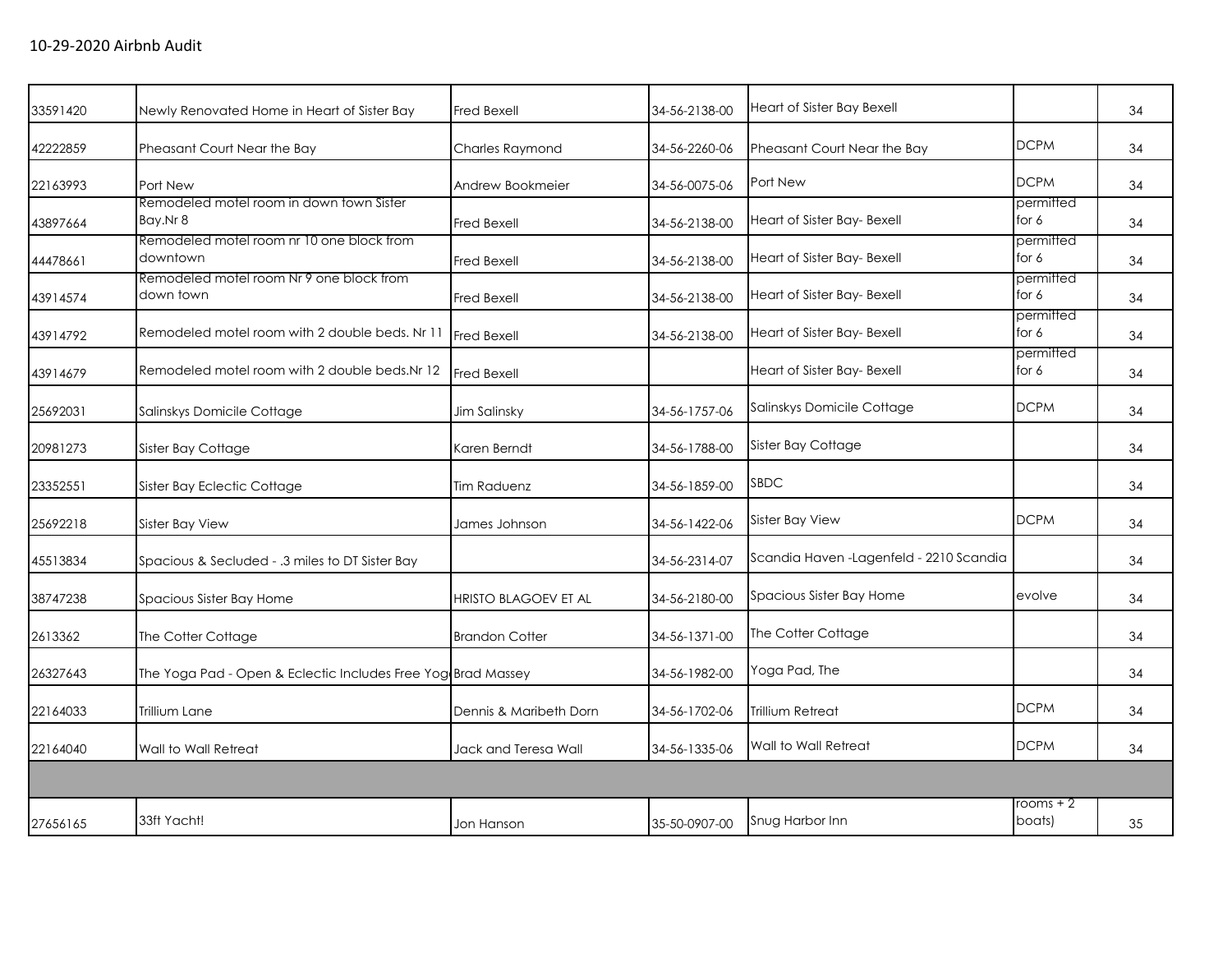| 20869118 | Carver Cabin                                                   | Jon Hanson                                 | 35-50-0907-00 | Snug Harbor Inn            | rooms + 2<br>boats)      | 35 |
|----------|----------------------------------------------------------------|--------------------------------------------|---------------|----------------------------|--------------------------|----|
| 31929058 | Deluxe Room, 1 King Bed, Second Floor                          | Holiday Motel Management LLC 35-50-0964-00 |               | <b>Holiday Music Hotel</b> | permitted<br>for 18      | 35 |
| 31927648 | Deluxe Room, 1 Queen Bed, Second Floor                         | Holiday Motel Management LLC 35-50-0964-00 |               | Holiday Music Hotel        | permitted<br>for 18      | 35 |
| 33549110 | Luxury Suite                                                   | Jon Hanson                                 | 35-50-0907-00 | Snug Harbor Inn            | rooms + 2<br>boats)      | 35 |
| 31928802 | Room, 1 King Bed, Second Floor                                 | Holiday Motel Management LLC 35-50-0964-00 |               | <b>Holiday Music Hotel</b> | permitted<br>for $18$    | 35 |
| 24498867 | Room, 1 Queen Bed and 1 Full Bed, Ground Floor                 | Holiday Motel Management LLC 35-50-0964-00 |               | Holiday Music Hotel        | permitted<br>for $18$    | 35 |
| 31928561 | Room, 1 Queen Bed and 1 Full Bed, Second Floor                 | Holiday Motel Management LLC 35-50-0964-00 |               | Holiday Music Hotel        | permitted<br>for $18$    | 35 |
| 24476710 | Room, 1 Queen Bed, Ground Floor                                | Holiday Motel Management LLC 35-50-0964-00 |               | Holiday Music Hotel        | permitted<br>for $18$    | 35 |
| 31927631 | Room, 1 Queen Bed, Second Floor                                | Holiday Motel Management LLC 35-50-0964-00 |               | Holiday Music Hotel        | permitted<br>for 18      | 35 |
| 31926806 | Room, 2 Double beds, Ground Floor                              | Holiday Motel Management LLC 35-50-0964-00 |               | <b>Holiday Music Hotel</b> | permitted<br>for 18      | 35 |
| 31928285 | Room, 2 Double Beds, Second Floor                              | Holiday Motel Management LLC 35-50-0964-00 |               | <b>Holiday Music Hotel</b> | permitted<br>for 18      | 35 |
| 33826458 | Snug Harbor Inn - Deluxe                                       | Jon Hanson                                 | 35-50-0907-00 | Snug Harbor Inn            | $rooms + 2$<br>boats)    | 35 |
| 18834495 | Snug Harbor Inn - Port Cottage                                 | Jon Hanson                                 | 35-50-0907-00 | Snug Harbor Inn            | $r$ ooms + $2$<br>boats) | 35 |
| 24114480 | Studio Suite                                                   | Jon Hanson                                 | 35-50-0907-00 | Snug Harbor Inn            | rooms + 2<br>boats)      | 35 |
| 33826447 | Waterfront 2 Bedroom Cottage at Snug Harbor Inn                | Jon Hanson                                 | 35-50-0907-00 | Snug Harbor Inn            | $rooms + 2$<br>boats)    | 35 |
| 33826450 | Waterfront Boutique Room                                       | Jon Hanson                                 | 35-50-0907-00 | Snug Harbor Inn            | rooms + 2<br>boats)      | 35 |
| 24113755 | Waterfront Luxury Cottage with 2 Bedrooms &<br>Whirlpool!      | Jon Hanson                                 | 35-50-0907-00 | Snug Harbor Inn            | rooms + 2<br>boats)      | 35 |
| 24114293 | Waterfront Luxury Cottage with Whirlpool at Snug<br>Harbor Inn | Jon Hanson                                 | 35-50-0907-00 | Snug Harbor Inn            | $rooms + 2$<br>boats)    | 35 |
| 33826446 | Waterfront Studio Cottage with Whirlpool                       | Jon Hanson                                 | 35-50-0907-00 | Snug Harbor Inn            | rooms + 2<br>boats)      | 35 |
| 31535739 | Room 1: Door County Orchard (Main House) -<br>White Lace Inn   | Dennis Statz                               | 35-52-0856-00 | White Lace Inn             | permitted<br>for 19      | 35 |
|          |                                                                |                                            |               |                            |                          |    |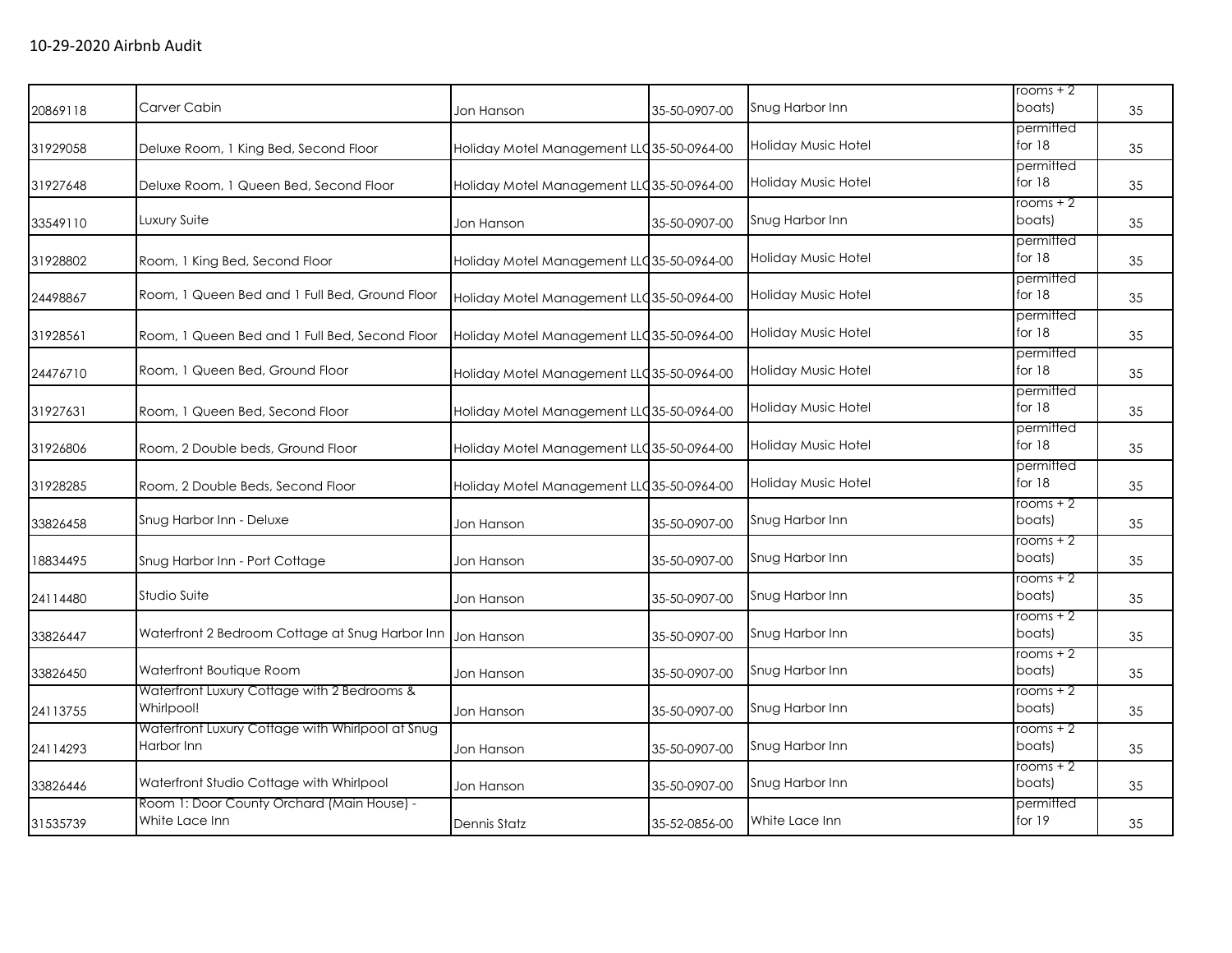|          | Room 10: Secret Garden (Garden House) - White                 |                                              |               |                                   | permitted                  |    |
|----------|---------------------------------------------------------------|----------------------------------------------|---------------|-----------------------------------|----------------------------|----|
| 31560774 | Lace Inn                                                      | Dennis Statz                                 | 35-52-0856-00 | White Lace Inn                    | for 19                     | 35 |
| 31560870 | Room 11: The Hideaway (Garden House) - White<br>Lace Inn      | Dennis Statz                                 | 35-52-0856-00 | White Lace Inn                    | permitted<br>for 19        | 35 |
| 31535845 | Room 2: Old Garden Roses (Main House) - White<br>Lace Inn     | Dennis Statz                                 | 35-52-0856-00 | White Lace Inn                    | permitted<br>for 19        | 35 |
| 31536049 | Room 3: English Lavender (Main House) - White<br>Lace Inn     | Dennis Statz                                 | 35-52-0856-00 | White Lace Inn                    | permitted<br>for 19        | 35 |
| 31536176 | Room 4: Romantic Retreat (Main House) - White<br>Lace Inn     | Dennis Statz                                 | 35-52-0856-00 | White Lace Inn                    | permitted<br>for 19        | 35 |
| 31536254 | Room 6: Vintage Rose (Garden house) - White<br>Lace Inn       | Dennis Statz                                 | 35-52-0856-00 | White Lace Inn                    | permitted<br>for 19        | 35 |
| 31536340 | Room 7: Garden View (Garden House) - White<br>Lace Inn        | Dennis Statz                                 | 35-52-0856-00 | White Lace Inn                    | permitted<br>for 19        | 35 |
| 31560145 | Room 8: English Country (Garden House) - White<br>Lace Inn    | Dennis Statz                                 | 35-52-0856-00 | White Lace Inn                    | permitted<br>for 19        | 35 |
| 31560520 | Room 9: Casual Victorian (Garden House) - White<br>Lace Inn   | <b>Dennis Statz</b>                          | 35-52-0856-00 | White Lace Inn                    | permitted<br>for 19        | 35 |
| 31561008 | Room A: Royal Chamber (Washburn House) -<br>White Lace Inn    | Dennis Statz                                 | 35-52-0856-00 | White Lace Inn                    | permitted<br>for 19        | 35 |
| 31566668 | Room C: Wild Roses (Washburn House) - White<br>Lace Inn       | Dennis Statz                                 | 35-52-0856-00 | White Lace Inn                    | permitted<br>for 19        | 35 |
| 31566760 | Room D: Country Cottage (Washburn House) -<br>White Lace Inn  | Dennis Statz                                 | 35-52-0856-00 | White Lace Inn                    | permitted<br>for $19$      | 35 |
| 31877729 | Steeple View Cottage                                          | Dennis Statz                                 | 35-52-0856-00 | White Lace Inn                    | permitted<br>for 19        | 35 |
| 31586882 | Suite 16: Winter Warmth (Hadley House) - White<br>Lace Inn    | Dennis Statz                                 | 35-52-0856-00 | White Lace Inn                    | permitted<br>for 19        | 35 |
| 31587028 | Suite 17: Country Summer (Hadley House) - White<br>Lace Inn   | Dennis Statz                                 | 35-52-0856-00 | White Lace Inn                    | permitted<br>for $19$      | 35 |
| 31587189 | Suite 18: Fall Festival (Hadley House) - White Lace<br>Inn    | Dennis Statz                                 | 35-52-0856-00 | White Lace Inn                    | permitted<br>for 19        | 35 |
| 31587433 | Suite 19: Spring Floral (Hadley House) - White Lace<br>Inn    | Dennis Statz                                 | 35-52-0856-00 | White Lace Inn                    | permitted<br>for 19        | 35 |
| 31561096 | Suite B: Victorian Suite (Washburn House) - White<br>Lace Inn | Dennis Statz                                 | 35-52-0856-00 | White Lace Inn                    | permitted<br>for 19        | 35 |
| 3190446  | Downtown Sturgeon Bay - Postcard                              | RME Holdings - Robert Esposito 35-53-1452-00 |               | Arbor and Postcard - RME Holdings | Permitted<br>for two units | 35 |
| 12792862 | Downtown Sturgeon Bay CornerSuite                             | Robert & Teresa Esposito                     | 35-53-1628-00 | Villa and Corner Suite            | permitted<br>for $3$       | 35 |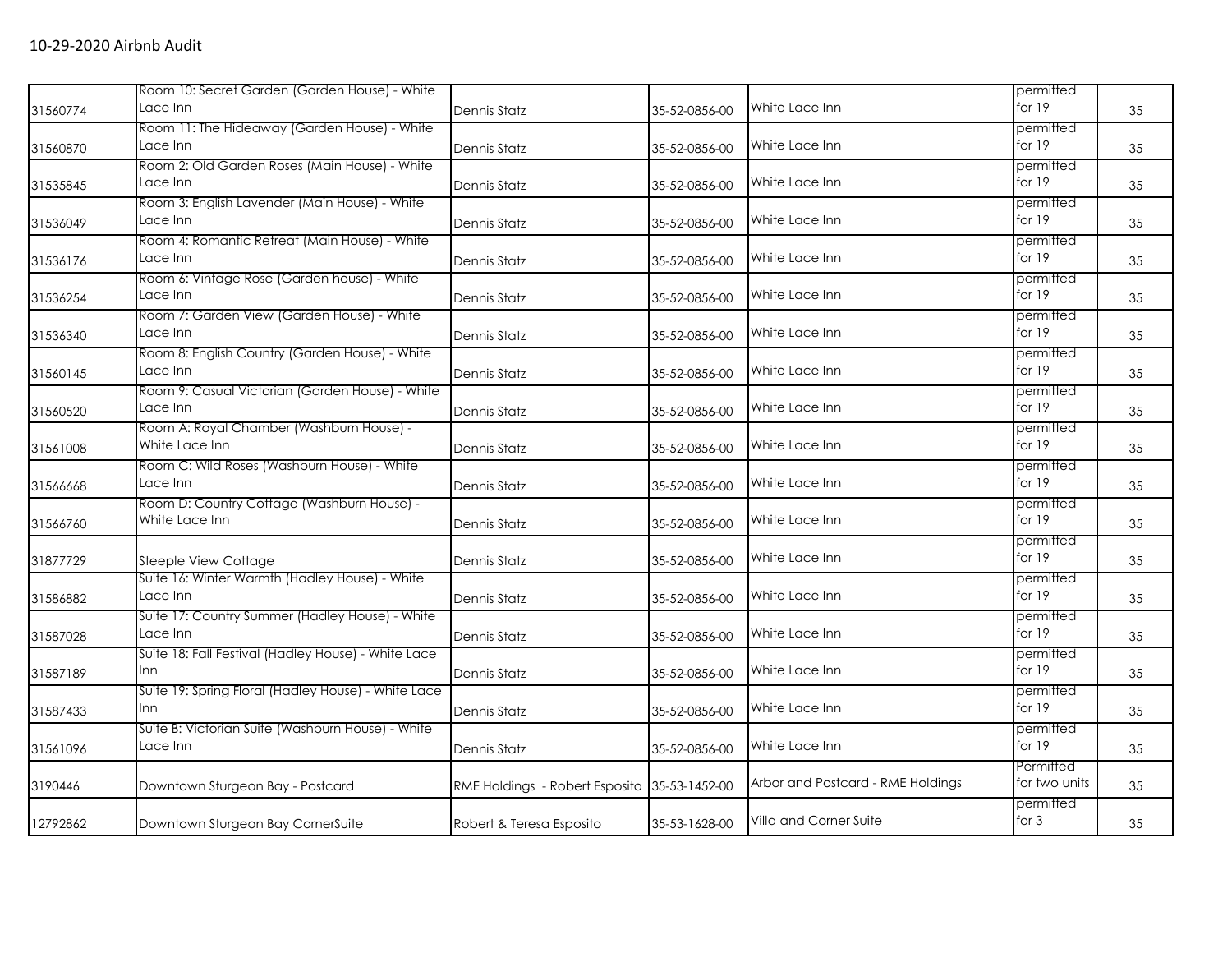|          |                                                                 |                                               |               |                                        | permitted                  |    |
|----------|-----------------------------------------------------------------|-----------------------------------------------|---------------|----------------------------------------|----------------------------|----|
| 12793691 | Downtown Sturgeon Bay Villa Suite                               | Robert & Teresa Esposito                      | 35-53-1628-00 | Villa and Corner Suite                 | for $3$                    | 35 |
| 3324489  | Downtown Sturgeon Bay, Arbor                                    | RME Holdings - Robert Esposito                | 35-53-1452-00 | Arbor and Postcard - RME Holdings      | Permitted<br>for two units | 35 |
| 43229860 | Overlooking Third Ave                                           | <b>Bill &amp; Veronica Behme</b>              | 35-56-2284-00 | Overlooking 3rd Ave - Behme            |                            | 35 |
| 21642288 | Overlooking Third Ave                                           | <b>Bill &amp; Veronica Behme</b>              | 35-56-2284-00 | Overlooking 3rd Ave - Behme            |                            | 35 |
| 19180482 | The Coach House                                                 | Robert & Teresa Esposito                      | 35-53-1628-00 | Villa and Corner Suite                 | permitted<br>for $3$       | 35 |
| 3980384  | the MAGNOLIA suite                                              | Diane Allen & Mike Perski                     | 35-53-1096-00 | The Magnolia                           | duplicate<br>listing       | 35 |
| 31039543 | Dancing Dragonfly - Northstar Room                              | David Hayes                                   | 35-54-1427-00 | Reynolds House B&B - Dancing Dragonfly | permitted<br>for $4$       | 35 |
| 31038791 | Dancing Dragonfly - Sunrise Room                                | David Hayes                                   | 35-54-1427-00 | Reynolds House B&B - Dancing Dragonfly | permitted<br>for $4$       | 35 |
| 9506189  | Diplomat Bed and Breakfast/Treaty Suite                         | Tami Dal Santo                                | 35-54-1544-00 | Diplomat Bed and Breakfast             | permitted<br>for six units | 35 |
| 27085342 | Garden Gate Bed & Breakfast: English Lavender<br>Room           | <b>Robin Vallow</b>                           | 35-54-0858-00 | Garden Gate                            | permitted<br>for $4$       | 35 |
| 27085059 | Garden Gate Bed and Breakfast: Cottage Rose<br>Room             | <b>Robin Vallow</b>                           | 35-54-0858-00 | Garden Gate                            | permitted<br>for 4         | 35 |
| 27084207 | Garden Gate Bed and Breakfast: Garden Suite                     | <b>Robin Vallow</b>                           | 35-54-0858-00 | Garden Gate                            | permitted<br>for $4$       | 35 |
| 26745725 | Garden Gate Bed and Breakfast: Vintage Rose<br>Room             | Robin Vallow                                  | 35-54-0858-00 | Garden Gate                            | permitted<br>for $4$       | 35 |
| 35225889 | Suite Sweets #2 Cherries Jubilee                                | Terry Ullman                                  | 35-54-1967-00 | Door County Candy B&B                  | permitted<br>for $3$       | 35 |
| 28540445 | <b>Sweet Suites</b>                                             | <b>Terry Ullman</b>                           | 35-54-1967-00 | Door County Candy B&B                  | permitted<br>for $3$       | 35 |
| 17586605 | The Diplomat Bed and Breakfast/Chancery suite                   | Tami Dal Santo                                | 35-54-1544-00 | Diplomat Bed and Breakfast             | permitted<br>for six units | 35 |
| 45198898 | Victorian Mansion open for B&B in Sturgeon Bay                  | Brett Goetsch and Carla Morgal 35-54-2347-00  |               | The Pembrooke Inn                      |                            | 35 |
| 45882159 | *NEW LISTING!* *Pet Friendly* Walk to downtown<br>Sturgeon Bay! | Cindy and Paul Weber                          | 35-56-2339-07 | Weber- 630 Kentucky                    | Simple Life                | 35 |
| 44122852 | 1920s Bungalow by the Bay                                       | Kevin and Kelsey McElrath                     | 35-56-2321-00 | 1920's Bungalow by the Bay             |                            | 35 |
| 24911248 | 3BR Newly Renovated House in Sturgeon Bay                       | Phlip Lyons and Judith Dwyer Ly 35-56-1994-00 |               | Three Bedroom House - Lyons            |                            | 35 |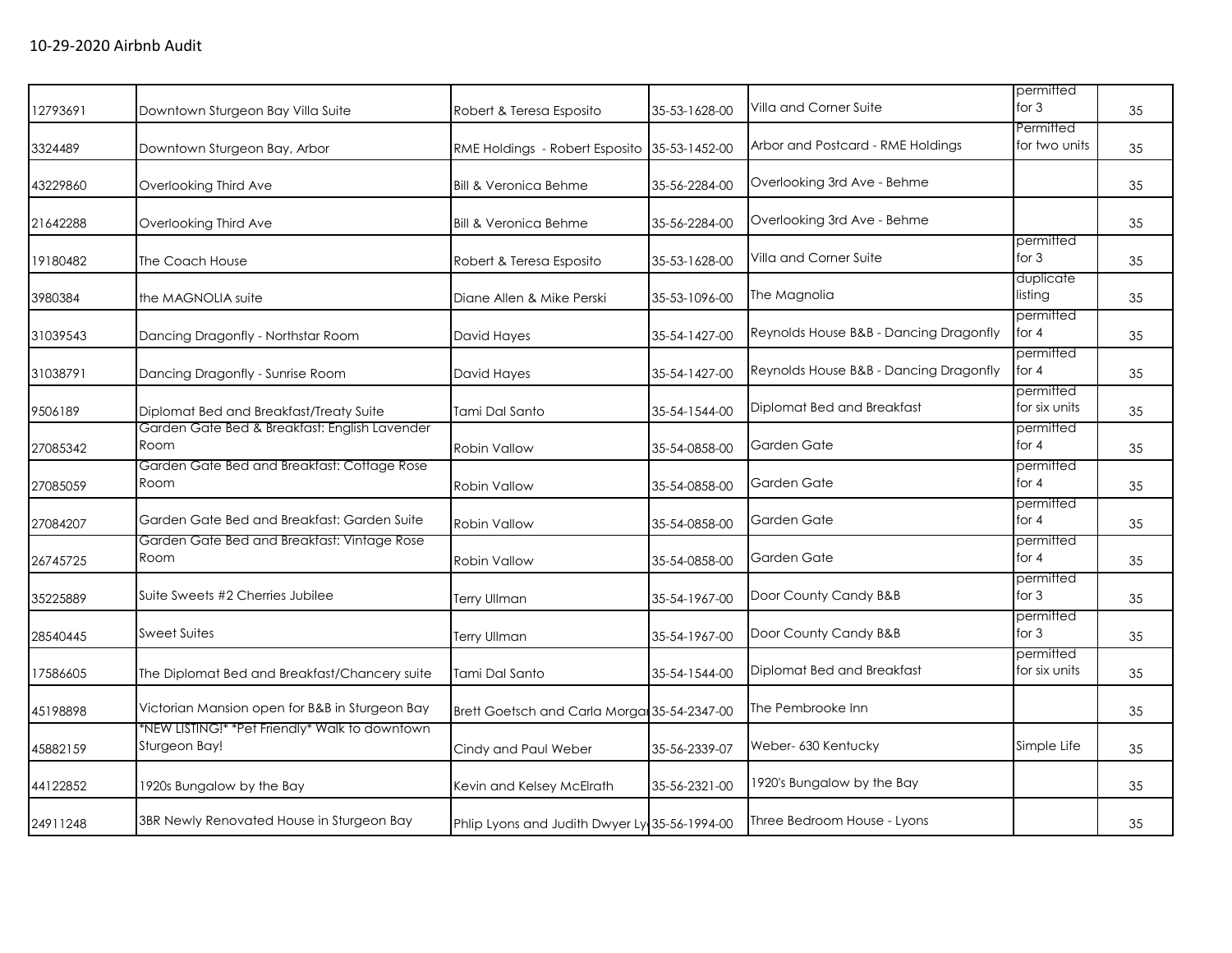| 1095333  | A City Cottage in the Heart of Town                                                               | Kelly Avenson & Elliot Goettelmo 35-56-1651-17 |               | City Cottage, The                                          | permitted<br>for 2   | 35 |
|----------|---------------------------------------------------------------------------------------------------|------------------------------------------------|---------------|------------------------------------------------------------|----------------------|----|
| 26203239 | Air Mikey B                                                                                       | Michael Bleck                                  | 35-56-1911-00 | Bleck-316 N Joliet                                         |                      | 35 |
| 35255687 | Between Two Bridges                                                                               | Charolette Baierl                              | 35-56-2143-00 | Between two bridges                                        |                      | 35 |
| 37879336 | Canal House - Waterfront Living in Sturgeon Bay                                                   | Shaun Tauber                                   | 35-56-2163-00 | Tauber Memorial Drive                                      |                      | 35 |
| 24733645 | Castaway Cottage                                                                                  | Jonathan & Kathy Salit                         | 35-56-1936-00 | Castaway Cottage                                           |                      | 35 |
| 19824536 | Chalet by the Bay                                                                                 | Jonathan Salit                                 | 35-56-1807-00 | Chalet by the Bay - Salit                                  |                      | 35 |
| 9271311  | Chalet on the Shore                                                                               | Jennifer Jorns & Brian Frisque                 | 35-56-1663-00 | Chalet by the Shore                                        |                      | 35 |
| 28415584 | City Apartment   In the heart of historic downtown Kelly Avenson & Elliot Goettelma 35-56-1651-17 |                                                |               | City Cottage, The                                          | permitted<br>for 2   | 35 |
| 34182259 | Compass Cove   Downtown Home with Modern<br>updates                                               | Matthew and Desiree Wood                       | 35-56-2048-17 | <b>Compass Cove</b>                                        | Restassure           | 35 |
| 43930262 | Cozy Hudson Avenue Loft   Close to Everything                                                     | Lauri Fish                                     | 35-56-2263-00 | <b>Hudson House LLC</b>                                    |                      | 35 |
| 8146241  | Cute Yellow House                                                                                 | Joan Schiels/Jan Mills                         | 35-56-1559-00 | Little Yellow House                                        |                      | 35 |
| 24261293 | Dock on the Bay Coach Home                                                                        | Fear Investments                               | 35-56-1889-00 | Dock on the Bay                                            |                      | 35 |
| 19179293 | Door County Bayview                                                                               | Diane Rockwell                                 | 35-56-1772-00 | Door County Bayview                                        |                      | 35 |
| 28511065 | Door County Home Away From Home                                                                   | Alison and Phil Weckler                        | 35-56-2001-00 | Door County Home Away from Home                            |                      | 35 |
| 3280736  | Door County Waterfront Cottage                                                                    | CenterPointe Yacht Services                    | 35-56-0911-00 | CenterPointe Marina                                        | for three<br>units   | 35 |
| 13749828 | Door County Waterfront Cottage                                                                    | CenterPointe Yacht Services                    | 35-56-0911-00 | CenterPointe Marina                                        | for three<br>units   | 35 |
| 45058288 | Downtown Stone Cottage                                                                            | Jennifer Schierl                               | 35-56-2244-00 | Downtown Stone Cottage                                     |                      | 35 |
| 3518762  | Downtown Sturgeon Bay, Door County                                                                | Hans Reumschuessel                             | 35-56-1437-00 | Downtown Sturgeon Bay                                      |                      | 35 |
| 28284749 | Eagle's Nest, Waterfront Apartment                                                                | Alisa Landman                                  | 35-56-1808-00 | Lily Pad Cottage                                           |                      | 35 |
| 42742557 | Heavenly Stay, Sturgeon Bay                                                                       | Ben Keleny - ODK Properties LLC 35-56-2017-00  |               | Sunset House/Door Bell - Keleny - ODK<br><b>PROPERTIES</b> | permitted<br>for $4$ | 35 |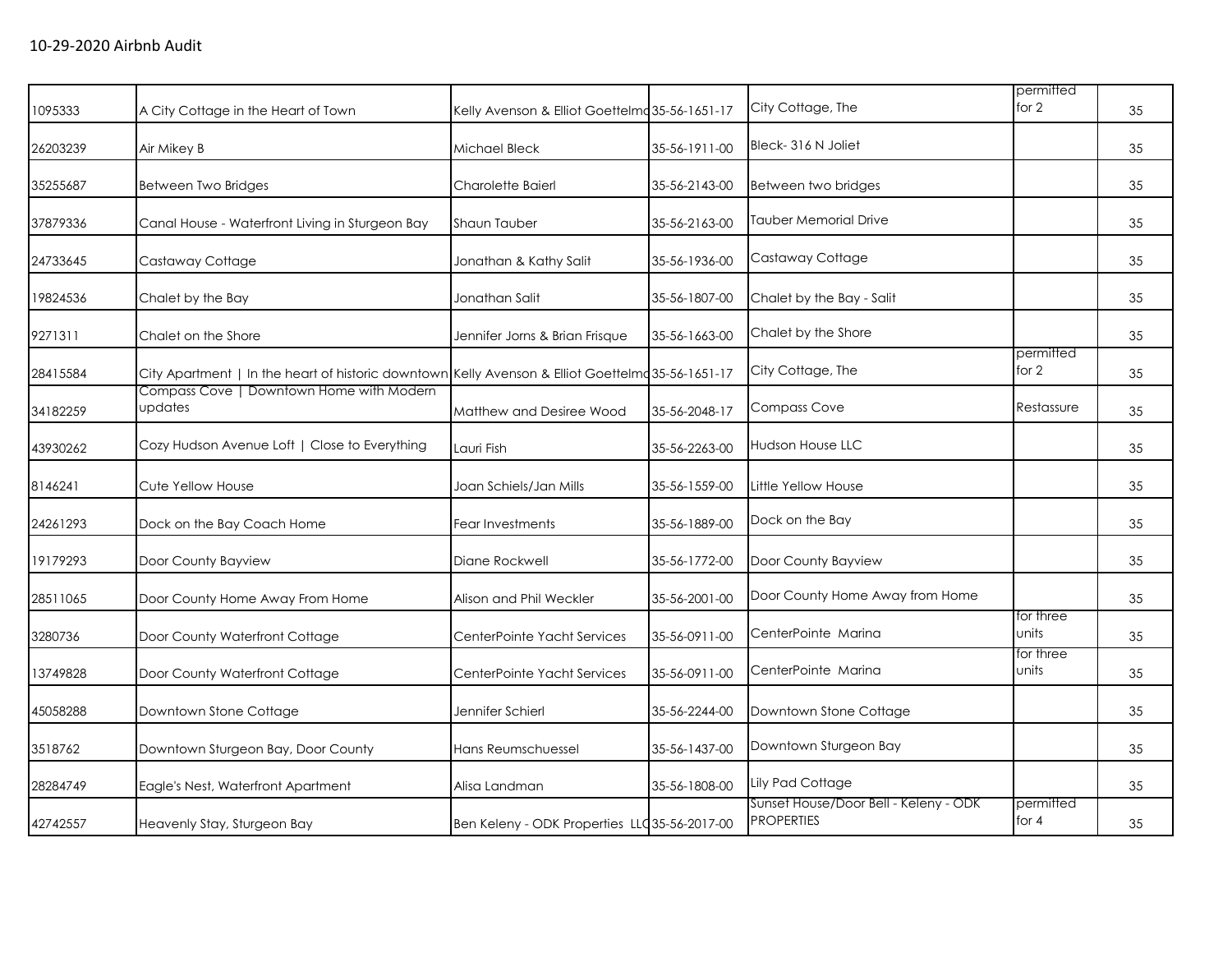| 42742765 | Holy Hideaway                                                        | ODK PROPERTIES Ben Keleny           | 35-56-2017-00 | <b>ODK Properties</b>                                  | permittedfor<br>four | 35 |
|----------|----------------------------------------------------------------------|-------------------------------------|---------------|--------------------------------------------------------|----------------------|----|
| 33846594 | Home Sweet Home   Sturgeon Bay-Door County                           | Mary Olsen                          | 35-56-2087-17 | Home Sweet Home                                        | Restassure           | 35 |
| 38731591 | <b>Hudson House</b>                                                  | Marisa Gotsch                       | 35-56-2174-00 | Gotsch - Hudson Ave Hudson House                       |                      | 35 |
| 16392503 | Lily Pad Cottage                                                     | Alisa Landman                       | 35-56-1808-00 | <b>Lily Pad Cottage</b>                                |                      | 35 |
| 43355074 | Luxury, Location and Convenience Welcome You!                        | James C Jodarski - The Bay<br>Lofts | 35-56-2291-00 | The Bay Lofts - Jodarski                               |                      | 35 |
| 18346670 | Manor on Main                                                        | Paul Larson                         | 35-56-1777-00 | Main Manor - Larson                                    |                      | 35 |
| 25578596 | Modern Sturgeon Bay Home by Potawatomi State<br>Park!                | <b>Tom and Christine Dehnert</b>    | 35-56-1927-00 | Port View Cottage                                      |                      | 35 |
| 27877637 | <b>Myrtles Place</b>                                                 | <b>Bonny Schinkten</b>              | 35-56-1947-00 | <b>Myrtles Place</b>                                   |                      | 35 |
| 43087337 | NEW! Chic Family Home: Steps to Sturgeon Bay,<br>Town                | <b>Heather Weasler</b>              | 35-56-2274-00 | <b>Hammarstrom Hill</b>                                | evolve               | 35 |
| 26270652 | NEW! 'Collectic Farmhouse Suite!' in Sturgeon Bay!                   | Aaron Hilpipre                      | 35-56-1939-00 | Hilpipre- 228 N 7th Ave - Collectic<br>Farmhouse Suite |                      | 35 |
| 43141330 | NEW! Cozy Rustic Retreat in Downtown Sturgeon<br>Bay!                | Aaron Hilpipre                      | 35-56-1939-00 | Hilpipre- 228 N 7th Ave - Collectic<br>Farmhouse Suite |                      | 35 |
| 42044663 | NEW! Modern Home w/Yard, 1 Mi to Dtwn<br>Sturgeon Bay                | Christine Struzynski et al          | 35-56-2157-00 | Doors Seventh Ave - Struzynski                         |                      | 35 |
| 43141316 | NEW! Rustic Chic Apartment, Walk to Downtown<br>& Bay                | Aaron Hilpipre                      | 35-56-1939-00 | Hilpipre- 228 N 7th Ave - Collectic<br>Farmhouse Suite |                      | 35 |
| 24629975 | NEW!Waterfront Sturgeon Bay Home w/Deck &<br>Fire Pit                | Cheryl Link                         | 35-56-1875-00 | On Bay Thyme                                           |                      | 35 |
| 29946818 | Oak Street Loft   Westside Water View                                | Jeff Tebon                          | 35-56-2029-17 | Oak Street Loft - Tebon                                | Restassure           | 35 |
| 34744184 | Patti's Place                                                        | Richard and Pat Wickman             | 35-56-2111-00 | <b>Patti's Place</b>                                   |                      | 35 |
| 25614073 | Pelican Suite, Door County: Waterfront Suite                         | John Hermanson                      | 35-56-1819-00 | Suite on the Water                                     | Peritted for 3       | 35 |
| 18683132 | Perfectly Downtown                                                   | Carter Holdings LLC                 | 35-56-1746-00 | Perfectly Downtown and Delaware Dream for 3            | permitted            | 35 |
| 38794419 | Petite Maison Bleu                                                   | <b>Terry Cummings</b>               | 35-56-1755-17 | Petite Maison Bleu                                     | Restassure           | 35 |
| 41531385 | Restored 1930's Bungalow w/Fire Pit, Walk to Town!   Barles Holdings |                                     | 35-56-2076-00 | Barlas Holdings - 610 Jefferson St                     | evolve               | 35 |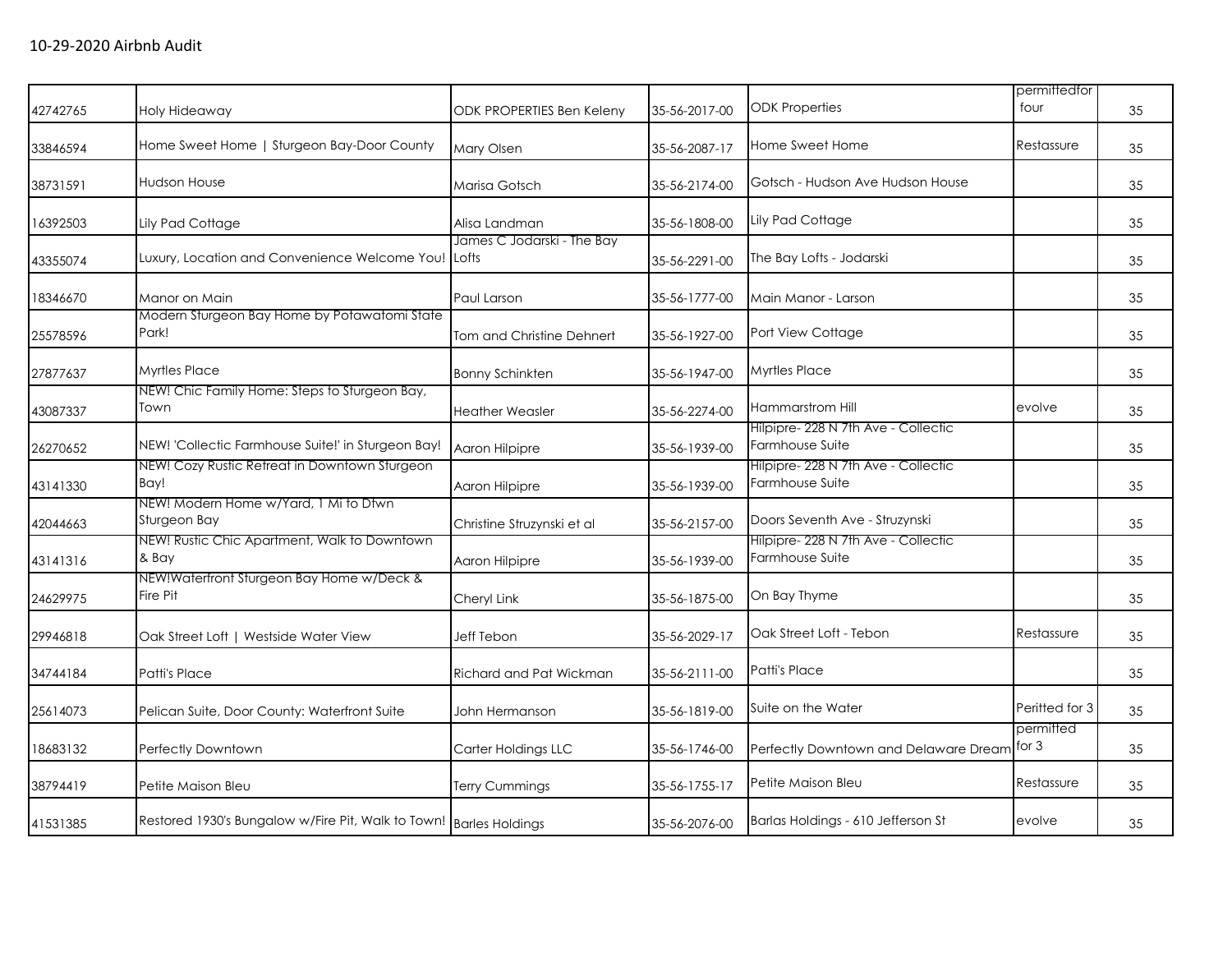| 17380652 | Sawyer View Villa                                    | Sam Burris                                    | 35-56-1726-00 | Sawyer View Village                   |                      | 35 |
|----------|------------------------------------------------------|-----------------------------------------------|---------------|---------------------------------------|----------------------|----|
| 33165932 | Small new home designed for energy efficiency        | Thomas Strang                                 | 35-56-2125-00 | Strang - Energy Efficient Home        |                      | 35 |
| 26452662 | Sturgeon Bay Countryside Studio                      | Aaron Carmody                                 | 35-56-1928-00 | Sturgeon Bay Countryside Studio       |                      | 35 |
| 8129738  | Sturgeon Bay Doll House                              | Patrice Sebastian                             | 35-56-1565-00 | Sturgeon Bay Doll House               |                      | 35 |
| 21982114 | Sturgeon Bay Waterfront Cottage                      | Eric Minten                                   | 35-56-1767-00 | Door County Waterfront Cottage Minten |                      | 35 |
| 37520676 | Summer Crush                                         | <b>Russell and Jill Kelley</b>                | 35-56-2185-00 | Summer Crush                          |                      | 35 |
| 28844540 | Sunset house                                         | ODK PROPERTIES Ben Keleny                     | 35-56-2017-00 | Sunset House - Keleny-Door Belle      | permitted<br>for $2$ | 35 |
| 27503937 | The Blue Cottage Cozy city cottage near<br>downtown. | Tom Haight                                    | 35-56-1991-00 | Blue Cottage, The -Haight             |                      | 35 |
| 41104920 | The Channel Cottage                                  | Jason B Kiehnau - Glue Van Pror 35-56-2281-00 |               | Channel Cottage                       |                      | 35 |
| 34258306 | The Corner Ranch   A Stylish Modern Retreat          | <b>Robert Starr</b>                           | 35-56-2081-00 | The Corner Ranch                      |                      | 35 |
| 30062445 | The Door Belle                                       | <b>ODK PROPERTIES Ben Keleny</b>              | 35-56-2017-00 | Sunset House - Keleny                 | permitted<br>for 2   | 35 |
| 41108672 | The Fiddler House                                    | Hilcoux LLC - Carla Maccoux (M 35-56-2234-00  |               | <b>Fiddlers House</b>                 |                      | 35 |
| 25621059 | The Nest, Door County: Room in Waterfront Home       | John Hermanson                                | 35-56-1819-00 | Suite on the Water                    | Periffed for 3       | 35 |
| 25623966 | Turtle Suite, Door County: Waterfront Suite          | John Hermanson                                | 35-56-1819-00 | Suite on the Water                    | Periffed for 3       | 35 |
| 44416880 | <b>Valhalla Guest House</b>                          | Sanja Roberts and David Corbisi 35-56-2345-00 |               | <b>Valhalla Guest House</b>           |                      | 35 |
| 23343621 | Veronica Joyce                                       | Lola DeVillers and Stuart Champ 35-56-1877-00 |               | Veronica Joice                        |                      | 35 |
| 24607218 | West Side Gem                                        | Susan I Guthrie                               | 35-56-1918-00 | West Side Gem - 223 S Lansing         | Bacon                | 35 |
| 23915694 | <b>Boat Bungalow</b>                                 | Sam Parent                                    | 35-59-1907-00 | Gypsy Soul - Boat bungalow            |                      | 35 |
|          |                                                      |                                               |               |                                       |                      |    |
| 30532976 | Abode on the beach                                   | LLC Great Wulf Partners/Cap Wu 36-56-0811-00  |               | Abode on the Beach                    |                      | 36 |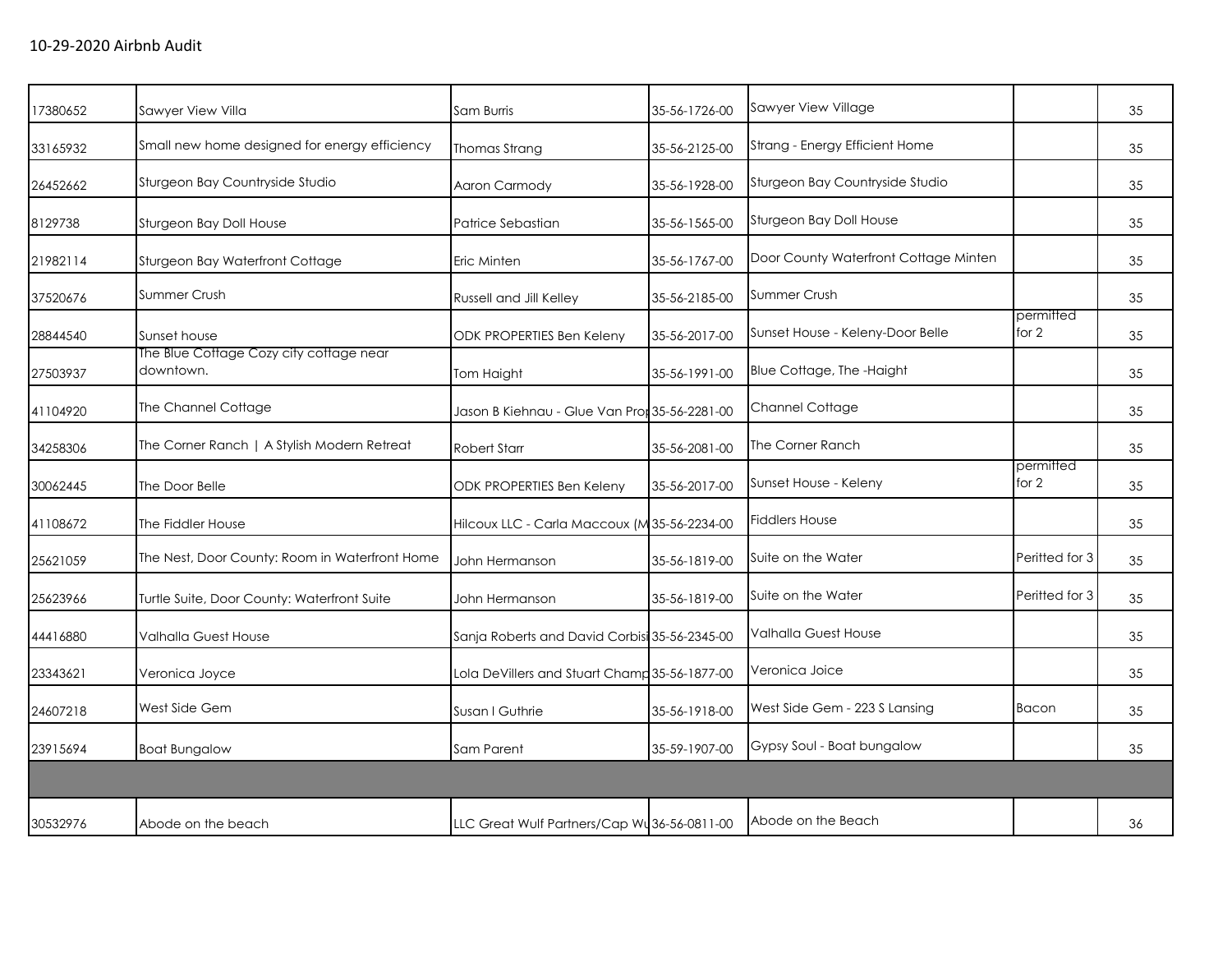| 18073736 | Claybanks   A Woodsy Retreat near Lake Michigar David Goettelman         |                         | 36-56-1731-17 | Clay Banks Woodsy Retreat              | restassure           | 36 |
|----------|--------------------------------------------------------------------------|-------------------------|---------------|----------------------------------------|----------------------|----|
| 38794494 | Flagstaff Manor   Waterfront + High Speed Internet Amber and Brian Writt |                         | 36-56-2139-17 | Writt- 3446 N Lake Michigan Drive      | restassure           | 36 |
| 10283729 | Historic Family Farm                                                     | <b>Tom Mickelson</b>    | 36-56-1579-00 | <b>Historic Family Farm</b>            |                      | 36 |
| 11699220 | Lake Lane Cottage #2                                                     | Rob Vogel               | 36-56-0869-00 | Lake Lane Cottages                     | permitted<br>for $3$ | 36 |
| 11700582 | Lake Lane Cottages Camper                                                | Rob Vogel               | 36-56-0869-00 | Lake Lane Cottages                     | permitted<br>for $3$ | 36 |
| 6253565  | Lake Lane Cottages in Door County #1                                     | Rob Vogel               | 36-56-0869-00 | Lake Lane Cottages                     | permitted<br>for 3   | 36 |
| 39687827 | On the Sturgeon Bay Channel with private pond                            | Joe Fittshur            | 36-56-1329-00 | Port Haven                             |                      | 36 |
| 28214581 | Peace of Beach                                                           | Chris Jeanquart         | 36-56-1969-00 | Jeanquart - 3140 Lake Forest Park Road |                      | 36 |
| 42448932 | PORT HAVEN SOUTH                                                         | Joe Fittshur            | 36-56-1329-00 | Port Haven                             |                      | 36 |
| 41103357 | The Cedars on Lily Bay                                                   | Philip & Rebecca Roever | 36-56-2232-06 | The Cedars on Lily Bay                 | dcpm                 | 36 |
| 20123299 | The Clerestory on Lake Michigan                                          | Christopher Mohar       | 36-56-1789-00 | The Clerestory on Lake Michigan        |                      | 36 |
|          |                                                                          |                         |               |                                        |                      |    |
| 34811175 | 2 bedroom Kitchenette With a Private Bathroom                            | Liz Merner              | 39-50-1736-00 | Countryside Motel & RV Sites           |                      | 39 |
| 35971879 | Fully Furnished Kitchenette 1 Queen Bed                                  | Liz Merner              | 39-50-1736-00 | Countryside Motel & RV Sites           |                      | 39 |
| 35971676 | Fully Furnished Kitchenette with 2 Queen Beds                            | Liz Merner              | 39-50-1736-00 | Countryside Motel & RV Sites           |                      | 39 |
| 37963767 | Rocky Mountain Room 1 Queen Bed and 1 Twin<br>Bed                        | Liz Merner              | 39-50-1736-00 | Countryside Motel & RV Sites           |                      | 39 |
| 36637954 | Sally May Room, 2 Queen Beds and Private<br><b>Bathroom</b>              | Liz Merner              | 39-50-1736-00 | Countryside Motel & RV Sites           |                      | 39 |
| 36602655 | Sophie Room - Space For 2 Adults with 2 Queen<br><b>Beds</b>             | Liz Merner              | 39-50-1736-00 | Countryside Motel & RV Sites           |                      | 39 |
| 38099184 | The Goble Room 1 Queen Bed and 1 Twin                                    | Liz Merner              | 39-50-1736-00 | Countryside Motel & RV Sites           |                      | 39 |
| 27457684 | Door County Waterfront Cabin New Construction 2 Donn Rozz, Robert Paul   |                         | 39-53-1374-00 | <b>Rozz Little Cemetery</b>            | permitted<br>for $2$ | 39 |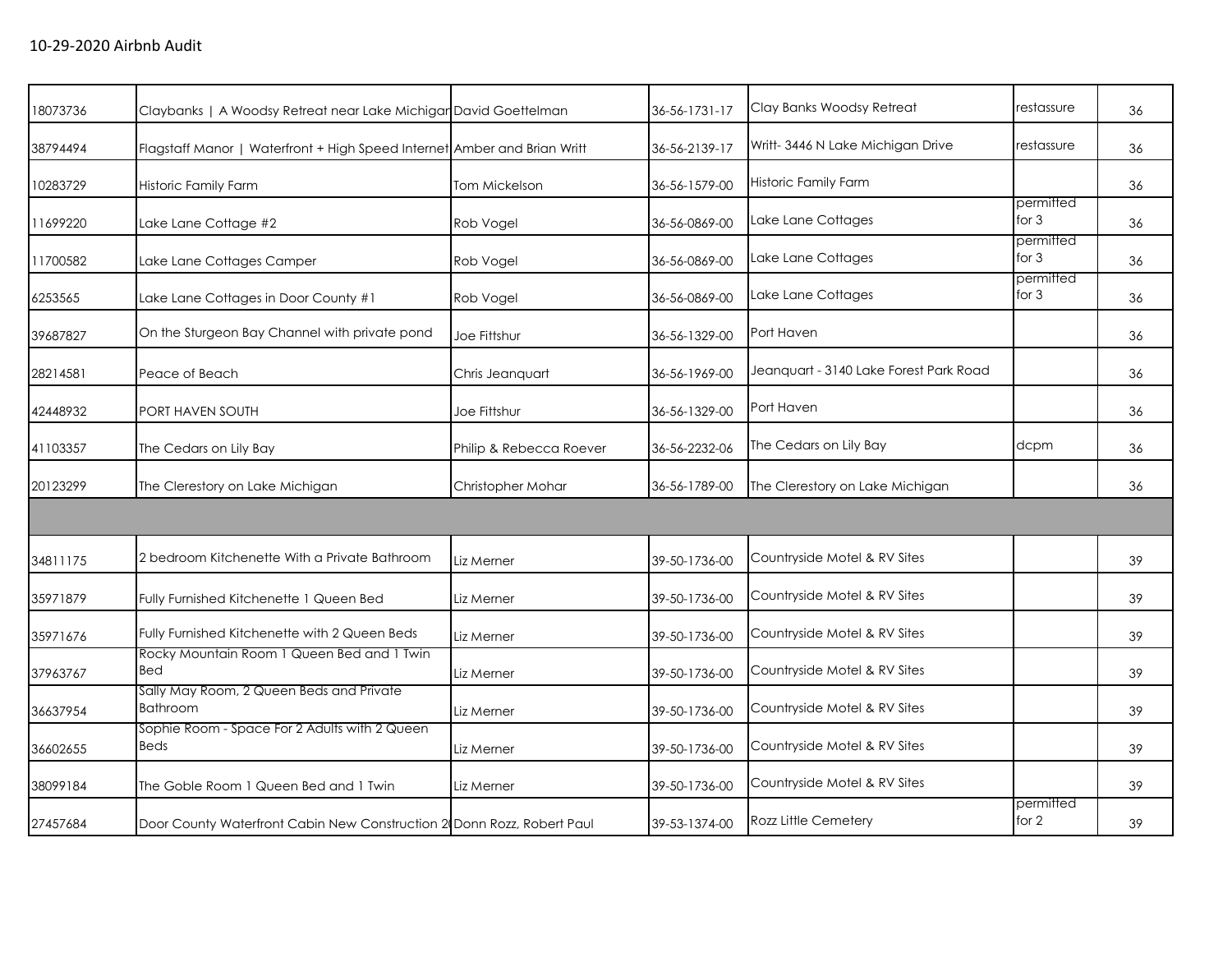| 19285613 | Red Waterfront Cottage in Door County                               | Donn Rozz, Robert Paul     | 39-53-1374-00 | <b>Rozz Little Cemetery</b>    |                       | 39 |
|----------|---------------------------------------------------------------------|----------------------------|---------------|--------------------------------|-----------------------|----|
| 1327057  | 3 Bedroom Cottage with a Water View                                 | Mark and Jill Schwarzbauer | 39-56-1320-00 | La Bella Casa Di Mattoni       |                       | 39 |
| 40004980 | A Quaint, Peaceful Little House in Door County                      | Patrick and Linda Schley   | 39-56-2315-00 | Stone Wood Cottage             |                       | 39 |
| 17300921 | Family Friendly Cabin On The Bay!                                   | Goffard                    | 39-56-1709-00 | Cabin on the Bay - Goffard     |                       | 39 |
| 39081225 | Picturesque Door County Waterfront Cottage!                         | Michael Morrison           | 39-56-2219-00 | The Bayhouse                   |                       | 39 |
| 42609659 | Secluded Door County Getaway with a view                            | John Volkman               | 39-56-2283-00 | The Money Pit                  |                       | 39 |
| 18833980 | Sunset Cliff Cottage                                                | Jon Hansen                 | 39-56-0860-00 | Sunset Cliff Cottage           |                       | 39 |
|          |                                                                     |                            |               |                                |                       |    |
| 35934019 | Bay Front - Stunning new construction in S Door Co                  | 315 Breezy Acres           | 42-56-2115-07 | 315 Breezy Acres- Maison Rouge |                       | 42 |
| 19594834 | Waterfront Door County Cottage                                      | Lisa Soukup                | 42-56-1774-00 | Waterftont Cottage - Soukup    |                       | 42 |
|          |                                                                     |                            |               |                                |                       |    |
| 14825088 | Charming one bedroom flat at Viking Village                         | Andrew Valentincic         | 46-50-1596-00 | Viking Village                 | permitted<br>for $13$ | 46 |
| 15351847 | Cozy and charming studio with kitchen.                              | Andrew Valentincic         | 46-50-1596-00 | Viking Village                 | permitted<br>for $13$ | 46 |
| 33796800 | Remodeled 2 bedroom apartment unit.                                 | <b>Andrew Valentincic</b>  | 46-50-1596-00 | Viking Village                 | permitted<br>for $13$ | 46 |
| 11389754 | Washington Island. Charming near town motel roor Andrew Valentincic |                            | 46-50-1596-00 | Viking Village                 | permitted<br>for $13$ | 46 |
| 43724876 | The Inn at Frog Hollow Room #1                                      | Dan and Dawn Nelson        | 46-52-2307-00 | The Inn at Froghollow Farm     | permitted<br>for $4$  | 46 |
| 43725222 | The Inn at Frog Hollow Room #2                                      | Dan and Dawn Nelson        | 46-52-2307-00 | The Inn at Froghollow Farm     | permitted<br>for $4$  | 46 |
| 43725501 | The Inn at Frog Hollow Room #3                                      | Dan and Dawn Nelson        | 46-52-2307-00 | The Inn at Froghollow Farm     | permitted<br>for 4    | 46 |
| 43725625 | The Inn at Frog Hollow Room #4                                      | Dan and Dawn Nelson        | 46-52-2307-00 | The Inn at Froghollow Farm     | permitted<br>for $4$  | 46 |
| 31445707 | Aunt Ethel's Cozy Island Cottage - close to town!                   | Evelyn and Chad Beneda     | 46-56-2066-00 | Aunty Ethyl's                  |                       | 46 |
|          |                                                                     |                            |               |                                |                       |    |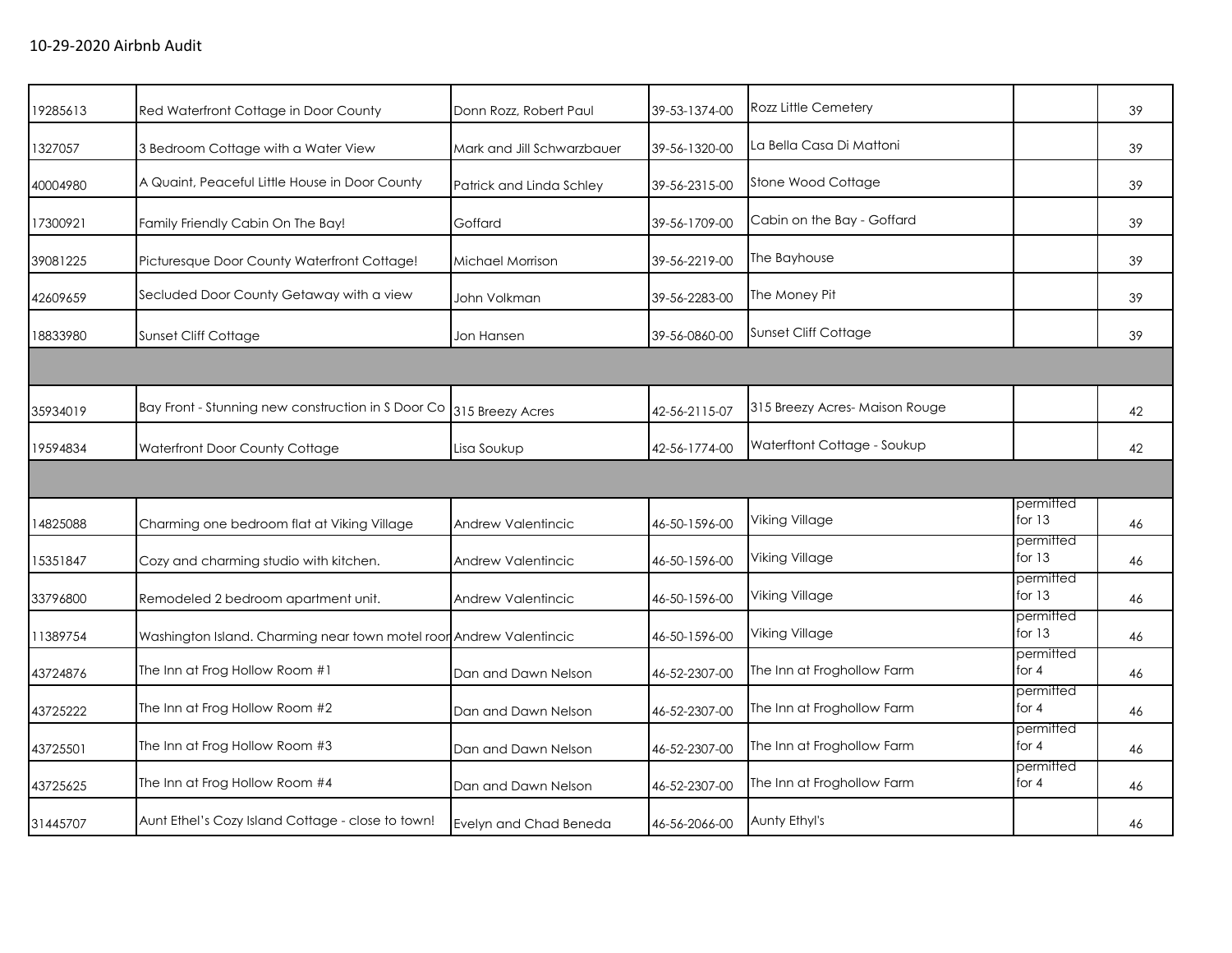| 14443055 | <b>Bay Farm Lake Cottage</b>                         | Kathleen Young             | 46-56-1650-00 | <b>Bay Farm LLC</b>               |                      | 46 |
|----------|------------------------------------------------------|----------------------------|---------------|-----------------------------------|----------------------|----|
| 41256987 | Beach Bungalow - Two Bedroom & Loft                  | Eric and Courtney DeJardin | 46-56-2176-00 | <b>DeJardin's Island Cottages</b> |                      | 46 |
| 25811058 | <b>Breezy Beach</b>                                  | <b>Richard Tobey</b>       | 46-56-1940-00 | <b>Breezy Beach</b>               |                      | 46 |
| 27853119 | <b>Buckwild Estate</b>                               | Dan Jorgenson              | 46-56-1332-00 | <b>Buckwild Farm</b>              |                      | 46 |
| 6541476  | Charming Waterfront Cottage                          | Alex Trueblood             | 46-56-1411-00 | <b>Trueblood Cottage</b>          | permitted<br>for 1   | 46 |
| 43594167 | Charming, Lakefront Home Off Main Road               | Melissa Shearer            | 46-56-2305-00 | Shearer - 1895 The Inn Road       |                      | 46 |
| 13378765 | Coffee Creek Cabins~Biker Cabin~Washington<br>Island | Dawn Chier                 | 46-56-0731-00 | Coffee Creek Cabin                | permitted<br>for 2   | 46 |
| 13156138 | Cute Affordable Cabin on Island - Kayaker Cabin      | Dawn Chier                 | 46-56-0731-00 | Coffee Creek Cabin                | permitted<br>for $2$ | 46 |
| 25622011 | Folk Tree Farm on Washington Island                  | Casey Dahl & Shawn Murray  | 46-56-1933-00 | <b>Folk Tree Farm</b>             |                      | 46 |
| 35580755 | Gull Cottage Waterfront Home on Washington<br>Island | Vern Rubenic               | 46-56-1354-00 | <b>Gull Cottage</b>               |                      | 46 |
| 43577436 | Harbor House on the Water                            | Trudy Schelitzche          | 46-56-0564-00 | Deer Run Shorefront Home          |                      | 46 |
| 25616352 | Island View Cottage on Washington Island             | Edward & Peri Ann Wasie    | 46-56-1909-00 | Island View Cottage - Wasie       | permitted<br>for $2$ | 46 |
| 42134533 | Island View House on Washington Island               | Edward & Peri Ann Wasie    | 46-56-1909-00 | Island View House - Wasie         | permitted<br>for 2   | 46 |
| 22717916 | Old Orchard Farm                                     | Deb Sheridan               | 46-56-1867-00 | Old Orchard Farm                  |                      | 46 |
| 29857856 | Quiet Island Waterfront Retreat                      | Daniel Wiersum             | 46-56-2036-00 | Quiet Island Waterfront Retreat   |                      | 46 |
| 41257002 | Scandinavian Chalet - One Bedroom & Loft             | Eric and Courtney DeJardin | 46-56-2176-00 | DeJardin's Island Cottages        |                      | 46 |
| 41256983 | Sportsman's Retreat - Two Bedroom & Loft             | Eric and Courtney DeJardin | 46-56-2176-00 | DeJardin's Island Cottages        |                      | 46 |
| 44195513 | The Birches - Cottage, Washington Island, WI         | Christine Klann            | 46-56-2131-00 | Klann - 2129 Mc Donald Road       | permitted<br>for 2   | 46 |
| 41256994 | The Farmhouse - One Bedroom & Loft                   | Eric and Courtney DeJardin | 46-56-2176-00 | <b>DeJardin's Island Cottages</b> |                      | 46 |
| 25488651 | Washington Island Home in the Woods                  | Jeff and Corinn Sevcik     | 46-56-1891-00 | West Harbor - Sevcik              |                      | 46 |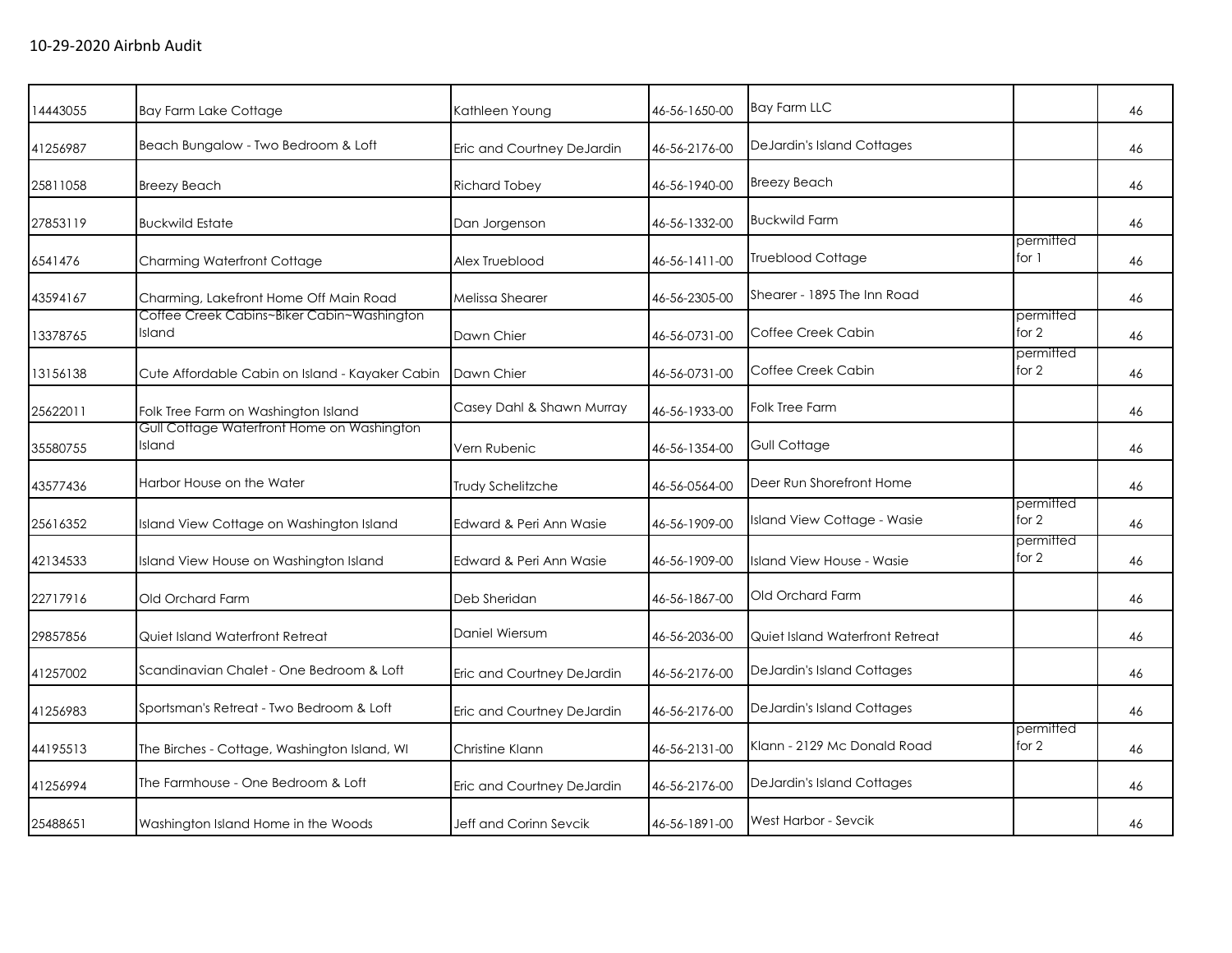| 24117398 | Washington Island home With history and warmth | Carol Lemon                             | 46-56-1917-00 | Washington Island Historical Home -<br><b>ILemon</b> | 46 |
|----------|------------------------------------------------|-----------------------------------------|---------------|------------------------------------------------------|----|
| 24807794 | Waterfront Cottage, includes 2 kayaks!         | Jason & Naomi Burke & Dan<br>Jorgeonson | 46-56-1937-11 | Detroit Harbor Homestead Cottage                     | 46 |
| 26269262 | Watermark Inn-Washington Island (Suite B)      | Larry Kilduff                           | 46-56-0584-00 | Watermark Inn                                        | 46 |
| 23713057 | Watermark Inn-Washington Island (Suite G)      | Larry Kilduff                           | 46-56-0584-00 | Watermark Inn                                        | 46 |

| <b>NOT LOCATED IN DOOR COUNTY</b> |                                                 |                                                                                                 |            |  |  |  |
|-----------------------------------|-------------------------------------------------|-------------------------------------------------------------------------------------------------|------------|--|--|--|
| 36871011                          | The Family Lure                                 | Not Door County Comes up in Door County Search                                                  | Outside DC |  |  |  |
| 21549001                          | Cozy Lakefront Home                             | Not Door County Comes up in Door County Search                                                  | Outside DC |  |  |  |
| 32736987                          | Warm, Inviting 2 bedroom house in Marinette, WI | Not Door County Comes up in Door County Search                                                  | Outside DC |  |  |  |
| 31441773                          |                                                 | 1 bed apartment, lake view next to Lake Michigan Not Door County Comes up in Door County Search | Outside DC |  |  |  |
| 31401357                          |                                                 | Double Queen Beds - Independence Stay of Marin Not Door County Comes up in Door County Search   | Outside DC |  |  |  |
| 1075853                           | Modern, Sunny Getaway Door County!              | Not Door County Comes up in Door County Search                                                  | Outside DC |  |  |  |
| 32284600                          | Private Room with 10' Ceilings & Kitchen        | Not Door County Comes up in Door County Search                                                  | Outside DC |  |  |  |
| 32317062                          | Big Private Room with 10' Ceiling & Pool Table  | Not Door County Comes up in Door County Search                                                  | Outside DC |  |  |  |
| 30106811                          | Nice Studio with 2 Full Beds and Full Kitchen   | Not Door County Comes up in Door County Search                                                  | Outside DC |  |  |  |
| 14266783                          | Cottage on Cedar                                | Not Door County Comes up in Door County Search                                                  | Outside DC |  |  |  |
| 19012043                          | Home Away From Home Northern Wisconsin          | Not Door County Comes up in Door County Search                                                  | Outside DC |  |  |  |
| 19176512                          | Guest House on the Menominee River              | Not Door County Comes up in Door County Search                                                  | Outside DC |  |  |  |
| 20991844                          | <b>Menominee River Vacation Home</b>            | Not Door County Comes up in Door County Search                                                  | Outside DC |  |  |  |
| 21816932                          | <b>Hogans Place 2</b>                           | Not Door County Comes up in Door County Search                                                  | Outside DC |  |  |  |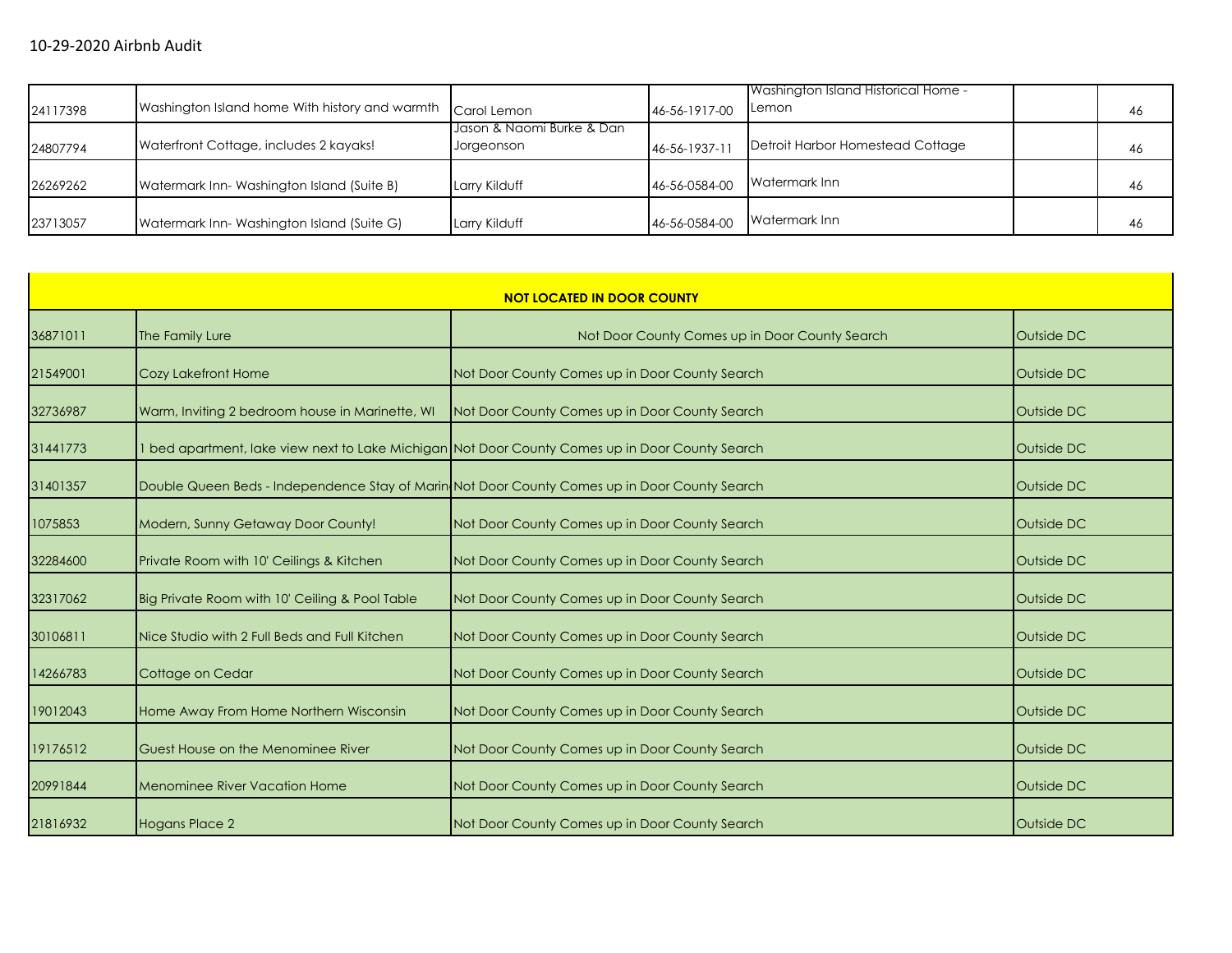| 21816968 | <b>Hogans Place 1</b>                                      | Not Door County Comes up in Door County Search                                                | Outside DC |
|----------|------------------------------------------------------------|-----------------------------------------------------------------------------------------------|------------|
| 27232787 | Cute 2 Bedroom Bungalow                                    | Not Door County Comes up in Door County Search                                                | Outside DC |
| 31402597 | King Executive Suite - Independence Stay<br>Marinette #202 | Not Door County Comes up in Door County Search                                                | Outside DC |
| 443694   | Lundgren Tree Farm                                         | Not Door County Comes up in Door County Search                                                | Outside DC |
| 33710736 | Winding River Cottages-Pine Cone Cottage                   | Not Door County Comes up in Door County Search                                                | Outside DC |
| 33045130 | Winding River Cottages-Evergreen Cottage                   | Not Door County Comes up in Door County Search                                                | Outside DC |
| 37321902 | Winding River Cottages-The River House                     | Not Door County Comes up in Door County Search                                                | Outside DC |
| 33155244 | Quiet & Cozy upstairs apartment 1 bedroom                  | Not Door County Comes up in Door County Search                                                | Outside DC |
| 28734368 | Luxury on the Lake                                         | Not Door County Comes up in Door County Search                                                | Outside DC |
| 29841495 | Hogan's Place 3                                            | Not Door County Comes up in Door County Search                                                | Outside DC |
| 31402252 | King Suite Room - Independence Stay of<br>Marinette #205   | Not Door County Comes up in Door County Search                                                | Outside DC |
| 27703908 | 2 bedroom duplex in quiet neighborhood                     | Not Door County Comes up in Door County Search                                                | Outside DC |
| 30403078 | <b>Bentley's Place</b>                                     | Not Door County Comes up in Door County Search                                                | Outside DC |
| 32744370 | Cottage on the Bay                                         | Not Door County Comes up in Door County Search                                                | Outside DC |
| 29843132 | Hogans Place 4                                             | Not Door County Comes up in Door County Search                                                | Outside DC |
| 35508656 |                                                            | CEDAR CABIN on the BAY (Lake Michigan--Green B Not Door County Comes up in Door County Search | Outside DC |
| 31440292 | Stunning Waterfront! Fully Equipped 1 BR Condo             | Not Door County Comes up in Door County Search                                                | Outside DC |
| 23147359 | Lakefront beauty Algoma condo                              | Not Door County Comes up in Door County Search                                                | Outside DC |
| 17416421 | Gorgeous beach & 5 mi's 2 Door Cty.                        | Not Door County Comes up in Door County Search                                                | Outside DC |
| 32941122 | Buck's Harbor LLC in Algoma, WI                            | Not Door County Comes up in Door County Search                                                | Outside DC |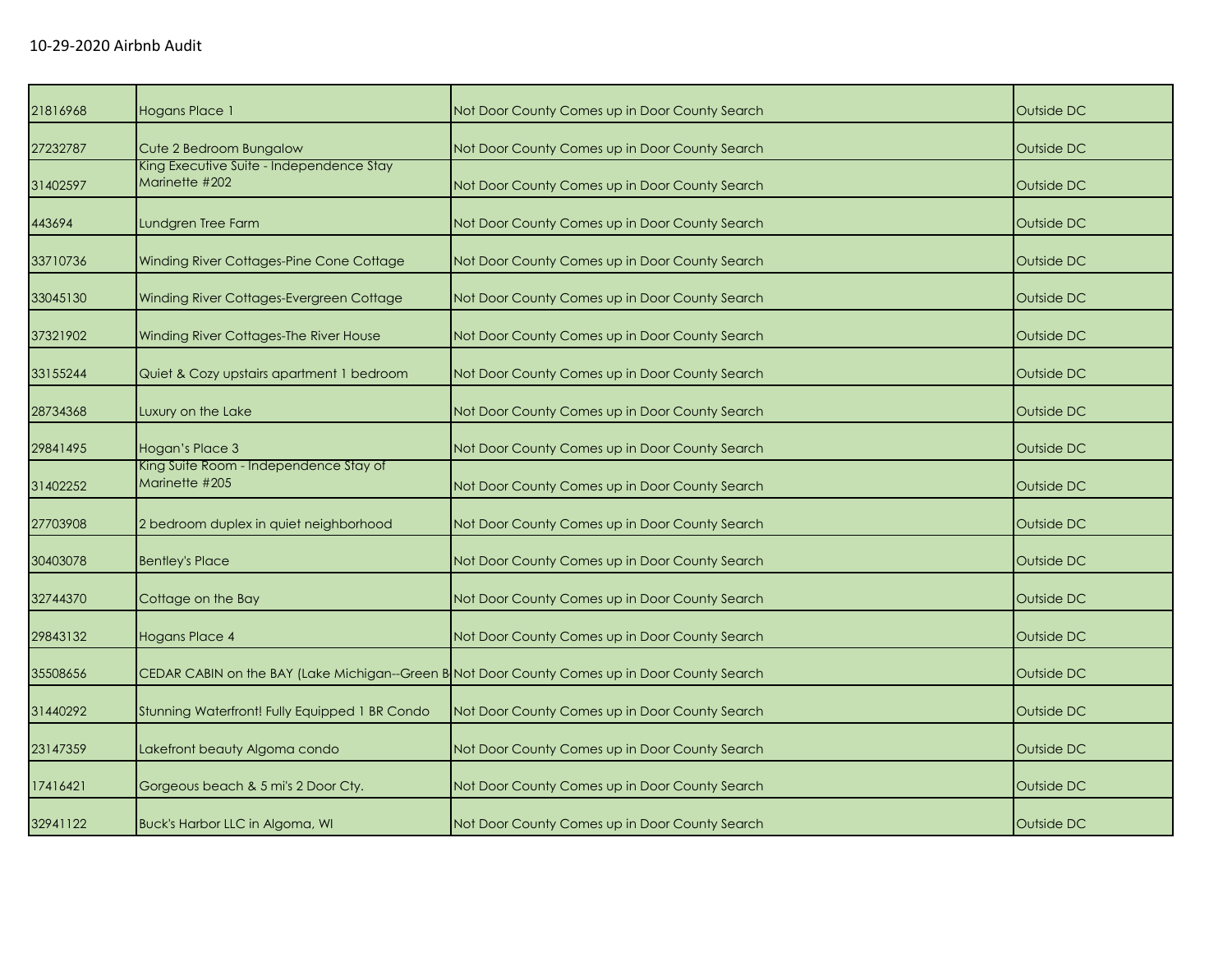| 36077426  | <b>Country Farmhouse living</b>                                                                | Not Door County Comes up in Door County Search                                                    | Outside DC |
|-----------|------------------------------------------------------------------------------------------------|---------------------------------------------------------------------------------------------------|------------|
| 15203485  | <b>Minutes from Door County</b>                                                                | Not Door County Comes up in Door County Search                                                    | Outside DC |
| 11893626  |                                                                                                | Lake Michigan Sunrise view, close to Door County   Not Door County Comes up in Door County Search | Outside DC |
| 29252930  | Lake Michagan Living                                                                           | Not Door County Comes up in Door County Search                                                    | Outside DC |
| 29779882  | 3 bed apartment next to Lake Michigan loading doNot Door County Comes up in Door County Search |                                                                                                   | Outside DC |
| 29780152  |                                                                                                | 2 bed apartment, lake view next to Lake Michigan Not Door County Comes up in Door County Search   | Outside DC |
| 31402434  | BR Suite - Independence Stay of Marinete                                                       | Not Door County Comes up in Door County Search                                                    | Outside DC |
| 26424111  | Waterfront Inn Sail & Stay                                                                     | Not Door County Comes up in Door County Search                                                    | Outside DC |
| 3010681   | Nice Studio with 2 Full Beds and Full Kitchen                                                  | Not Door County Comes up in Door County Search                                                    | Outside DC |
| 20411213  | <b>Paradise View</b>                                                                           | Not Door County Comes up in Door County Search                                                    | Outside DC |
| 30106940  |                                                                                                | 2-Bedroom Apt next to Lake Michigan Loading Doc Not Door County Comes up in Door County Search    | Outside DC |
| 14648642  | Upper Peninsula MI Retreat                                                                     | Not Door County Comes up in Door County Search                                                    | Outside DC |
| 18506853  | Downtown Menominee House                                                                       | Not Door County Comes up in Door County Search                                                    | Outside DC |
| 32837226  | Downstairs apartment on private lake                                                           | Not Door County Comes up in Door County Search                                                    | Outside DC |
| 38894590? | Shug Lake View Condo @ The Shores                                                              | Not Door County Comes up in Door County Search                                                    | Outside DC |
| 37351248  | Camp Bayshore                                                                                  | Not Door County Comes up in Door County Search                                                    | Outside DC |
| 35126526  | King Suite Room Independence Stay RM 105                                                       | Not Door County Comes up in Door County Search                                                    | Outside DC |
| 35127290  | King Executive Suite Independence Stay RM 214                                                  | Not Door County Comes up in Door County Search                                                    | Outside DC |
| 35128224  | King Suite Room Independence Stay RM 212                                                       | Not Door County Comes up in Door County Search                                                    | Outside DC |
| 35127762  | King Suite Room Independence Stay RM 106                                                       | Not Door County Comes up in Door County Search                                                    | Outside DC |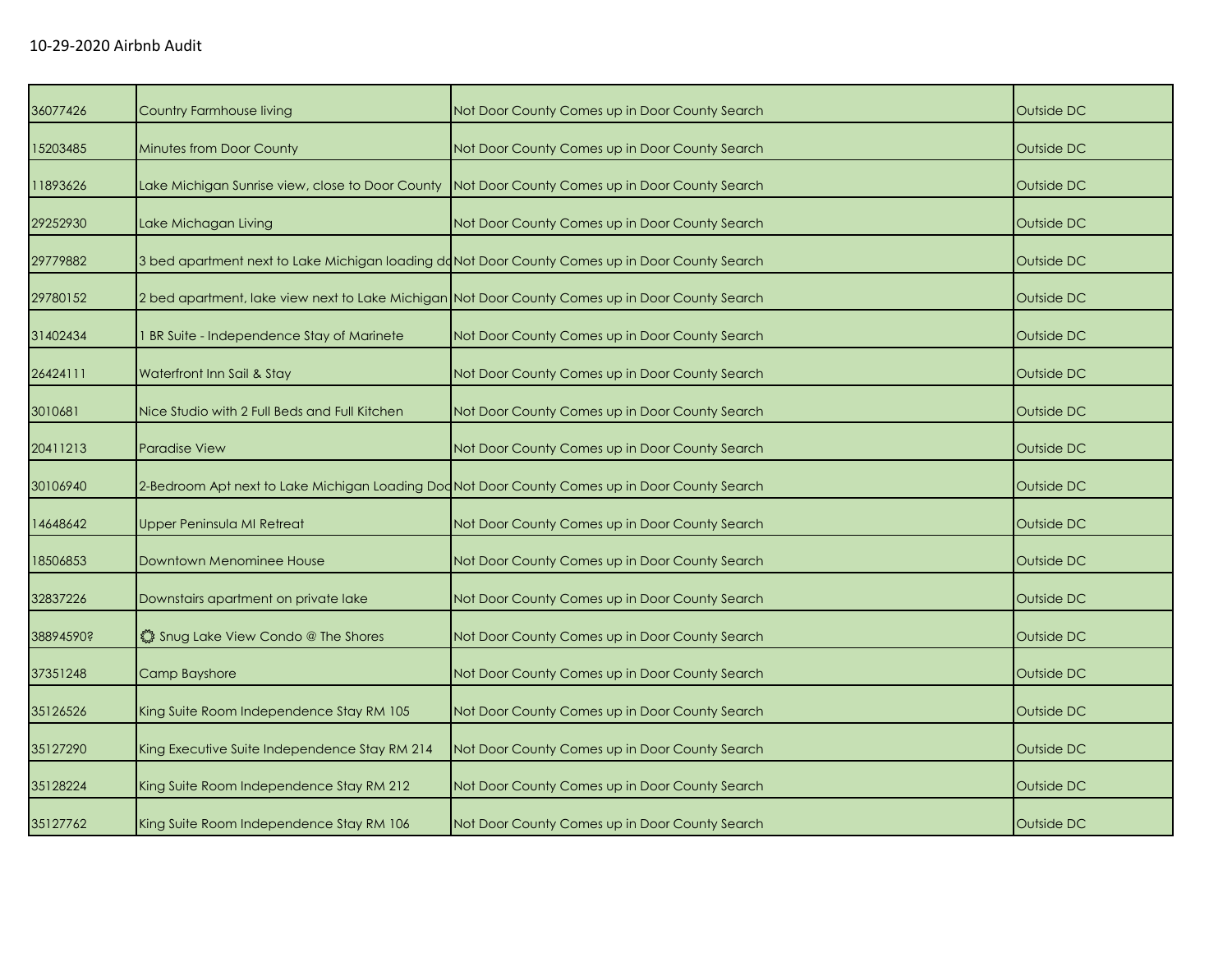| 35127837 | King Suite Room Independence Stay RM 110      | Not Door County Comes up in Door County Search                                                   | Outside DC |
|----------|-----------------------------------------------|--------------------------------------------------------------------------------------------------|------------|
| 35128142 | King Suite Room Independence Stay RM 207      | Not Door County Comes up in Door County Search                                                   | Outside DC |
| 35128088 | King Suite Room Independence Stay RM 206      | Not Door County Comes up in Door County Search                                                   | Outside DC |
| 35128179 | King Suite Room Independence Stay RM 209      | Not Door County Comes up in Door County Search                                                   | Outside DC |
| 35124944 |                                               | 1 BR Suite - Independence Stay of Marinette RM 11 Not Door County Comes up in Door County Search | Outside DC |
| 35125797 |                                               | BR Suite - Independence Stay of Marinette Rm 21, Not Door County Comes up in Door County Search  | Outside DC |
| 35128045 | King Suite Room Independence Stay RM 203      | Not Door County Comes up in Door County Search                                                   | Outside DC |
| 35125614 |                                               | BR Suite - Independence Stay of Marinette RM 20 Not Door County Comes up in Door County Search   | Outside DC |
| 35125719 |                                               | 1 BR Suite - Independence Stay of Marinette RM 21 Not Door County Comes up in Door County Search | Outside DC |
| 35126045 | Double Queen Suite Independent Stay RM 112    | Not Door County Comes up in Door County Search                                                   | Outside DC |
| 35129637 |                                               | Double Queen Suite Independence Stay RM 104 H(Not Door County Comes up in Door County Search     | Outside DC |
| 35126116 | Double Queen Suite Independence Stay RM 108   | Not Door County Comes up in Door County Search                                                   | Outside DC |
| 35127236 | King Executive Suite Independence Stay RM 210 | Not Door County Comes up in Door County Search                                                   | Outside DC |
| 35126630 | King Executive Suite Independence Stay RM 208 | Not Door County Comes up in Door County Search                                                   | Outside DC |
| 35127711 | King Suite Room Independence Stay RM 103      | Not Door County Comes up in Door County Search                                                   | Outside DC |
| 35126576 | King Executive Suite Independence Stay RM 204 | Not Door County Comes up in Door County Search                                                   | Outside DC |
| 35127334 | King Executive Suite Independence Stay RM 216 | Not Door County Comes up in Door County Search                                                   | Outside DC |
| 35129476 | King Suite Room Independence Stay RM 102 HC   | Not Door County Comes up in Door County Search                                                   | Outside DC |
| 39154811 | <b>Historic Menominee District</b>            | Not Door County Comes up in Door County Search                                                   | Outside DC |
| 43704843 | Queen Room Portofino                          | Not Door County Comes up in Door County Search                                                   | Outside DC |